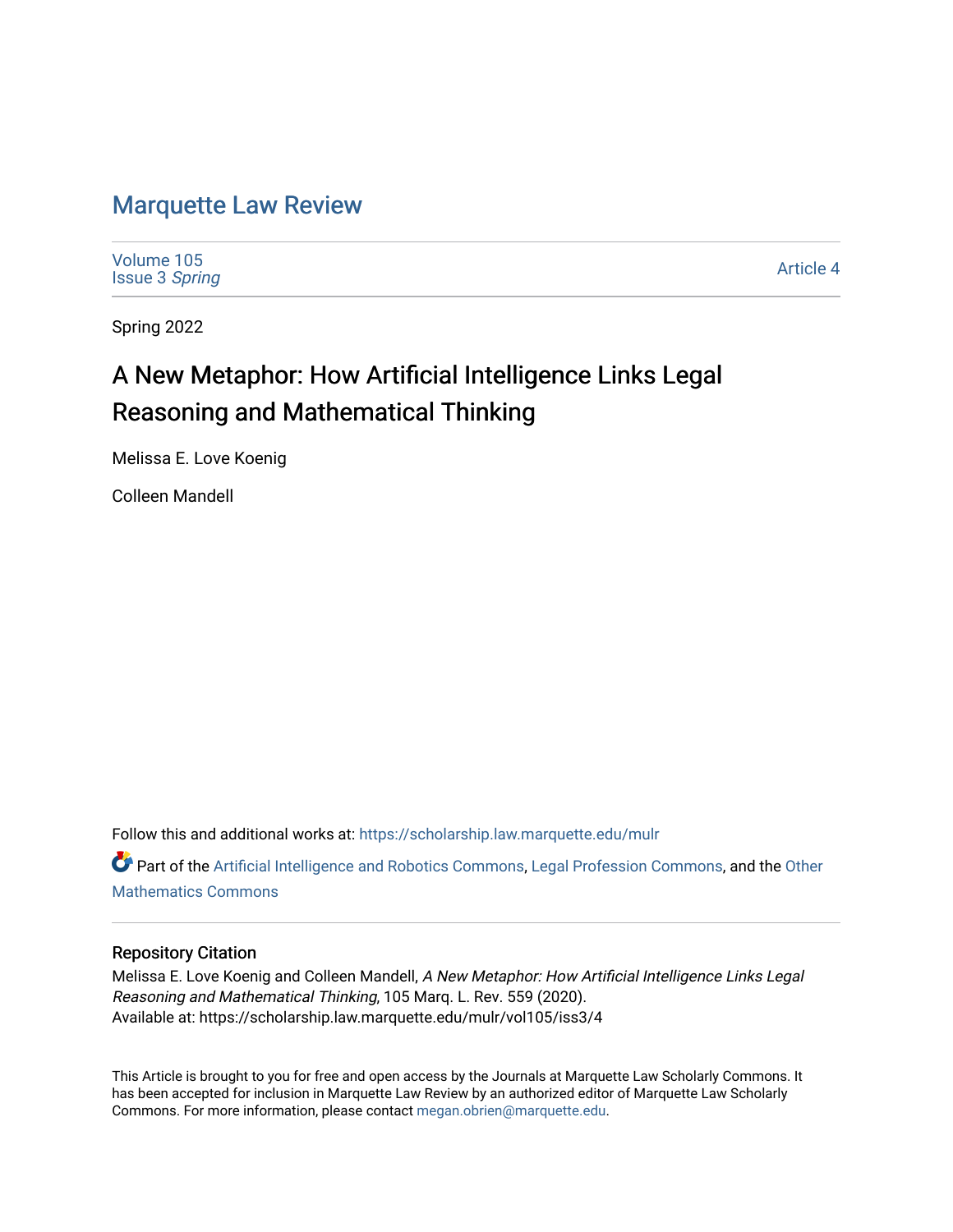## **A NEW METAPHOR: HOW ARTIFICIAL INTELLIGENCE LINKS LEGAL REASONING AND MATHEMATICAL THINKING**

MELISSA E. LOVE KOENIG\* AND COLLEEN MANDELL\*\*

*The lessons of mathematics are simple ones and there are no numbers in them: that there is structure in this world; that we can hope to understand some of it and not just gape at what our senses present to us; that our intuition is stronger with a formal exoskeleton than without one. And that mathematical certainty is one thing, the softer convictions we find attached to us in everyday life another, and we should keep track of the*  difference if we can.<sup>1</sup>

*Artificial intelligence's (AI's) impact on the legal community expands exponentially each year. As AI advances, lawyers have more powerful tools to enhance their ability to research and analyze the law, as well as to draft contracts and other legal documents. Lawyers are already using tools powered by AI and are learning to shift their methodologies to take advantage of these enhancements. To continue to grow into their shifting role, lawyers should understand the relationship between AI, mathematics, and legal reasoning.*

*In the realm of law and rhetoric, mathematics has traditionally been used as a metaphor for the idea that formal logical reasoning is at odds with legal analysis. Specifically, in this conventional metaphor, mathematics has been viewed as separate from legal reasoning, because mathematical logic does not consider the human aspects of law such as public policy and custom. And yet, the application of AI, with its underlying mathematical algorithms, presents a paradox, because AI demonstrates that mathematical models do work in tandem with legal reasoning, research, and drafting. Mathematical reasoning is an analog to legal reasoning, exemplified by the very fact that AI can* 

<sup>\*</sup> Melissa Love Koenig is a Professor of Legal Writing at Marquette University Law School, who deeply thanks her family for inspiring her work on this topic. The authors wish to thank Michael Kiener for his research support on the theories and writing of Chaïm Perelman and Lucie Olbrechts-Tyteca, as well as Crawford Campbell for his research support on Kurt Gödel.

<sup>\*\*</sup> Colleen Mandell is a Law Clerk in the United States Bankruptcy Court for the District of Kansas.

<sup>1.</sup> JORDAN ELLENBERG, HOW NOT TO BE WRONG: THE POWER OF MATHEMATICAL THINKING 437 (2014).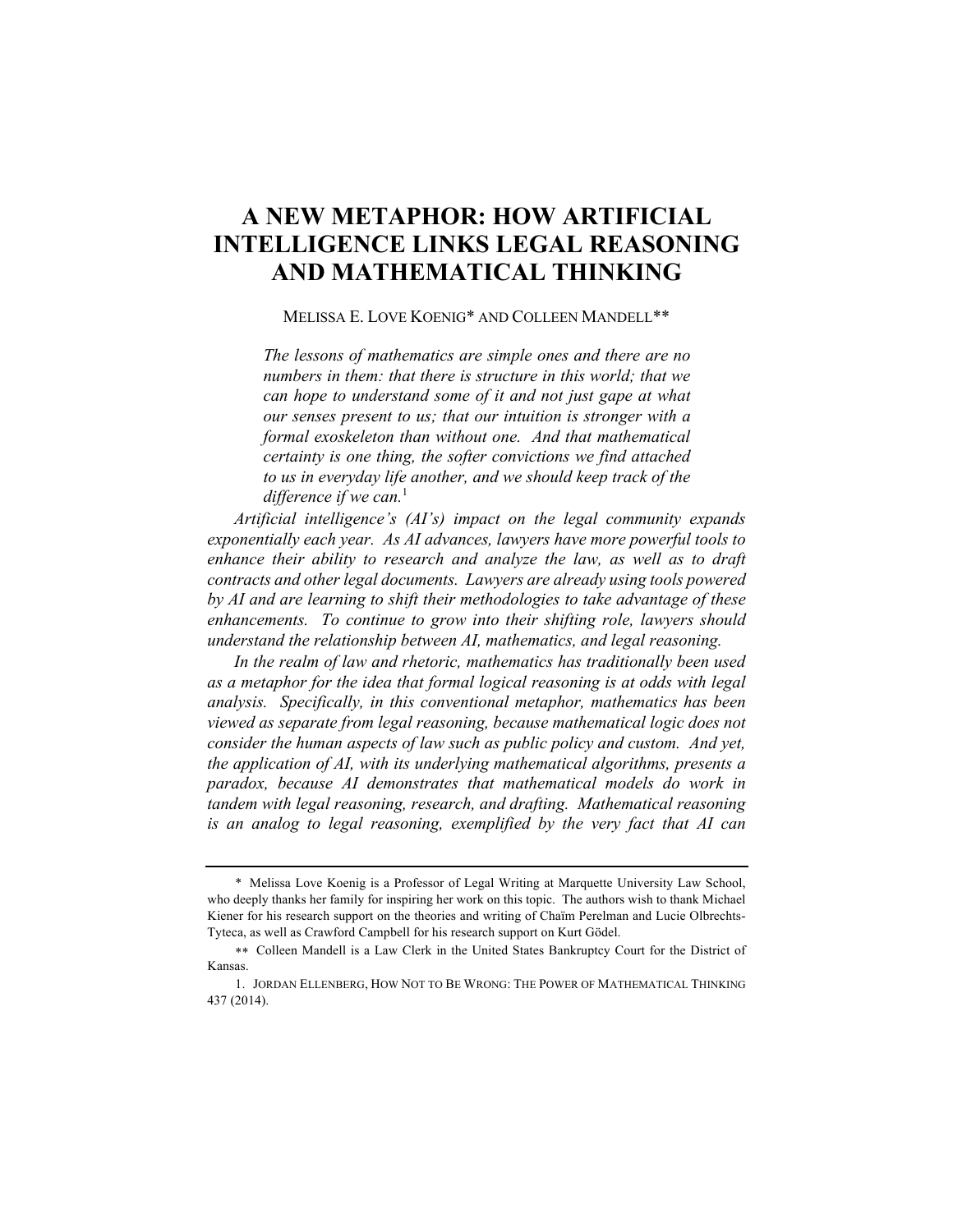*replicate legal research, some aspects of legal reasoning, and even contract drafting. Therefore, we need a new metaphor, one where mathematics represents a standard of rigorous and precise thinking.*

*The connection between AI and the law may seem contrary to traditional notions that math is incompatible with the law. But this is not to suggest that scholars and legal thinkers have been wrong; the law is not equivalent to mathematics. Rather, this Article suggests that mathematics can complement legal thinking, just as social science can inform public policy arguments. An adept mathematician possesses strong logical reasoning, understanding the structure of an idea such that they can develop principles that remain true even if the structural components change. Logical reasoning is not the end goal of legal reasoning, but it is a crucial component. A lawyer must employ rigorous and precise thinking to test the logic of an argument, just like a mathematician. Furthermore, as AI comes into the forefront of lawyering, a lawyer who understands mathematical thinking will be empowered to harness the power of AI as a legal tool in an ever-advancing world.*

|                                                                   | .560 |
|-------------------------------------------------------------------|------|
| II. TRADITIONAL NARRATIVES THAT MATH IS INCOMPATIBLE WITH LAW.564 |      |
|                                                                   |      |
|                                                                   |      |
|                                                                   |      |
|                                                                   |      |
|                                                                   |      |
| V. INTEGRATING MATHEMATICAL THINKING AND LEGAL ANALYSIS581        |      |
| A. Mathematics and Legal Reasoning Run Parallel583                |      |
|                                                                   |      |
|                                                                   |      |
|                                                                   |      |
|                                                                   |      |
|                                                                   |      |
|                                                                   |      |
|                                                                   |      |

#### I. INTRODUCTION

The legal field's relationship to mathematics resembles that of a child being asked to eat all the veggies on their plate—no one wants to take a bite. This seemingly widespread acceptance of the narrative that lawyers are bad at math can be seen from law students' reactions to the mere thought of calculating damages in a first-year civil procedure course to those of well-known legal thinkers. The "in" joke is that we are all bad at math, and we became lawyers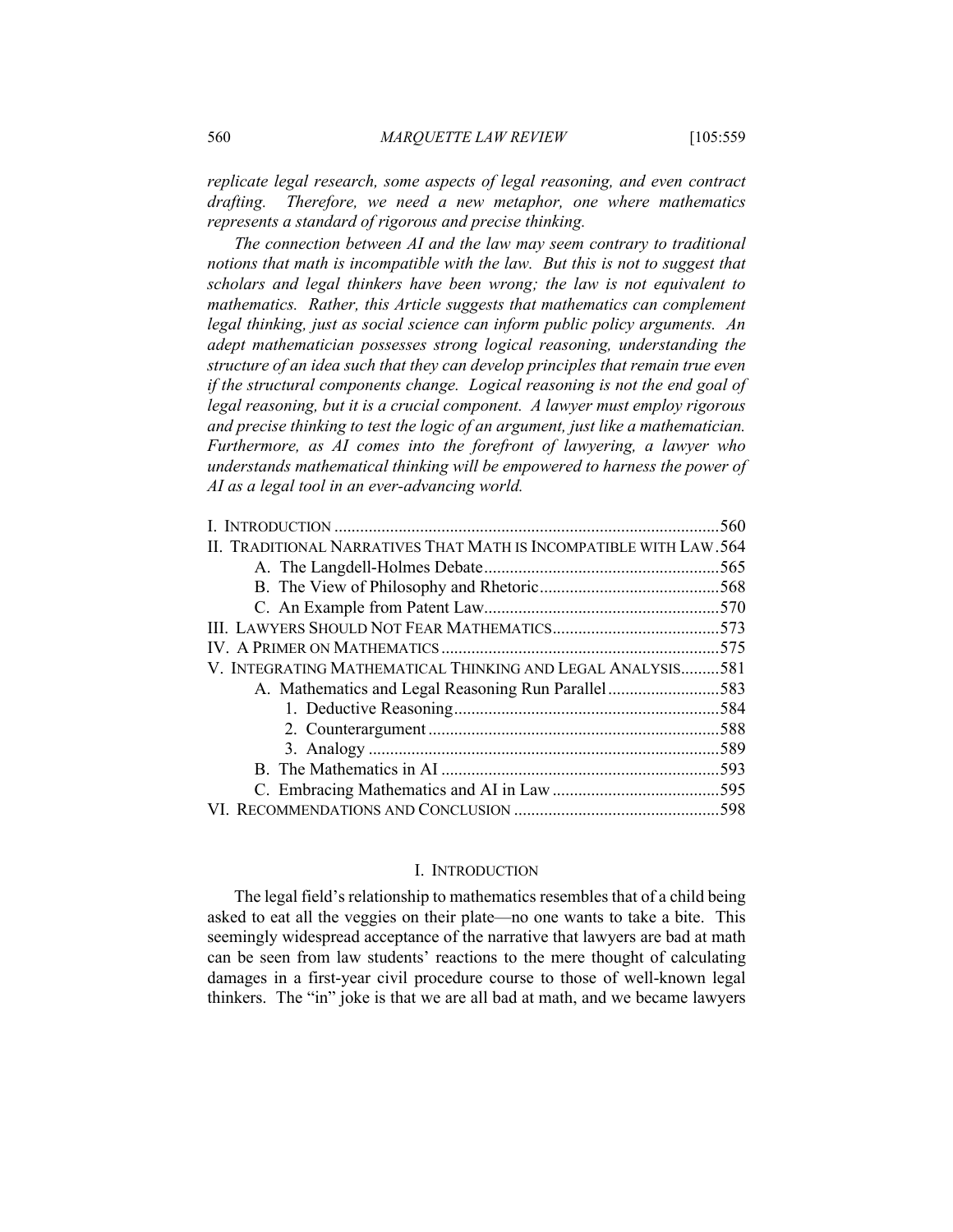because we are bad at math.<sup>2</sup> Even Chief Justice John Roberts joked, "I think there are a lot of people who go to law school because they're not good at math and can't think of anything else to do."<sup>3</sup> Or take, for example, Former First Lady Michelle Obama's remark, "I know for me, I'm a lawyer because I was bad at [math and science]. All lawyers in the room, you know it's true. We can't add and subtract, so we argue."<sup>4</sup> The legal profession widely accepts the assumption that lawyers cannot do math. This assumption points to lawyers' underlying belief that they very rarely need to engage in mathematical thinking.

Despite the belief that lawyers rarely engage in mathematical thinking, a powerful connection, in fact, exists between legal reasoning and mathematical thinking, as well as lawyers' ability to think mathematically, which refers to numeracy.<sup>5</sup> Studies in numeracy, "the ability to understand and use numbers," have revealed that (1) mathematical thinking impacts a lawyer's ability to conduct substantive legal analysis, and (2) lawyers and "law students are surprisingly good at math."<sup>6</sup> Such findings demonstrate the need to think of mathematical reasoning beyond mere arithmetic, and instead to view it as the

<sup>2.</sup> "Lawyers bond openly over their distaste for math and accept the same in others. Those who are competent at—or even enjoy—math are seen as an oddity. Only occasionally is the profession's math paralysis criticized or even questioned." Lisa Milot, *Illuminating Innumeracy*, 63 CASE W. RES. L. REV. 769, 771 (2013). *See also* Elie Mystal, *Law Practice: For Rich Kids Who Don't Like Math*, ABOVE THE L. (Mar. 25, 2014, 5:47 PM), https://abovethelaw.com/2014/03/law-practice-for-richkids-who-dont-like-math/ [https://perma.cc/5W35-DU73 ] (stating in its opening that, "I think we've known for a long time that law is a refuge for people afraid of numbers"); Arden Rowell & Jessica Bregant, *Numeracy and Legal Decision Making*, 46 ARIZ. ST. L.J. 192, 193 (2014) ("Law professors, judges, law students, and attorneys themselves routinely assume that lawyers are bad at math. The assumption is so pervasive and casual that it has become a sort of in-group lawyer joke that attorneys tell to each other.").

<sup>3.</sup> Rice University, *Centennial Lecture Series: Chief Justice John Roberts Speaks at Rice University*, YOUTUBE, at 13:59 (Oct. 26, 2012), https://www.youtube.com/watch?v=UxaFhJ8JVq8 [https://perma.cc/4CAJ-UXQJ].

<sup>4.</sup> Michelle Obama, Remarks by the First Lady at the National Science Foundation Family-Friendly Policy Rollout (Sept. 26, 2011), https://www.presidency.ucsb.edu/documents/remarks-thefirst-lady-the-national-science-foundation-family-friendly-policy-rollout [https://perma.cc/7HES-NTYC].

<sup>5.</sup> Some scholars have noted that a judge's work is strikingly similar to that of a mathematician. Both the judge and the mathematician reach their conclusions and then hide that fact through wellreasoned writing and creative illumination. Kevin W. Saunders*, Realism, Ratiocination, and Rules*, 46 OKLA. L. REV. 219, 225 (1993).

<sup>6.</sup> Phil Ciciora, *Research: Poor Math Skills Affect Legal Decision-Making*, ILL. NEWS BUREAU (Apr. 3, 2013), https://news.illinois.edu/view/6367/204846 [https://perma.cc/XF8Y-MVFW]; Rowell & Bregant, *supra* note 2, at 226.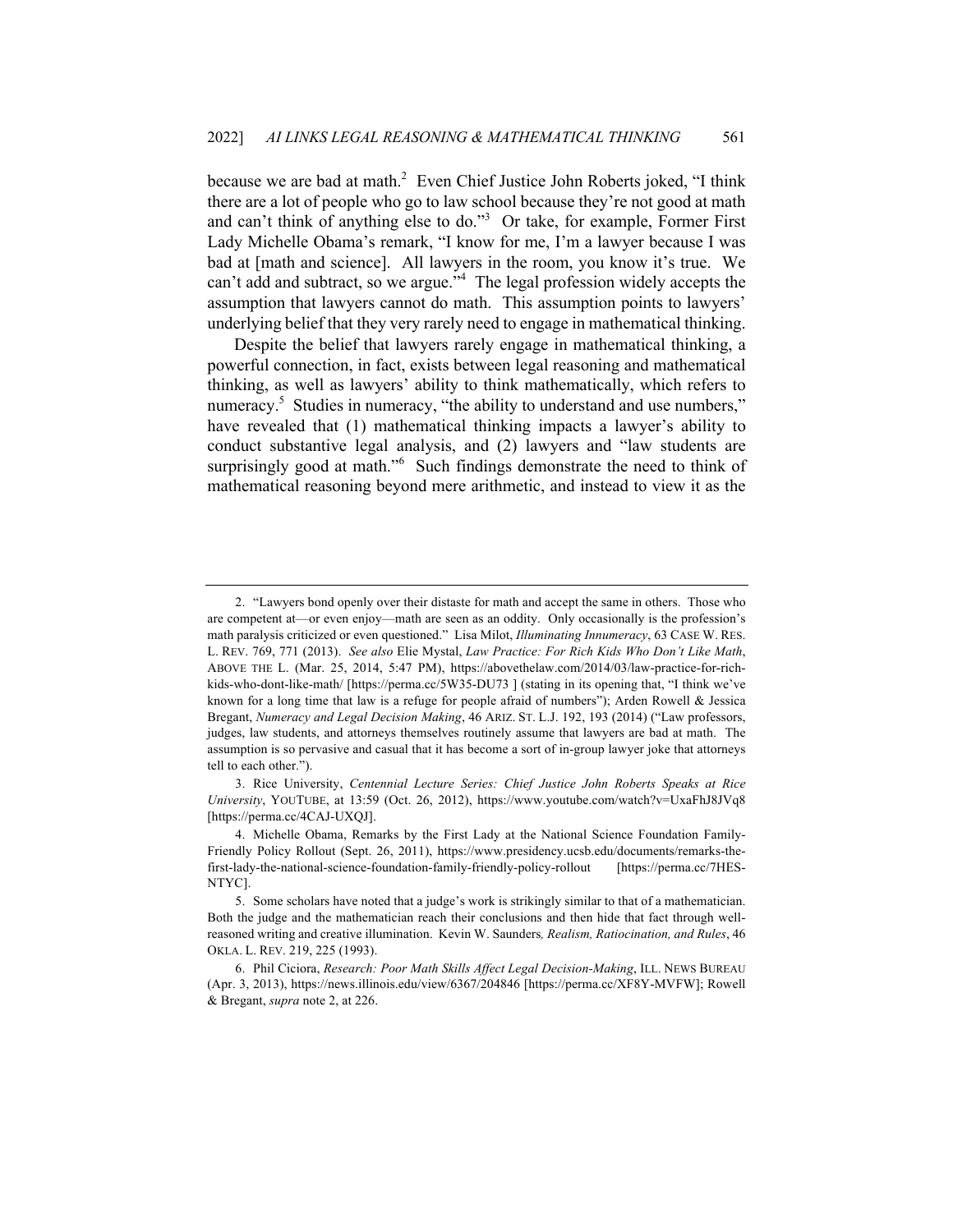ability to come to final decisions based on evaluating probabilities, risks, or calculations.7

Notwithstanding lawyers' aversity to math are ongoing, AI's presence and impact on the legal community continues to expand. 8 For example, companies such as Blue J Legal<sup>9</sup> have developed programs that are able to take basic legal facts and generate a probability of success on the merits along with a legal memorandum explaining the background law.<sup>10</sup> As AI's capability grows, lawyers will have more powerful tools to enhance their ability to perform research and analysis. A lawyer's abilities to research, counsel, and persuade are already enhanced by current AI tools, and lawyers are learning to shift their methodologies to take advantage of these enhancements.<sup>11</sup>

These developments in AI are fueled by mathematical logic.<sup>12</sup> Mathematics fuels AI through disciplines like linear algebra, calculus, and statistics.<sup>13</sup> An adept mathematician possesses strong logical reasoning, understanding the structure of an idea such that they can develop principles that remain true even if the structural components change.<sup>14</sup>

9. Blue J Legal described its functionality as "the only solution that combines the power of machine learning and AI with expert understanding of legal factors." BLUE J, https://www.bluej.com/ca [https://perma.cc/M7ZQ-574U]. The way Blue J Legal uses machine learning to analyze and predict answers to legal questions in tax and employment law is described in Alarie, Niblet & Yoon, *supra* note 8, at 119. *See also* Benjamin Alarie, Anthony Niblett & Albert H. Yoon, Using Machine Learning to Predict Outcomes in Tax Law 7–8 (2017) (unpublished article), https://papers.ssrn.com/sol3/papers.cfm?abstract\_id=2855977 [https://perma.cc/9EKP-W89W].

10. Alarie, Niblet & Yoon*, supra* note 9, at 12. Alexsei is another tool that is described on its website as using AI to provide "high-quality answers to legal questions in memo format." ALEXSEI, https://www.alexsei.com/ [https://perma.cc/BAR2-CSPZ].

11. JOANNA GOODMAN, ROBOTS IN LAW: HOW ARTIFICIAL INTELLIGENCE IS TRANSFORMING LEGAL SERVICES 3 (2016). Richard Susskind discusses the need for lawyers to consider their role to "work in the interests of society" when integrating legal technology into their practice. RICHARD SUSSKIND, TOMORROW'S LAWYERS: AN INTRODUCTION TO YOUR FUTURE 195 (2d ed. 2017).

12. Shafi, *AI & Mathematics*, MEDIUM (Sept. 29, 2020), https://medium.com/swlh/aimathematics-699a9ea2a0d6 [https://perma.cc/N5PN-JJXN].

13. *Id.*

<sup>7.</sup> Ciciora, *supra* note *6. See also* MIND Research Institute, *Re-imagining Storytelling to Connect Math, Games, and History*, YOUTUBE (July 3, 2018), https://www.youtube.com/watch?v=RXCrsE0PIX0 [https://perma.cc/H9JE-CE22] (arguing that our poor relationship to mathematics is impacting our learning as a whole and proposes storytelling as a solution to increase students' engagement in learning mathematical concepts).

<sup>8.</sup> Benjamin Alarie, Anthony Niblett & Albert H. Yoon, *How Artificial Intelligence Will Affect the Practice of Law*, 68 UNIV. OF TORONTO L.J. 106, 121–22 (2018); Sean Semmler & Zeeve Rose, *Artificial Intelligence: Application Today and Implications Tomorrow*, 16 DUKE L. TECH. REV. 85, 87–89 (2017).

<sup>14.</sup> *See* ELLENBERG, *supra* note 1, at 12–14.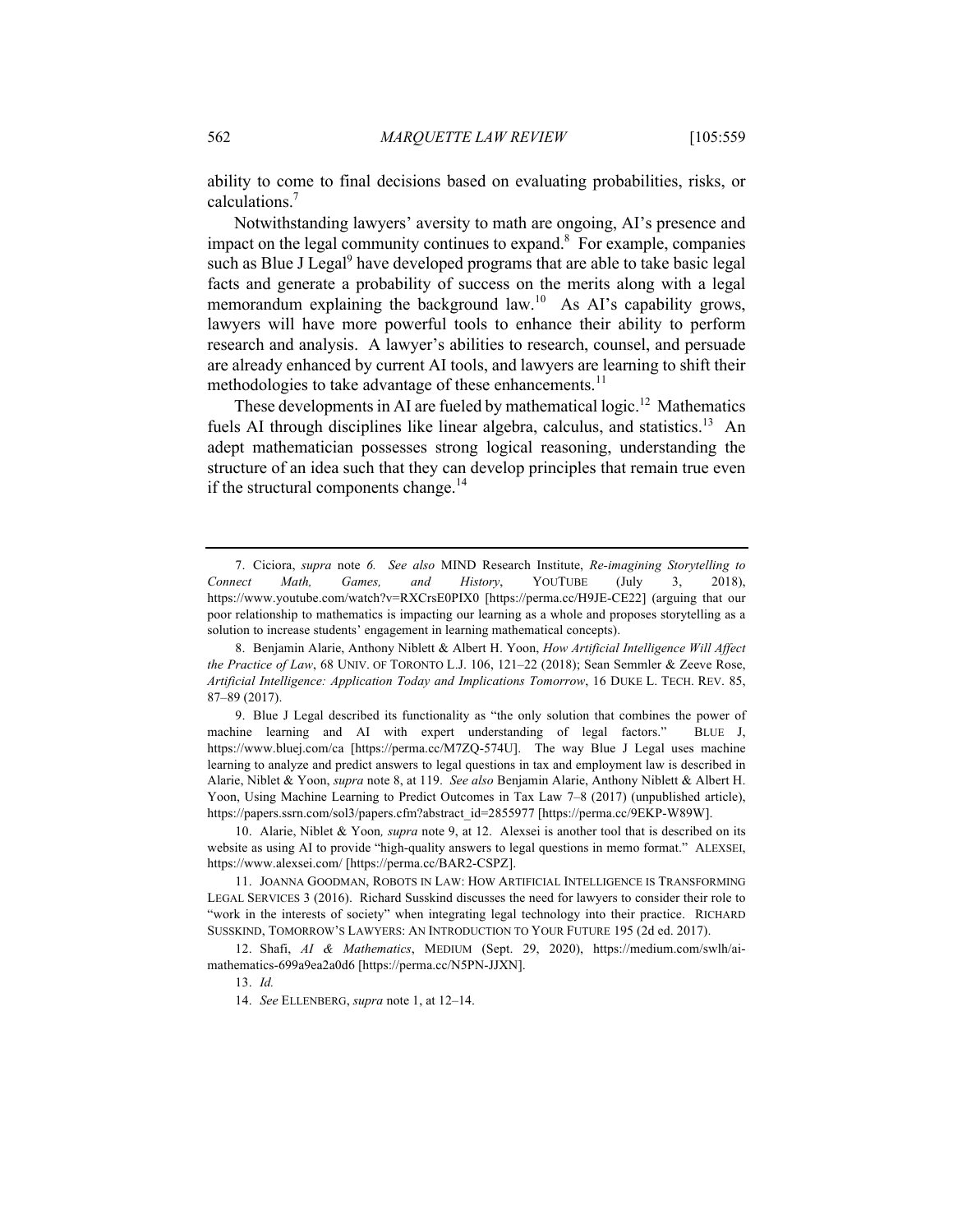To continue to grow into their shifting role as technology users, lawyers should understand how AI and the underlying mathematics work. The application of AI demonstrates that mathematical models do work in terms of legal research to assess legal outcomes. The connection between AI and law may seem contrary to traditional notions that math is incompatible with law. However, this Article does not suggest that scholars and legal thinkers incorrectly argued that the law is not equivalent to mathematics. Rather, this Article suggests that mathematics can complement legal thinking, just as social science can inform public policy arguments.

As AI comes further into the forefront of lawyering, a lawyer who understands mathematical thinking can use mathematics to inform their legal skills. Understanding mathematics and its principles empowers lawyers to harness AI's power as a legal tool in an ever-advancing world. Lawyers need to understand the bridge between legal reasoning and math. This bridge is demonstrated by the mathematical algorithms used in AI.<sup>15</sup>

This Article will proceed in four parts. In Part I, we describe the traditional narrative that math and the law are incompatible. We explore Oliver Wendell Holmes's metaphor of mathematics, which he used to convey the idea that law cannot be strictly viewed in terms of logic. We discuss philosophers Chaïm Perelman and Lucie Olbrechts-Tyteca's distinctions between mathematical thinking and argumentation, and we assess patent law's view that mathematical innovations are discoveries, not inventions. In Part II, we posit that we need a new mathematical metaphor, one that advances the use of logic in critical thinking about the law, while weaving in policy-based arguments and customary arguments.

Part III presents a primer on math for lawyers. Part IV discusses how to integrate mathematical thinking and legal reasoning and communication. In this part we assess how mathematical logic compares to legal reasoning. We also consider the relationship between mathematics, legal reasoning, and AI. AI can research the law and even analyze how the law applies to a client's facts, in some instances. AI tools are even capable of drafting some contracts and legal memoranda. Since AI is based on mathematical algorithms that drive the legal research and analysis, we argue that lawyers have a greater need to understand the practical realities of the analogs between mathematical reasoning and legal reasoning. In the Recommendations and Conclusion Section, we consider ways logical reasoning can be taught in law schools and used by attorneys and other legal professionals to strengthen their arguments.

<sup>15.</sup> KATHERINE B. FORREST, WHEN MACHINES CAN BE JUDGE, JURY, AND EXECUTIONER: JUSTICE IN THE AGE OF ARTIFICIAL INTELLIGENCE 12 (2021) (describing algorithms as the "building blocks" of AI).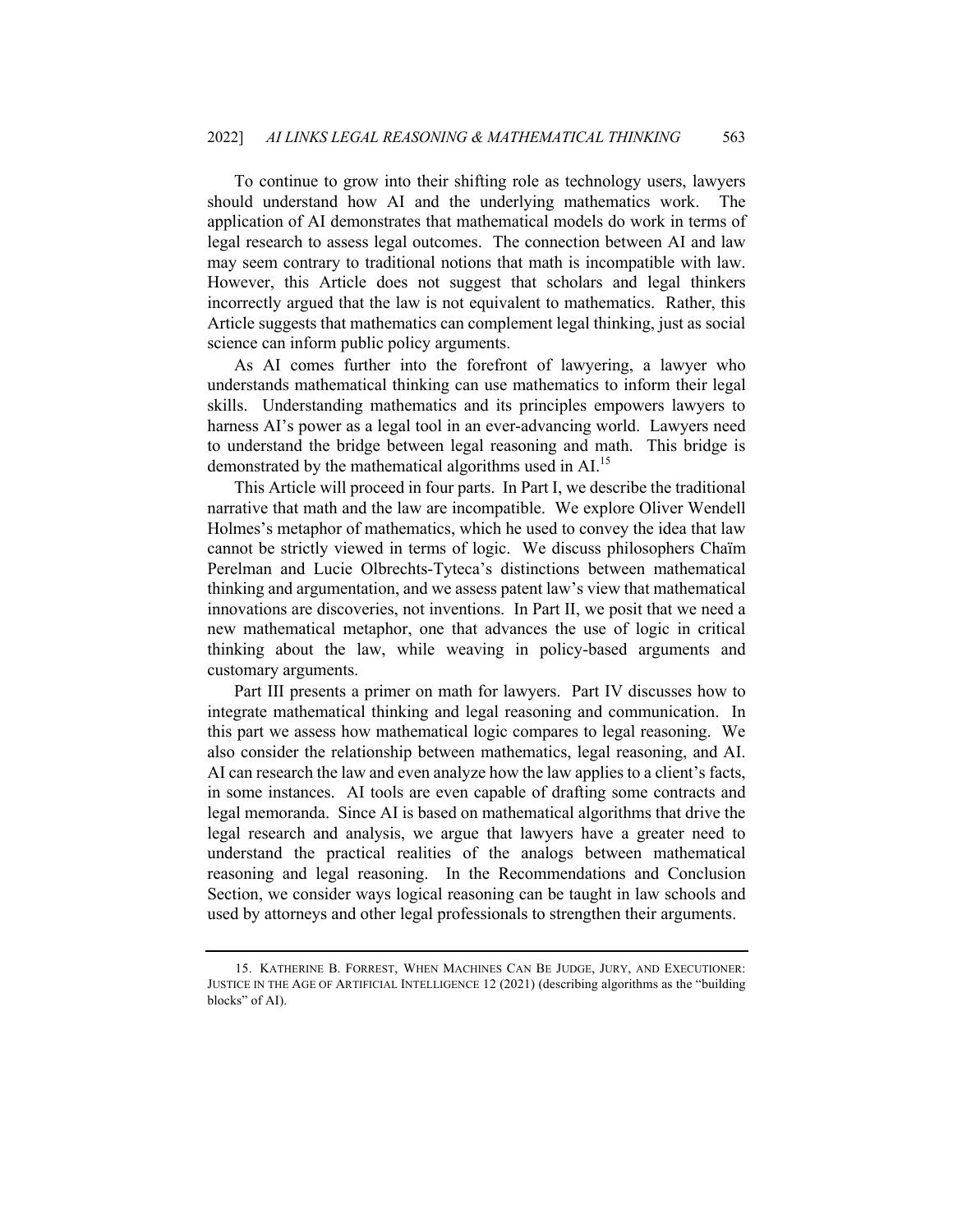## II. TRADITIONAL NARRATIVES THAT MATH IS INCOMPATIBLE WITH LAW

In his essay, "The Resilience of Law," Joseph Vining poignantly describes his reaction to his father's attempt to quantify the law and economics.<sup>16</sup> His father, Rutledge Vining, created a symbolic notation for determining the statistical effect of legislation on the economy.<sup>17</sup> Vining, while proud of his father, could not bring himself to review his father's work in creating symbols and equations to assess legislation that would affect the economy.<sup>18</sup> He could not do so, he recounts, because "[l]aws might have systematic qualities but law was alive in a way rules that make a system are not."<sup>19</sup> Vining's story illustrates the traditional perception of a strict divide between the law and forms of thinking that use symbolism or mathematics.

Aristotle's writing is the first to have described deductive reasoning, which applies to geometry, but he saw a difference between mathematical reasoning and human rhetoric and argumentation.<sup>20</sup> Aristotle distinguishes, for instance, the wisdom of a person who understands the abstraction of mathematics and geometry, which pertains to the universal, from a person who has the wisdom of human experience, which addresses the particular.<sup>21</sup> Aristotle also differentiates mathematical arguments, which he states do not involve choice, from arguments about people, which bear on their character, as demonstrated by the choices they make.<sup>22</sup> This narrative has continued in the debate between

20. Brian Larson, *Endogenous and Dangerous*, 22 NEV. L.J. (forthcoming 2022) (manuscript at 4).

21. ARISTOTLE, NICOMACHEAN ETHICS bk. VI, at 98–99 (W.D. Ross trans., Batoche Books ed. 1999) (c. 384 B.C.E.) ("What has been said is confirmed by the fact that while young men become geometricians and mathematicians and wise in matters like these, it is thought that a young man of practical wisdom cannot be found. The cause is that such wisdom is concerned not only with universals but with particulars, which become familiar from experience, but a young man has no experience, for it is length of time that gives experience; indeed one might ask this question too, why a boy may become a mathematician, but not a philosopher or a physicist. It is because the objects of mathematics exist by abstraction, while the first principles of these other subjects come from experience, and because young men have no conviction about the latter but merely use the proper language, while the essence of mathematical objects is plain enough to them?").

22. ARISTOTLE, ART OF RHETORIC bk. III, at 201 (Robert C. Bartlett trans., The Univ. of Chicago Press ed. 2019) ("The narration also ought to bear on [moral] character. This will be the case if we know what fosters [a sense of one's] character. Now, one thing is to make clear the choice involved; and the sort of character one has relates to the sort of choices one makes, and the sort of choice one makes is related to one's end or goal. It is for this reason that mathematical arguments do not involve

<sup>16.</sup> Joseph Vining, *The Resilience of Law*, *in* LAW AND DEMOCRACY IN THE EMPIRE OF FORCE 151–52 (H.J. Powell & J.B. White eds., 2009).

<sup>17.</sup> *Id.*

<sup>18.</sup> *Id.* at 152.

<sup>19.</sup> *Id.*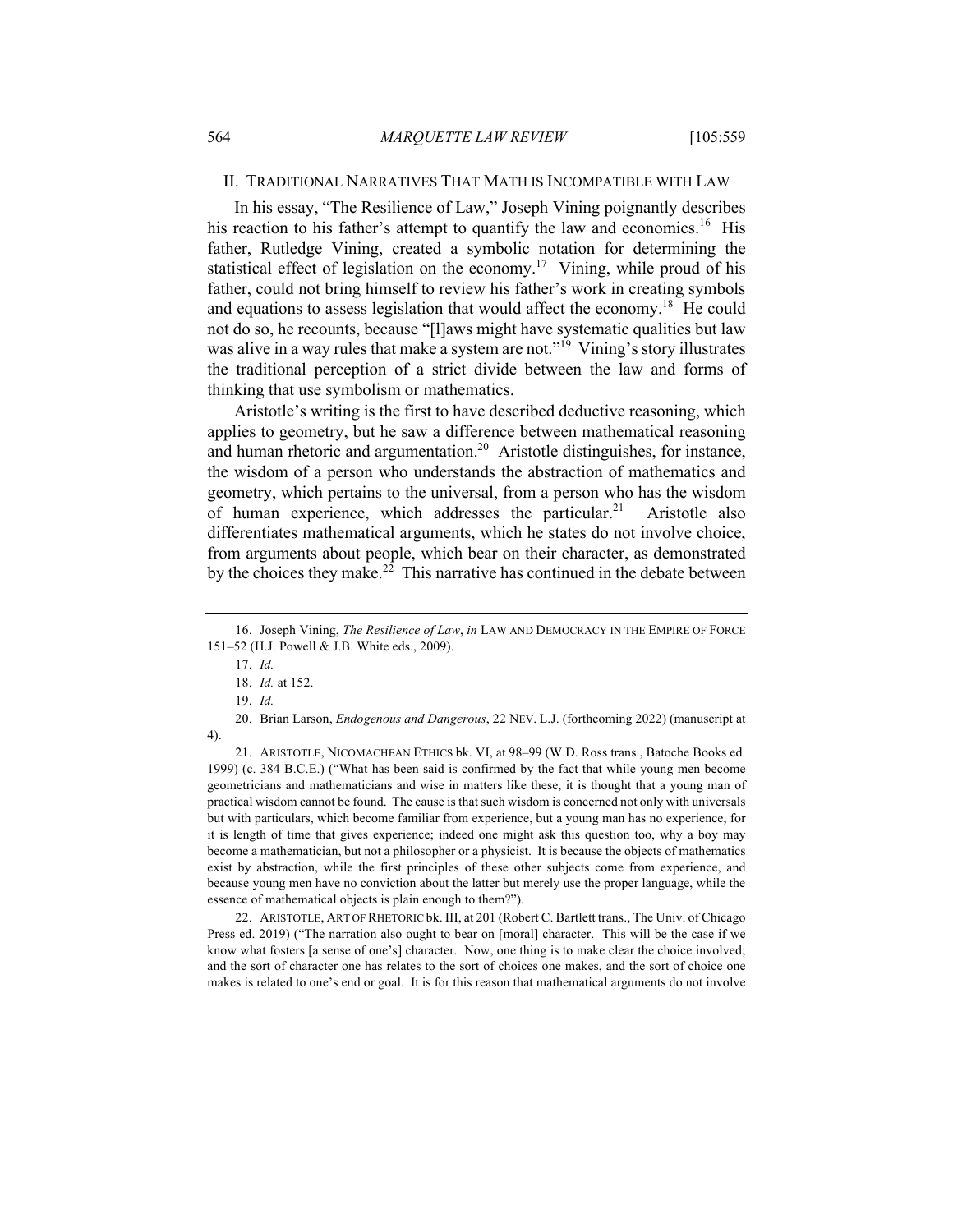Christopher Columbus Langdell and Oliver Wendell Holmes over legal formalism.23 Further, it has been witnessed in the modern work of Chaïm Perelman and Lucie Olbrechts-Tyteca's *The New Rhetoric*,<sup>24</sup> and it appears in the approach taken in patent law cases to assess the patentability of mathematics. The common theme weaving through these narratives is that human argumentation cannot be reduced to mathematical abstraction or formal logic.

## *A. The Langdell-Holmes Debate*

The relationship between mathematical thinking and legal reasoning appears in the debate between Christopher Columbus Langdell, dean of Harvard Law School, and Oliver Wendell Holmes, Jr., Justice of the Supreme Court and also professor at Harvard during Langdell's tenure as dean.<sup>25</sup> The debate centered on whether law is a science capable, as Langdell asserted, of being uncovered by reading cases and applied through formal logic to a new case.<sup>26</sup> Holmes uses the metaphor of mathematics to express his concern that law should not be reduced to mere logic.<sup>27</sup> This metaphor allows Holmes to argue, as an analog, why law is not a science.

As a legal formalist, Langdell viewed law as a science.<sup>28</sup> He described law as a "legal truth" to be discovered, and he compared the printed books in law

matters of character, because they do not involve choice either (since they do not have the 'for the sake of which' [or end]), whereas Socratic arguments do, since they speak about such things.").

<sup>23.</sup> Stephen R. Alton, *Roll Over Langdell, Tell Llewellyn the News: A Brief History of American Legal Education*, 35 OKLA. CITY UNIV. L. REV. 339, 355 (2010).

<sup>24.</sup> *See generally* CHAÏM PERELMAN & LUCIE OBRECHTS-TYTECA, THE NEW RHETORIC: A TREATISE ON ARGUMENTATION (John Wilkinson & Purcell Weaver trans., Notre Dame Press 1969) (originally published as LA NOUVELLE RHETORIQUE: TRAITE DE L'ARGUMENTATION (Presses Universitaires de France 1958)).

<sup>25.</sup> Susan Haack, *On Logic in the Law: "Something, But Not All"*, 20 RATIO JURIS 1, 1 (Mar. 2007) (quoting OLIVER WENDELL HOLMES, JR., THE COMMON LAW (1881)).

<sup>26.</sup> Alton, *supra* note 23, at 346–48. *See also* Haack, *supra* note 25, at 6 (referring to an afterdinner speech by Langdell titled "Teaching Law as a Science," which he gave after Holmes's Path of the Law speech).

<sup>27.</sup> Alton, *supra* note 23, at 353 (quoting OLIVER WENDELL HOLMES, JR., THE COMMON LAW 1 (1881)).

<sup>28.</sup> *Id.* at 346. *See also* Todd E. Pettys, *The Analytic Classroom*, 60 BUFF. L. REV. 1255, 1263 (2012) (quoting C.C. LANGDELL, A SELECTION OF CASES ON THE LAW OF CONTRACTS, at vi-vii (1871)); Haack, *supra* note 25, at 3; David S. Romantz, *The Truth About Cats and Dogs: Legal Writing Courses and the Legal Writing Curriculum*, 52 KAN. L. REV. 105, 115 (2003) (noting the case method was a way for students to "objectively and rationally discover the law by isolating and analyzing legal doctrines found in judicial opinions"); Richard Neumann, *Osler, Langdell & the Atelier: Three Tales of Creation in Professional Education*, 10 J. LEGAL COMM. & RHETORIC 151, 166–71 (2013) (describing Langdell's teaching methods).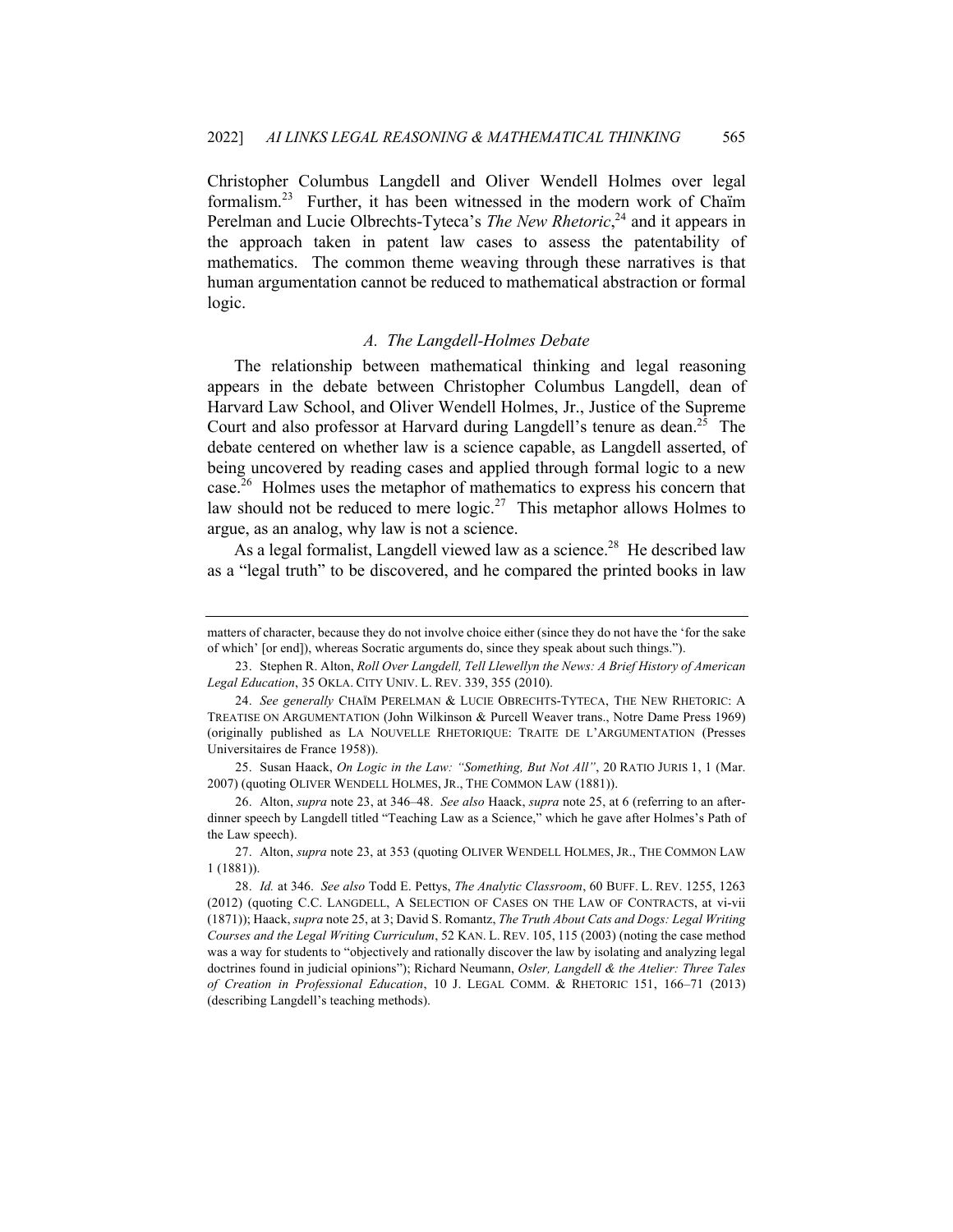libraries to the laboratories used in the hard sciences.<sup>29</sup> These comparisons motivated Langdell to secure the place of law as a distinct discipline and graduate course of study.<sup>30</sup> Langdell thought that legal truths were limited in number and could be ascertained by reading cases. $31$  Langdell believed these legal truths, as rules of law, could then be applied to a new set of facts, as syllogistic reasoning. $32$ 

Holmes disagreed with Langdell for reducing the law to formal logic. Generally, Holmes criticized Langdell for ignoring the moral and political forces and public policy that also play a role in judicial decisions and jury verdicts.<sup>33</sup> Holmes has been often quoted as saying:

> The life of the law has not been logic; it has been experience. The seed of every new growth within its sphere has been a felt necessity. The form of continuity has been kept up by reasonings purporting to reduce everything to a logical sequence; but that form is nothing but the evening dress which the newcomer puts on to make itself presentable according to the conventional requirements. The important phenomenon is the man underneath it, not the coat; the justice and reasonableness of the decision, not its consistency with previously held views [ . . . ]. The law finds its philosophy not in self-consistency, which must always fail so long as it continues to grow, but in history and the nature of human needs. As a branch of anthropology, law is an object of science; the theory of legislation is a scientific study; but the effort to reduce the concrete details of an existing system to the merely logical consequence of simple postulates is always in danger of becoming unscientific, and of leading to a misapprehension of the nature of the problem and the data.<sup>34</sup>

In other words, Holmes sees law as reflecting the human condition in all its messiness, as opposed to mere postulates and theorems. Holmes uses the metaphor of the evening dress to suggest that logical argumentation is a way to

<sup>29.</sup> Alton, *supra* note 23, at 347 (quoting Christopher C. Langdell, Dane Professor, Harvard Law Sch., Address to Harvard Law School Association at the "Quarter Millennial" Celebration of Harvard University (Nov. 5, 1886), *in The Harvard Law School*, 3 L.Q. REV. 188, 124 (1887)).

<sup>30.</sup> *Id.* at 350.

<sup>31.</sup> *Id.* at 347.

<sup>32.</sup> *See id.* (noting that according to Langdell, "[i]f one found one of these few legal truths and applied it scientifically to the case at hand, the legal result should be virtually automatic and invariable").

<sup>33.</sup> *Id.* at 353; Haack, *supra* note 25, at 5.

<sup>34.</sup> *E.g.*, Haack, *supra* note 25, at 4 (quoting HOLMES, THE COMMON LAW 234 (1880)).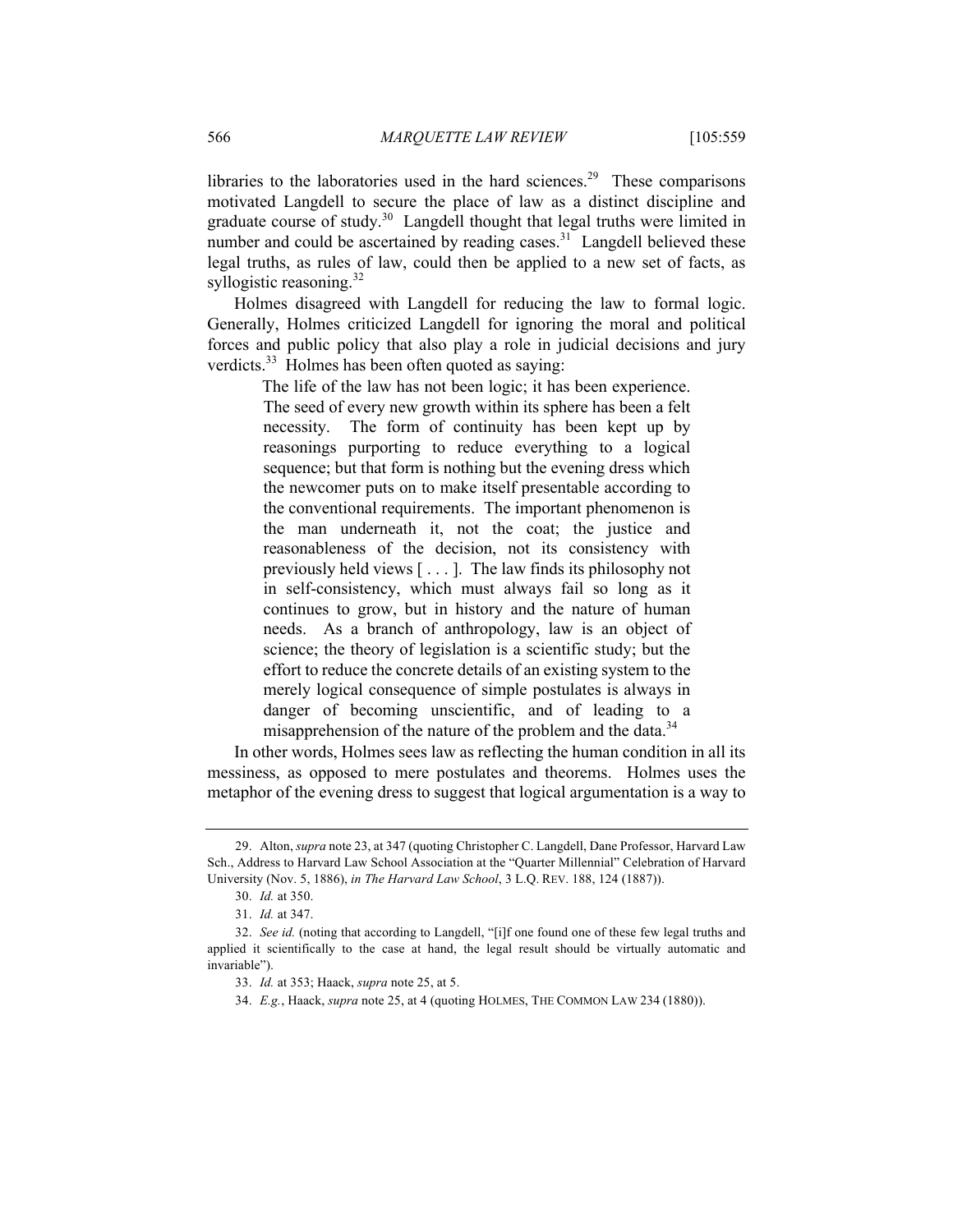beautify an argument, but it is not the argument itself. He suggests that a sound argument must be something more than correctly reasoned—it must be just.

Holmes elaborated on these points in his address at the dedication of the new hall at the Boston University School of Law in 1897.<sup>35</sup> Titled "The Path of the Law," Holmes spoke of the study of law as the study of a profession.<sup>36</sup> Law is a profession, he said, because people pay lawyers to represent them knowing that the power of the state is behind a judge's decision, and a lawyer must predict "the incidence of that public force through the instrumentality of the courts."<sup>37</sup> In considering how law grows and develops, Holmes took the stance that it would be a "fallacy" to posit that "the only force at work in the development of the law is logic."<sup>38</sup> He admitted that "in the broadest sense that notion would be true," but remarked that:

> The postulate on which we think about the universe is that there is a fixed quantitative relation between every phenomenon and its antecedents and consequents. If there is such a thing as a phenomenon without these fixed quantitative relations, it is a miracle. It is outside the law of cause and effect, and as such transcends our power of thought, or at least is something to or from which we cannot reason. The condition of our thinking about the universe is that it is capable of being thought about rationally, or, in other words, that every part of it is effect and cause in the same sense in which those parts are with which we are most familiar. So in the broadest sense it is true that the law is a logical development, like everything else. The danger of which I speak is not the admission that the principles governing other phenomena also govern the law, but the notion that a given system, ours, for instance, can be worked out like mathematics from some general axioms of conduct.<sup>39</sup>

In this last sentence, Holmes seems to be speaking directly to Langdell's view that the law is governed by a limited number of fundamental legal truths.<sup>40</sup> Here, Holmes uses mathematics as a metaphor for overly simplistic argumentation and analysis.

40. *See* Haack, *supra* note 25, at 5.

<sup>35.</sup> Oliver Wendell Holmes, Jr., *The Path of the Law*, 10 Harv. L. Rev. 457 (1897), *reprinted in The Path of the Law After 100 Years*, 110 HARV. L. REV. 991 (1997).

<sup>36.</sup> *Id.* at 991.

<sup>37.</sup> *Id.*

<sup>38.</sup> *Id.* at 997.

<sup>39.</sup> *Id.* at 997–98.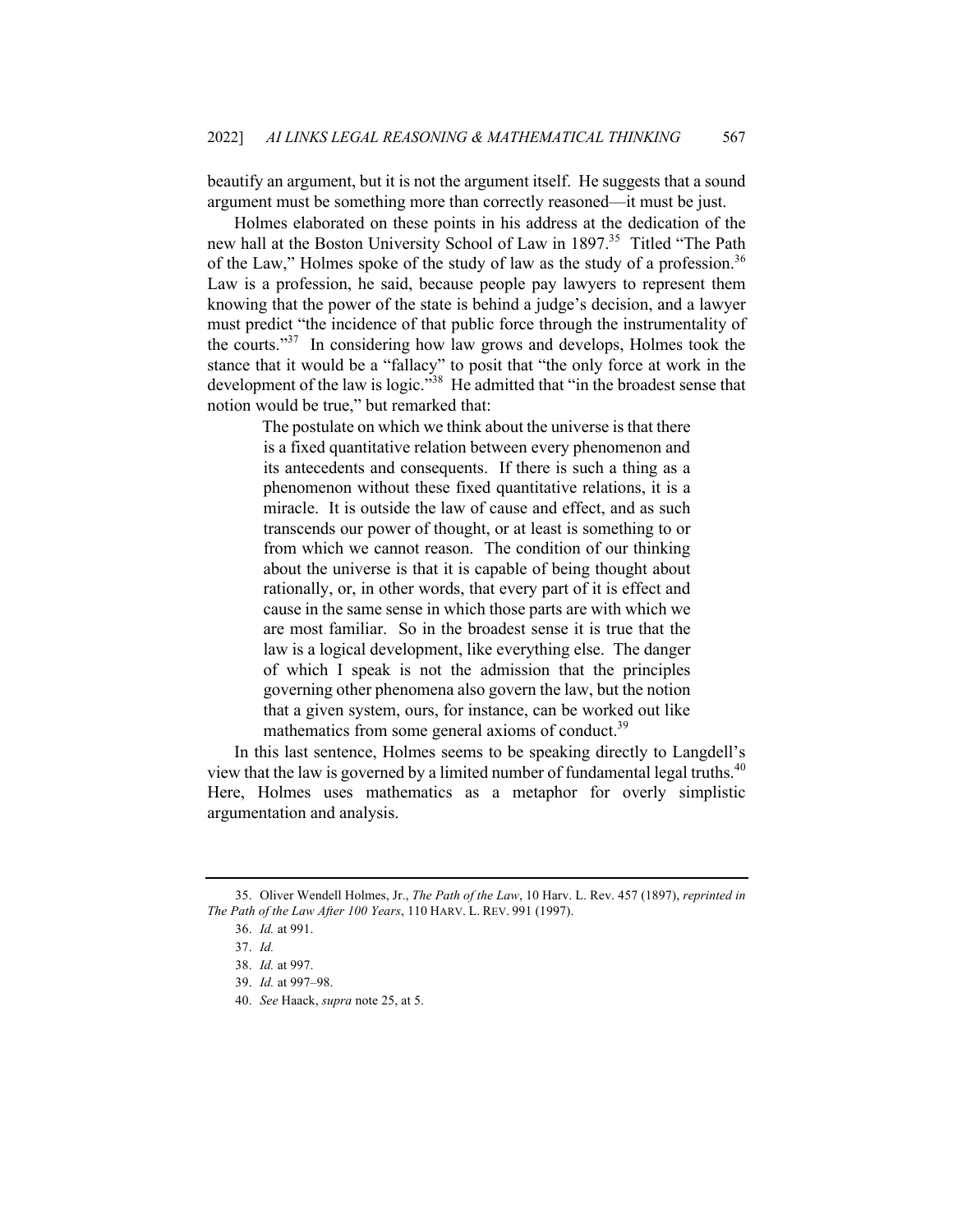Holmes also employs the metaphor of mathematics to reject formulaic reasoning and structure of arguments:

> The training of lawyers is a training in logic. The processes of analogy, discrimination, and deduction are those in which they are most at home. The language of judicial decision is mainly the language of logic. And the logical method and form flatter that longing for certainty and for repose which is in every human mind. But certainty generally is illusion, and repose is not the destiny of man. Behind the logical form lies a judgment as to the relative worth and importance of competing legislative grounds, often an inarticulate and unconscious judgment, it is true, and yet the very root and nerve of the whole proceeding. You can give any conclusion a logical form.<sup>41</sup>

Holmes recognizes the value of using logic in both a lawyer's arguments and a judge's decision. He again suggests in this passage that a logical form, as used by a lawyer or a judge, creates a sense of certainty that does not truly reflect the tug-of-war of the underlying policies supporting each party's contentions. Holmes acknowledges that sometimes those competing interests are not even part of our consciousness.

Holmes's metaphor that law is not mathematics focuses on the idea that legal reasoning must be based on practical and sound judgment, considering the public force that Holmes argued underlies our system of law. Certainly, lawyers use traditional forms of logic, but that logic must be supported by a rationale that accounts for social customs and public policy.

## *B. The View of Philosophy and Rhetoric*

Philosophers and rhetoricians have also pondered the relationship between logic, mathematics, and legal reasoning.<sup>42</sup> Philosophers Chaïm Perelman and Lucie Olbrechts-Tyteca undertook the study of the logic of non-formal

<sup>41.</sup> Holmes, *supra* note 35, at 998.

<sup>42.</sup> Chaïm Perelman and Stephen E. Toulmin are examples of modern scholars who have considered this question. *E.g.*, STEPHEN E. TOULMIN, THE USES OF ARGUMENT, at xi (Updated ed., Cambridge Univ. Press 2003). This Article focuses on Perelman and Lucie Olbrechts-Tyteca's *The New Rhetoric*. In his essay, "What the Philosopher May Learn from the Study of Law," Perelman argued that philosophers should look to law, instead of mathematics or science. Francis J. Mootz III, *Right Rhetoric: What Lawyers May Learn From the Study of Rhetoric*, *in* LIBER AMICORUM DE GUY HAARSCHER,QU'EST-CE QUE LA PHILOSOPHIE DU DROIT? (Free Univ. of Brussels 2013) (noting Perelman advocated that philosophers can "look to legal practice and its practical attention to concrete problems that cannot be resolved by applying an algorithm").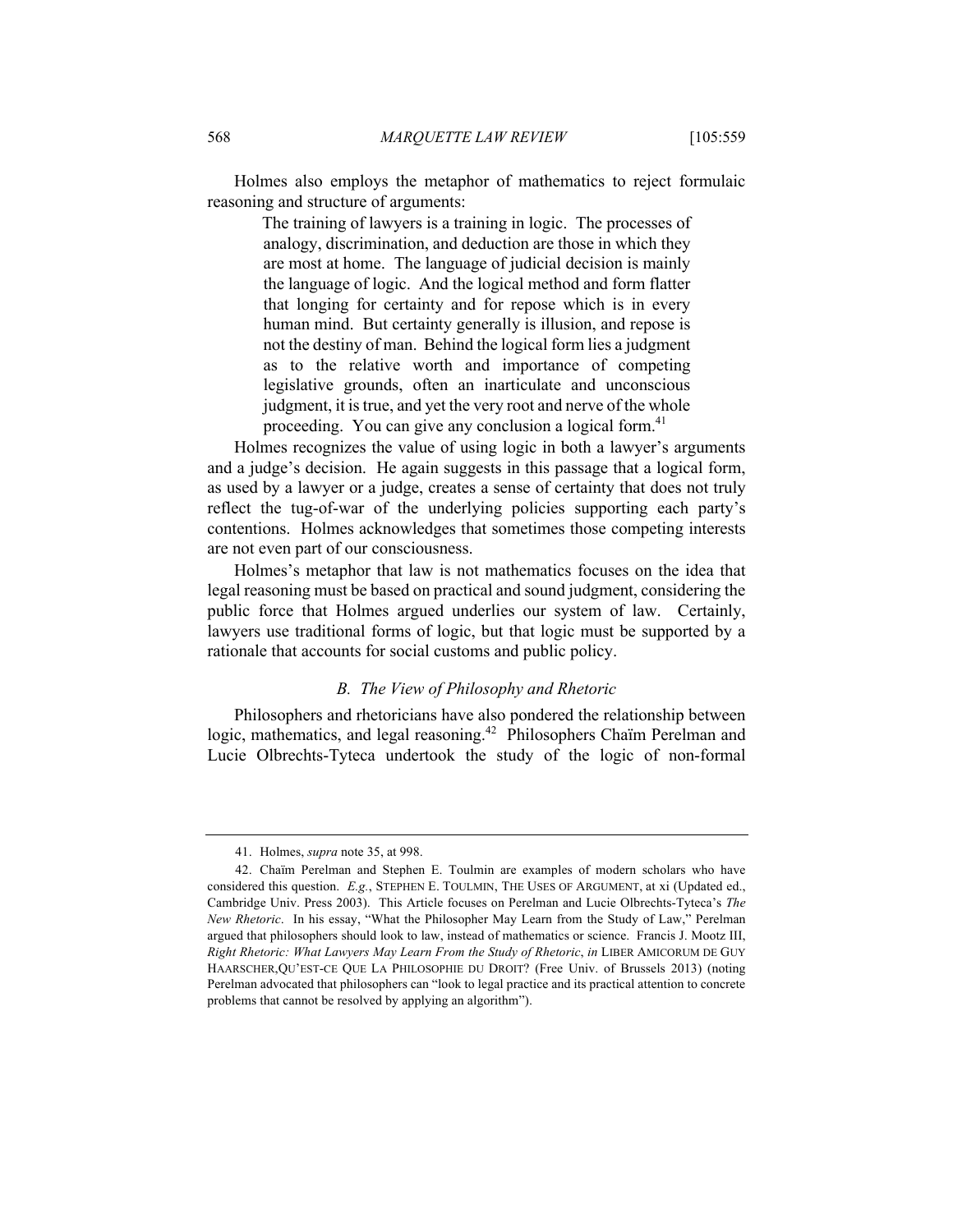arguments.<sup>43</sup> They applied rhetorical theory to the logic of non-formal arguments in their 1958 work, *The New Rhetoric*. 44 The aim of argumentation, they state, is to secure "the adherence of those to whom it is addressed" and, therefore, "it is, in its entirety, relative to the audience to be influenced."<sup>45</sup>

Similar to Holmes's mathematics metaphor, Perelman and Olbrechts-Tyteca use mathematics in *The New Rhetoric* to illustrate how argumentation is different from formal logic. They begin by observing that under mathematicians' influence, logic has come to mean formal logic, which they defined as "the methods of proof used in the mathematical sciences."46 As such, they posit, any reasoning that does not fall under formal logic "elude[s] reason."<sup>47</sup> The study of methods of proof in logic do not "venture to examine the proofs used in human sciences."<sup>48</sup> While Holmes had asserted that legal argument could not be reduced to mere formal logic, Perelman and Olbrechts-Tyteca now were observing that logic had come to mean purely formal logic, without consideration for other forms of proof.<sup>49</sup> Moreover, logic had become, under the influence of mathematics, symbolic and "no longer related to any rational evidence whatsoever."<sup>50</sup>

The best place to convey the unique characteristics of argumentation, Perelman and Olbrechts-Tyteca note, is to contrast it with the classical concept of demonstration.<sup>51</sup> The modern logician, relying on mathematical reasoning, is "free to fix the symbols and combinations of symbols that may be used."<sup>52</sup> A logician must only choose "symbols and rules in such a way as to avoid doubt and ambiguity."<sup>53</sup> The origin of axioms and rules of deductive reasoning "goes beyond the framework of the formalism in question."54 Accordingly, the

48. *Id.*

54. *Id.*

<sup>43.</sup> PERELMAN & OBRECHTS-TYTECA, *supra* note 24, at 142. Perelman undertook the work of developing the theories, and Obrechts-Tyteca created the examples. David A. Frank & Michelle Bolduc, *Lucie Olbrechts-Tyteca's New Rhetoric*, 96 Q. J. OF SPEECH 141, 141–42 (2010).

<sup>44.</sup> PERLEMAN & OBRECHTS-TYTECA, *supra* note 24, at 142.

<sup>45.</sup> *Id.* at 19.

<sup>46.</sup> *Id.* at 2.

<sup>47.</sup> *Id.*

<sup>49.</sup> In the last century, "[m]odern formal logic became, in this way, the study of the methods of demonstration used in the mathematical sciences." *Id.* at 10. Perelman and Obrechts-Tyteca analyzed arguments from other sources in the "human sciences, law and philosophy" to create their theory of argumentation. *Id.* at 9.

<sup>50.</sup> *Id.* at 13.

<sup>51.</sup> *Id.*

<sup>52.</sup> *Id.*

<sup>53.</sup> *Id.*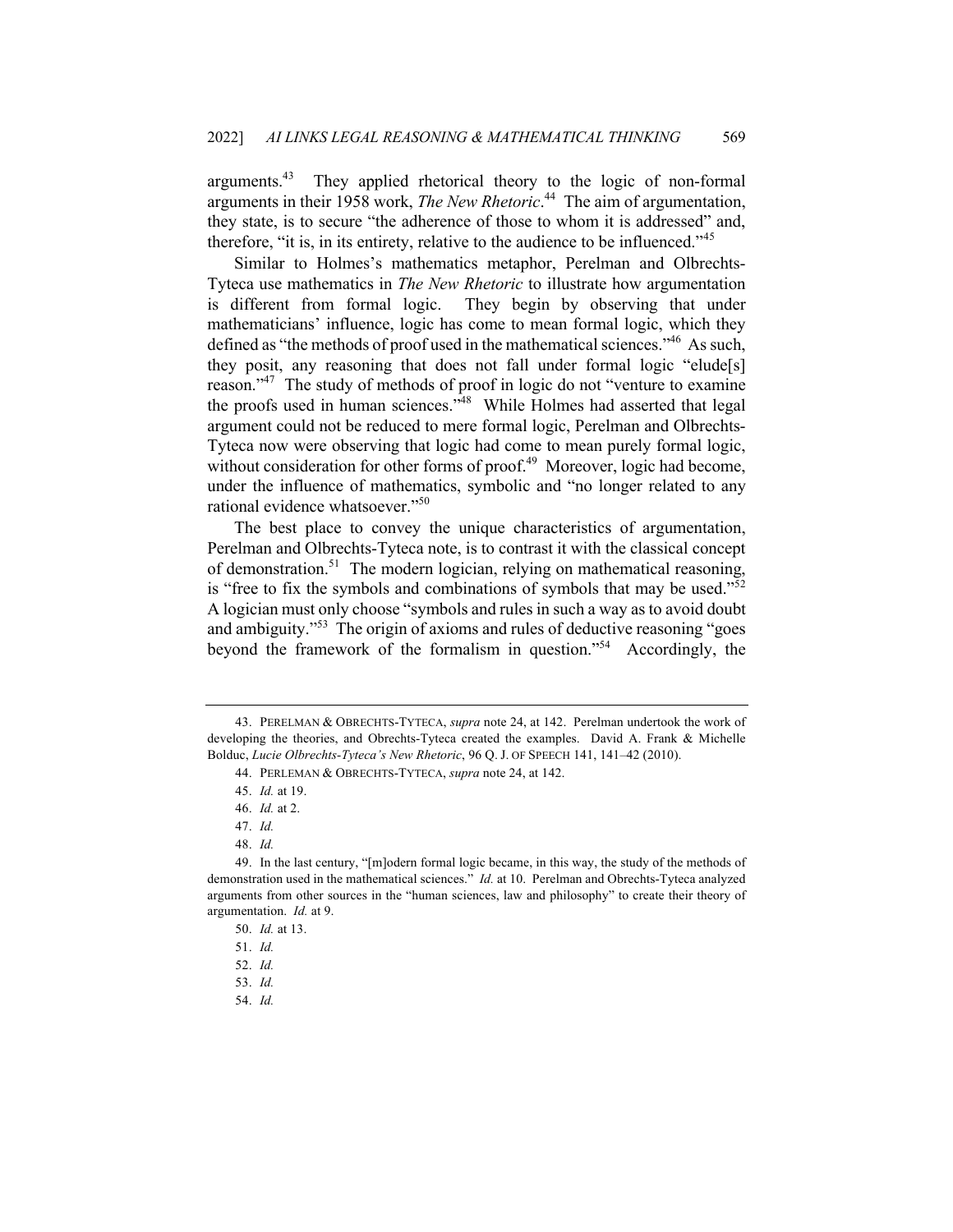meaning and interpretation of the "axiomatic system" is not questioned, and a logician need only be concerned with the "adequacy for the end pursued."<sup>55</sup>

In contrast, Perelman and Olbrechts-Tyteca explain, in argumentation, when people use "discourse to influence the intensity of an audience's adherence to certain theses, it is no longer possible to neglect completely, as irrelevancies, the psychological and social conditions in the absence of which argumentation would be pointless and without result."56 Argumentation requires "an effective community of minds," and that intellectual community must agree to debate a question.<sup>57</sup> Accordingly, Perelman and Olbrechts-Tyteca's work to define these concepts shows that they view argumentation, and by extension, legal argument, as more complicated and expansive than formal logic or mathematics.

### *C. An Example from Patent Law*

In keeping with the traditional notions advanced by thinkers such as Aristotle, Holmes, and Perelman/Olbrechts-Tyteca, the legal field has been reticent to recognize, if not downright critical of, the idea that mathematics and law are compatible fields. This discord between mathematical and legal thought may be seen in patent law. Patent law is an example of one area of law, among many, that embodies the notion that mathematics and law cannot be compared.

Patent case law continually denies protection to mathematical theories and expression on the basis that math is a discovered truth, not a created invention.<sup>58</sup> In focusing on this dichotomy between discovered truth and created invention, patent law exemplifies the legal community's tendency to ignore the similarities between mathematics and law. Patent law exemplifies this tendency because it ignores the inventive and creative nature of mathematical problem solving. The dichotomy between discovered truth and created

<sup>55.</sup> *Id.* at 14.

<sup>56.</sup> *Id.*

<sup>57.</sup> *Id.*

<sup>58.</sup> To understand the underpinnings of the viewpoint that math is a discovered truth as opposed to a created invention, it is useful to have a precise definition for what is an invention is and what is a discovery. An invention, at large, may be viewed as technology that solves a specific problem. *What is an Invention*, IGE IPI, https://www.ige.ch/en/protecting-your-ip/patents/patent-basics/what-is-aninvention [https://perma.cc/N7AR-5Y8W]. A discovery, on the other hand, uncovers an existing truth that was previously unknown. JACQUES HADAMARD, THE PSYCHOLOGY OF INVENTION IN THE MATHEMATICAL FIELD, at xi (1945). The distinction between an invention and discovery then can be thought of using this comparison: "Columbus discovered America: it existed before him; on the contrary, Franklin invented the lighting rod: before him there had never been any lighting rod." *Id.* So, the distinction between invention and discovery is between finding truth and creating something new from existing truths.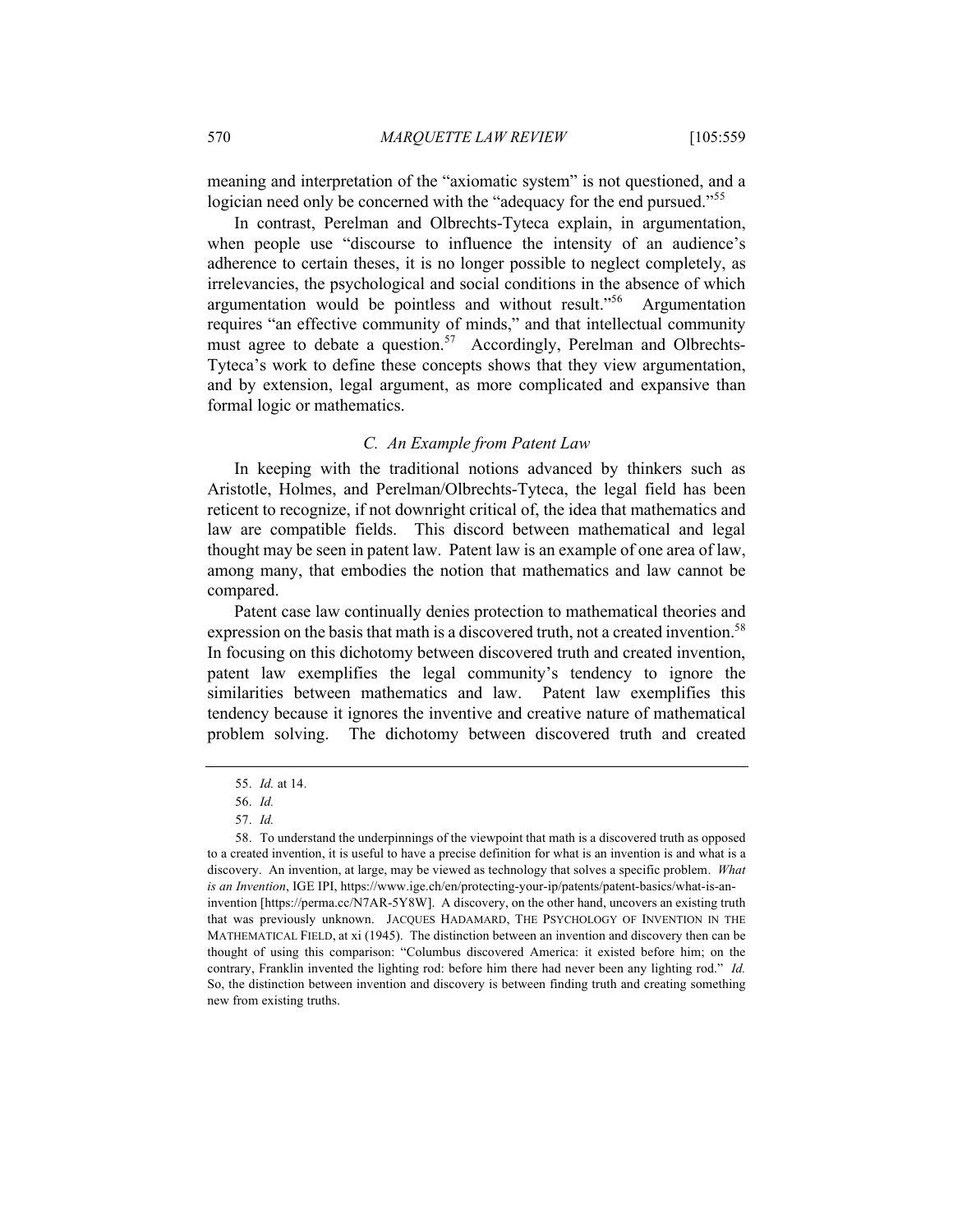invention demonstrates how patent law creates norms that separate the fields of mathematics and law. Patent law's focus on this dichotomy reinforces the differences between the two fields such that it becomes harder to shed light on the commonalities that they share.

First and foremost, patent law protection extends to any created invention, not a discovered truth. Specifically, patent law may protect any person who "invents or discovers any new and useful process, machine, manufacture, or composition of matter, or any new and useful improvement thereof," subject to conditions and requirements.<sup>59</sup> In interpreting this statute, courts have limited patentable subject matter to exclude "the laws of nature, physical phenomena, and abstract ideas."60 These exclusions extend to mathematics as "an abstract idea . . . and a law of nature."61 For example, in *Gottschalk v. Benson*, the United States Supreme Court held mathematical algorithms in software are not patentable subject matter because "[p]henomena of nature . . . mental processes, and abstract intellectual concepts" cannot be protected.<sup>62</sup> In other words, mathematics cannot be protected by a patent because it is a naturally occurring truth that is discovered through a mathematician's reasoning. Accordingly, patent law, at its foundation, views mathematics as a truth to be discovered about the world, not a protectable invention.<sup>63</sup>

In viewing mathematics as a truth to be discovered about the world, the United States Supreme Court in *Diamond v. Diehr*, a seminal decision determining mathematics is non-patentable subject matter, demonstrated patent law's attachment to Platonism.<sup>64</sup> Platonism, in the context of patent law, is the idea that mathematics is discovered more than it is created.<sup>65</sup> In refusing to give patent protection to mathematics, patent law relies upon the idea that math is a discovered truth as opposed to an invented creation. The Court in *Diehr* 

64. *See generally* 450 U.S. 175 (1981).

65*.* Alec Wilkinson, *What is Mathematics*, THE NEW YORKER (Mar. 2, 2021), https://www.newyorker.com/culture/culture-desk/what-is-mathematics [https://perma.cc/Q897- AP4W]. Rebecca Goldstein describes a mathematical Platonist as someone who "uses the word 'true,' even when applied to mathematical statements, in exactly the same way as we normally use the word, not as a shorthand for 'relative to x' but to represent existing states of affairs." REBECCA GOLDSTEIN, INCOMPLETENESS: THE PROOF AND PARADOX OF KURT GÖDEL 87 (2005).

<sup>59.</sup> 35 U.S.C. § 101.

<sup>60.</sup> *General Information Concerning Patents*, USPTO, (2022), https://www.uspto.gov/patents/basics/general-information-patents [https://perma.cc/2L9B-M77G].

<sup>61.</sup> *Appendix 1 to the October 2019 Update: Subject Matter Eligibility*, USPTO (Oct. 2019), https://www.uspto.gov/sites/default/files/documents/peg\_oct\_2019\_app1.pdf,

<sup>[</sup>https://perma.cc/7KWB-LGHB]. 62. 409 U.S. 63, 67, 73 (1972).

<sup>63.</sup> *See* Paul B. de Laat, *Patenting Mathematical Algorithms: What's the Harm? A Thought Experiment in Algebra*, 20 INT'L REV. OF L. AND ECON. 187, 188 (2000).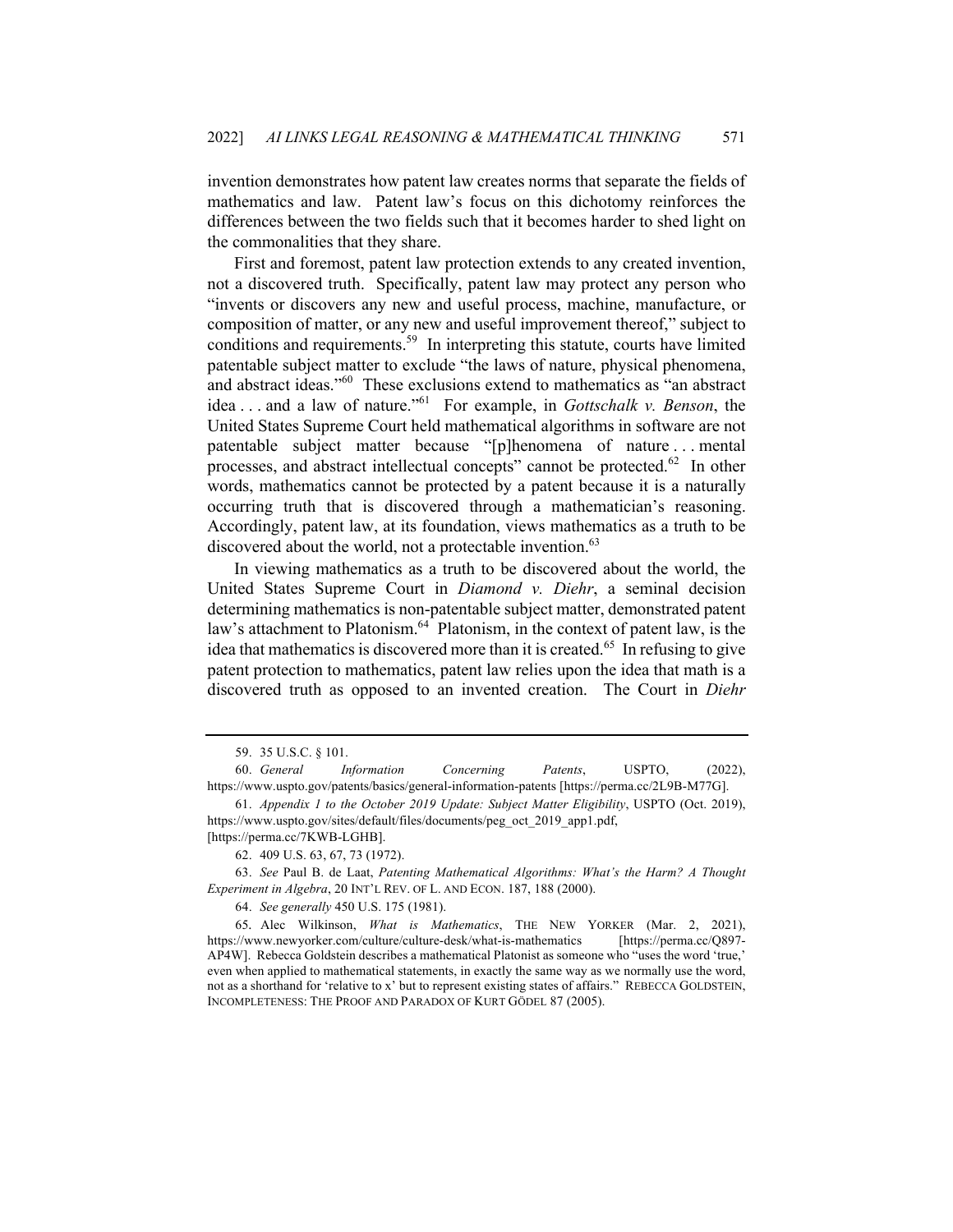exemplified this by expanding patent protection to inventions using math, while continuing to exclude math itself as non-patentable subject matter.<sup>66</sup> In *Diehr*, the patent application described the invention as the process of constantly measuring the temperature inside a rubber mold and feeding the measurements into a computer to calculate the appropriate cure time using a mathematical equation. $67$  The patent examiner rejected the claims because the claims were based on mathematics and computer programming, non-statutory subject matter.<sup>68</sup>

The Supreme Court granted certiorari on the issue of whether a mathematical equation deserved patent protection.<sup>69</sup> The Court held that a process using mathematical truths may be patentable, but the math itself could not be patented.<sup>70</sup> In its view, math is an abstract principle, a fundamental truth, that cannot be patented because no one person can claim an exclusive right in it.<sup>71</sup> In reasoning that a mathematical formula expresses a law of nature, the *Diehr* Court's rationale embodies the view that math is an inherent truth waiting to be discovered.

This distinction between truth and invention exemplifies the legal field's unwillingness to recognize and understand the inventive critical thinking and reasoning that mathematics requires, a notion tracing back to early scholars such as Plato and Aristotle.<sup>72</sup> But what if this understanding of math as an invented truth was not present in legal thinking? Then scholars might begin to look at the commonalities between the law and mathematics. Removing this continued lens of mathematics as an invented truth allows for the insight that mathematics is often a creative field that requires definition and strong logical reasoning to develop new knowledge.<sup>73</sup> In shifting to this new viewpoint, the similarities between mathematical thinking and reasoning may be further developed. But as long as the legal field, as illustrated by the area of patent law, continues to view mathematics only as a truth to be uncovered, it is

<sup>66.</sup> *Diehr*, 450 U.S. at 191–93.

<sup>67.</sup> *Id.* at 177–78.

<sup>68.</sup> *Id.* at 179–80.

<sup>69.</sup> *Id.* at 181.

<sup>70.</sup> *Id.* at 184.

<sup>71.</sup> *Id.* at 185–90.

<sup>72.</sup> Wilkinson, *supra* note 65. Patent law seems to approach math in a similar way to Langdell's attempt to create a new science out of law by discovering legal principles that are already in existence in the natural world.

<sup>73.</sup> *See* ELLENBERG, *supra* note 1, at 12–13. Mathematics is an inherently creative field. Mathematical creativity seeks to uncover patterns, just as all human fields seek to uncover patterns like in the Bible or in counting sheep. *Maths and Storytelling*, BBC RADIO (1999), https://www.bbc.co.uk/programmes/p0054625 [https://perma.cc/4KHN-THNV].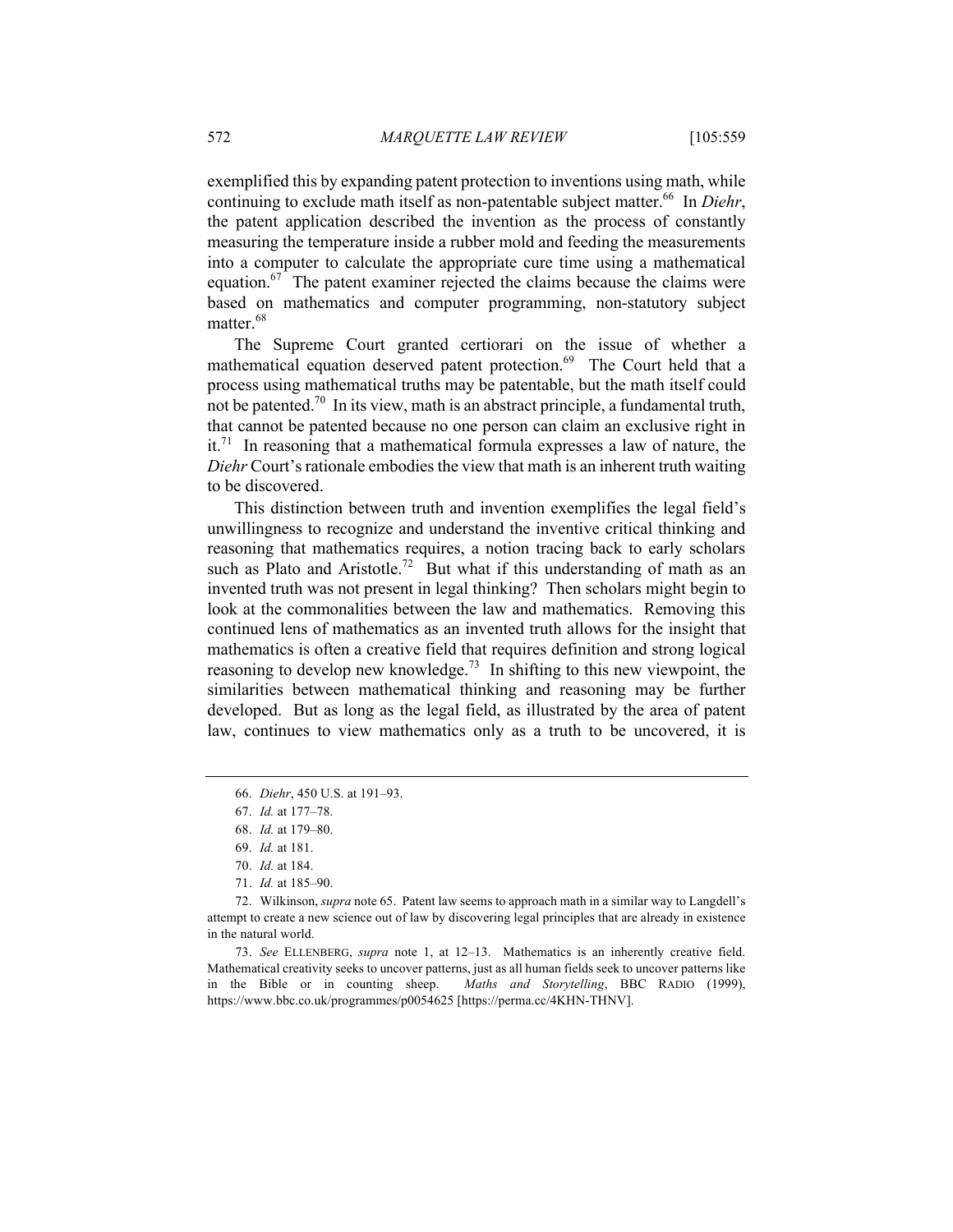impossible to engage in an interdisciplinary approach that allows mathematical thinking to inform and strengthen legal analysis.

This brief overview of patentable subject matter highlights how patent law, as a modern legal trend, continues traditional thinkers' views that mathematics is incompatible with the law. Patent law exemplifies the legal field's position that mathematics is an inherent truth of the world waiting to be discovered, instead of seeing the possibility of mathematics as a created invention requiring intensive reasoning just as the law does.

## III. LAWYERS SHOULD NOT FEAR MATHEMATICS

Despite a storied history of thinkers opposing the idea that mathematics and law are compatible, we posit that mathematical reasoning can inform legal analysis. Holmes's criticism of Langdell hinges upon Langdell's reduction of law to a solely logic-based form with a limited number of legal principles that act as legal truths. In response to Langdell, Holmes rightly viewed law as more than simple logical axioms and postulates. In Holmes's view, law draws upon public policy and other sources to address society's needs. Holmes, like Aristotle and Perelman and Olbrechts-Tyteca, recognized that law is reflected through logical argument and that mathematics is a metaphor for formulaic thinking.

As these thinkers have aptly grasped, mathematics and law are not directly comparable. The two fields are not one and the same. Mathematical reasoning is often confined to the realm of numbers, while legal analysis grapples with a broad array of statutes, case law, and policy shaped by history and power.

However, an interdisciplinary approach to understand the law through the lens of math improves how we, as lawyers, communicate the law to our clients, to judges, to the public at large, and to each other. This approach responds to Holmes's viewpoint that mathematics is a metaphor for formulaic thinking by demonstrating that math is a form of problem solving that uses a myriad of techniques to creatively solve problems. In understanding the two fields' commonalities of deductive reasoning and straightforward communication, lawyers can sharpen their legal analysis and improve how they communicate legal analysis. By comprehending the differences between law and math, lawyers can harness the power of what makes law its own distinct field. For example, by grasping the breadth of material and different avenues legal analysis can take compared to mathematical reasoning, a lawyer can better choose the appropriate method and channel that method more competently. Further, while lawyers might think differently from mathematicians, we should appreciate the rigor of the approach mathematicians take in proofs and linear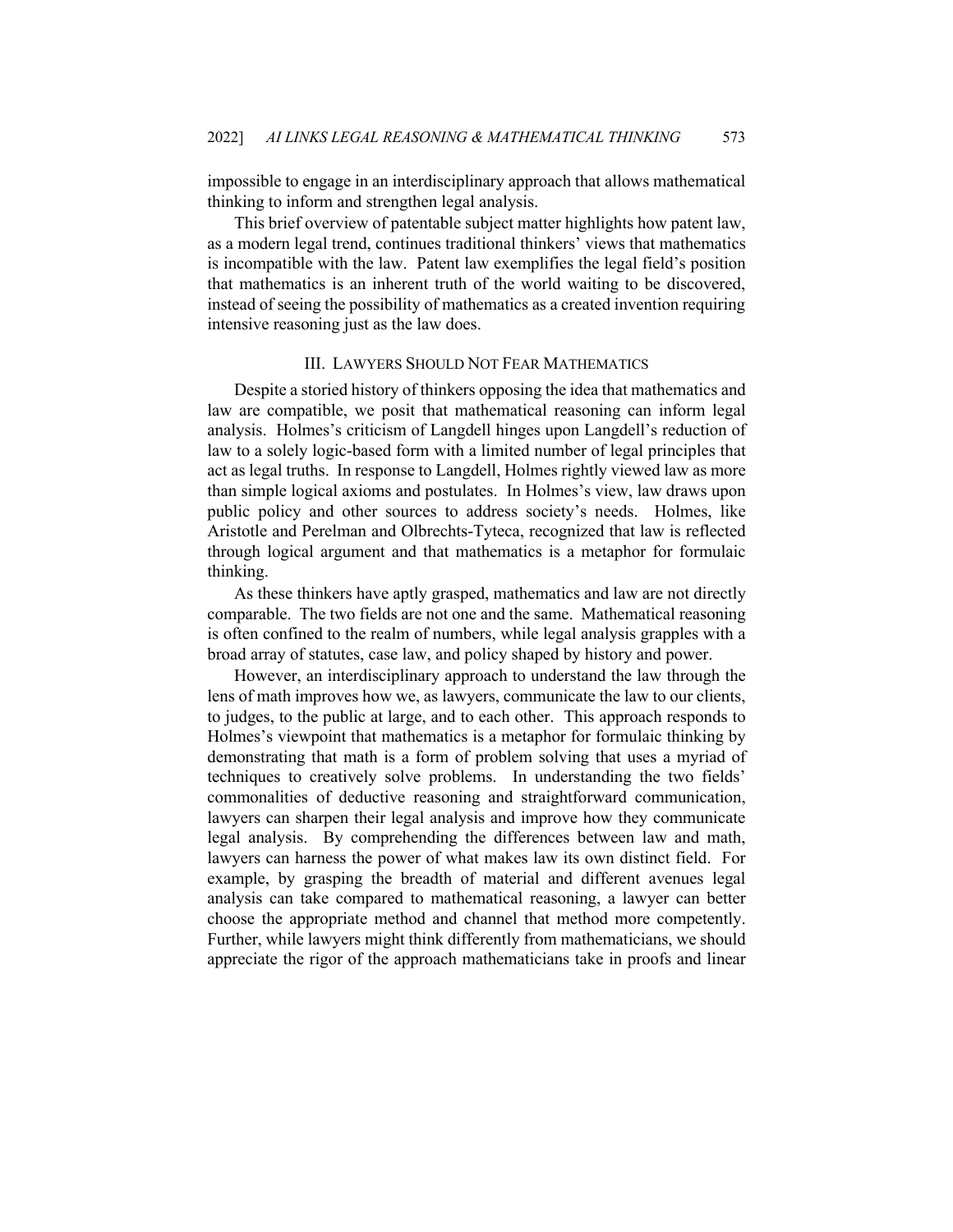thinking. Lawyers need to be able to spot logical fallacies and apply a rigorous approach to develop more precise legal reasoning.

As a profession, we as lawyers, have clung too tightly to Holmes's metaphor of mathematics as strictly formulaic thinking at the risk of ignoring the importance of logic. As lawyers, we use straightforward logical thinking in both writing and thinking about the law. While we also rely upon other forms of argument, we should not forget about logic and, in fact, we should pay more attention to it. Logic is an essential element in our reasoning that has been largely lost in the law school curriculum.<sup>74</sup> In defining our discipline and profession, we should not seek to shun math as a metaphor. Instead, we should embrace mathematics as an analog, not as a methodology to apply directly to law. Such a notion requires that we better understand the basis of logic and reasoning to improve the quality of our analysis and argument. In re-imagining Holmes's idea of math as a metaphor for formulaic thinking, the new metaphor should be that math is analogous to law, which requires lawyers to be more precise in their use of legal logic.

This discussion does not contemplate every form of logic, nor does it seek to limit the mathematical field to what is discussed in these pages. These are complex fields that have been studied by great thinkers dating back many centuries. Rather, this Article seeks to open a dialogue about how we can improve legal analysis by looking to other fields' work, specifically by focusing on how mathematics can inform and improve legal reasoning.

In re-imagining Holmes's work and embracing the new metaphor of math as analogous to law, we see that AI demonstrates the viability of this new metaphor. The reality is that AI uses mathematical algorithms to research the law, analyze the law, and write about the law in both contract drafting and memos.<sup>75</sup> Theorists have even contemplated using AI in judicial decision making.<sup>76</sup> AI is moving to the forefront of legal tools, and, with it, the importance of mathematical logic must be reconsidered in relation to legal reasoning. Moreover, lawyers who understand that they must be able to deliver more than the basic skills AI covers, will be the ones to thrive in the practice of law.<sup>77</sup> To that end, while we appreciate Holmes's point that mathematics can

<sup>74.</sup> Barbara A. Kalinowski, *Logic Ab Initio: A Functional Approach to Improve Law Students' Critical Thinking Skills*, 22 J. LEGAL WRITING INST. 109, 110–11 (2018).

<sup>75.</sup> Chris Chambers Goodman, *AI/Esq.: Impacts of Artificial Intelligence in Lawyer-Client Relationships*, 72 OKLA. L. Rᴇᴠ. 149, 154 (2019).

<sup>76.</sup> *Id.* at 152.

<sup>77.</sup> SUSSKIND, *supra* note 11, at 188 (predicting that lawyers will face competition from machines and that "[t]he best and the brightest human professionals will last the longest—those experts who will perform tasks that cannot or should not be replaced by machines"). Susskind suggests that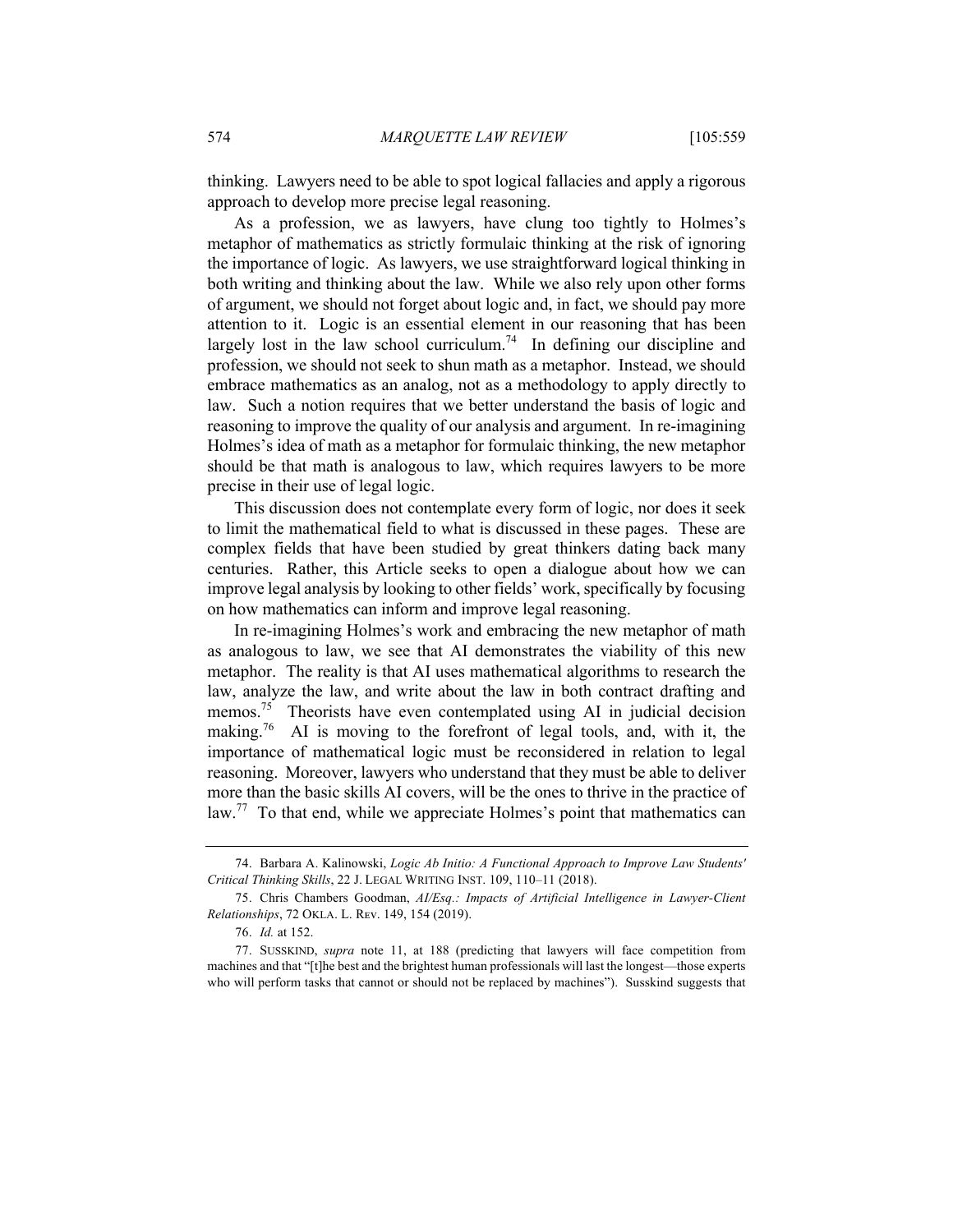represent formulaic thinking, it is at tension with the current reality that legal tools rely heavily upon mathematical logic. As AI tools are being developed, lawyers need to understand mathematical logic to fully embrace these tools. But in adopting the new metaphor that embraces mathematical logic, we should not lose sight of Holmes's point that law is a human endeavor with customs, policy, and sound judgment underlying it. Rather, the new metaphor of math as analogous to law emphasizes the importance of a strong foundation in logic, while we as lawyers continue to use all available tools of good lawyering especially those such as empathy that make us human.78 The arguments we build of customs, policy, and sound judgment will be that much stronger when we build them upon the strong foundation of logic informed by mathematical reasoning.

#### IV. A PRIMER ON MATHEMATICS

Defining mathematics is tricky—even "mathematicians [who] know what mathematics is ... have difficulty saying it."<sup>79</sup> Often, when we think of mathematics, we think of the core subjects taught in primary and secondary school that follow basic arithmetic: algebra, trigonometry, calculus, linear algebra. $80$  However, the discipline extends far beyond the climb up the calculus mountain. Life after calculus includes complex and real analysis, linear algebra, combinatorics, geometry, topology, probability and statistics, and mathematical logic. $81$  Math goes beyond the merely computational discipline

lawyers can offer value through their "knowledge, expertise, experience, insight, know-how, and understanding that they can apply in the particular circumstances of their clients' affairs." *Id.* at 189– 90. Lawyers will need to capitalize on these skills to succeed in a more technologically advanced profession. *Id.* at 190.

<sup>78.</sup> Melissa Love Koenig, Jule A. Oseid & Amy Vorenberg, *OK, Google, Will Artificial Intelligence Replace Human Lawyering*, 102 MARQ. L. REV. 1269, 1302–03 (2019).

<sup>79.</sup> Wilkinson, *supra* note 65; Gunter M. Ziegler & Andreas Loos, "*What is Mathematics?" And Why We Should Ask, Where One Should Experience and Learn That, And How to Teach It*, *in* PROCEEDINGS OF THE 13TH INTERNATIONAL CONGRESS ON MATHEMATICAL EDUCATION 75 (G. Kaiser ed., 2017), https://link.springer.com/content/pdf/10.1007%2F978-3-319-62597-3\_5.pdf [https://perma.cc/NEJ4-ARH3] (discussing the impossibility of defining mathematics as any one thing that often reflects the person defining the subject, more than the subject itself).

<sup>80.</sup> Underwood Dudley, *What is Mathematics For?*, 57 NOTICES OF THE AM. MATHEMATICAL SOC'Y 608 (May 2010), https://www.ams.org/notices/201005/rtx100500608p.pdf [https://perma.cc/QLA9-2REJ].

<sup>81.</sup> Dep't of Mathematics, *Life After Calculus*, CORNELL UNIV., https://math.cornell.edu/lifeafter-calculus [https://perma.cc/EK8Y-UQVM].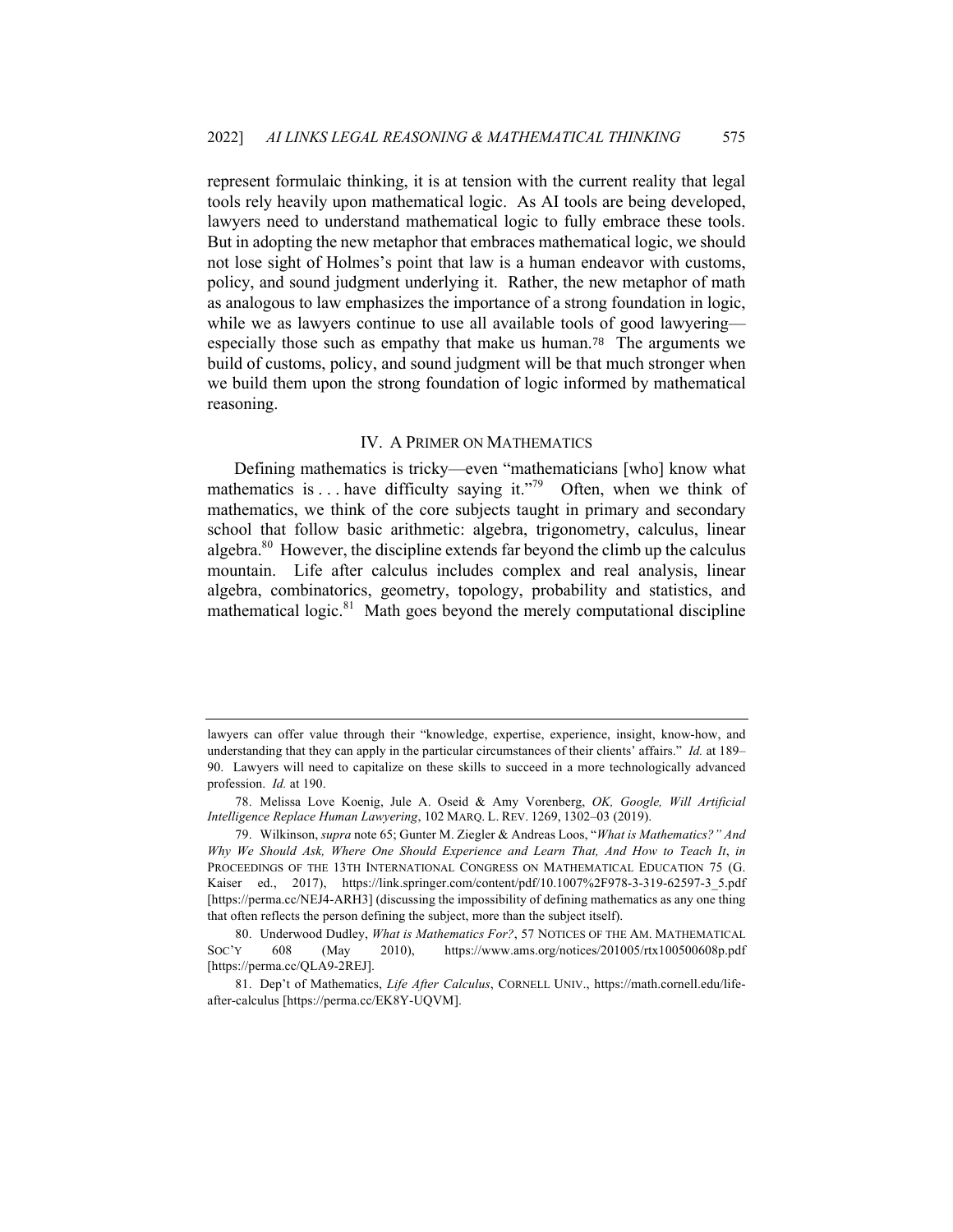that most are familiar with from early education to a field that proves why those computational disciplines reach results that are invariably true.<sup>82</sup>

With all these different topics within the field, it becomes even more challenging to pin down exactly what math is—or is not. Even within the field, there are multiple conflicting definitions of math, with some viewing math as a discovery and others viewing math as a creative invention.<sup>83</sup> In defining mathematics, maybe the clearest place to start is the dictionary.<sup>84</sup> Merriam-Webster defines mathematics as "the science of numbers and their operations, interrelations, combinations, generalizations, and abstractions and of space configurations and their structure, measurement, transformations, and generalizations."85 That definition, then, points to mathematics as a systematic, linear pursuit to understand numbers and their relationship to each other and the world.

Teaching standards provide insight into what mathematics is, as they outline the key learning objectives and outcomes that students should gain through mathematical education. Math is often taught as a way of understanding the general through the specific, meaning that broad level concepts and theorems are learned through application and problem solving that isolates the concept to be learned.<sup>86</sup> The National Council of Teachers of Mathematics breaks math into two categories of standards: thinking and content.<sup>87</sup> The thinking standards seek to build the necessary skills to

<sup>82.</sup> RICHARD HAMMACK, BOOK OF PROOF, at viii (2d ed. 2013). For example, a major in mathematics may include study of logic and foundations, analysis, geometry and topology, algebra, combinatorics, and number theory. *See* Dep't of Mathematics, *The Mathematics Major*, YALE UNIV. (2022), https://math.yale.edu/undergraduate/mathematics-major [https://perma.cc/6NRP-2NKV].

<sup>83.</sup> *See supra* Section II.B. There is an age-old debate about whether math is discovered as a natural truth of the universe or whether it is created as a tool that solves problems using scientific principles. *See also* Dan Falk, *What is Math?*, THE SMITHSONIAN MAG. (Sept. 23, 2020), https://www.smithsonianmag.com/science-nature/what-math-180975882/ [https://perma.cc/3NBC-J6KC].

<sup>84.</sup> This interpretive method follows the textualist approach, which relies upon dictionary usage as the starting point in an analysis of ambiguous statutory meaning. *See generally* Phillip A. Rubin, *War of the Words: How Courts Can Use Dictionaries In Accordance with Textualist Principles*, 60 DUKE L.J. 167 (2010), https://scholarship.law.duke.edu/cgi/viewcontent.cgi?article=1474&context=d lj [https://perma.cc/LLW5-RXXD].

<sup>85.</sup> *Mathematics*, MERRIAM-WEBSTER, https://www.merriamwebster.com/dictionary/mathematics?utm\_campaign=sd&utm\_medium=serp&utm\_source=jsonld [https://perma.cc/C2CZ-RYMR].

<sup>86.</sup> *See generally* NAT'L COUNCIL OF TEACHERS OF MATHEMATICS, EXECUTIVE SUMMARY: PRINCIPLES AND STANDARDS FOR SCHOOL MATHEMATICS 3, https://www.nctm.org/uploadedFiles/Standards\_and\_Positions/PSSM\_ExecutiveSummary.pdf [https://perma.cc/NJ2D-2S3D].

<sup>87.</sup> *Id.*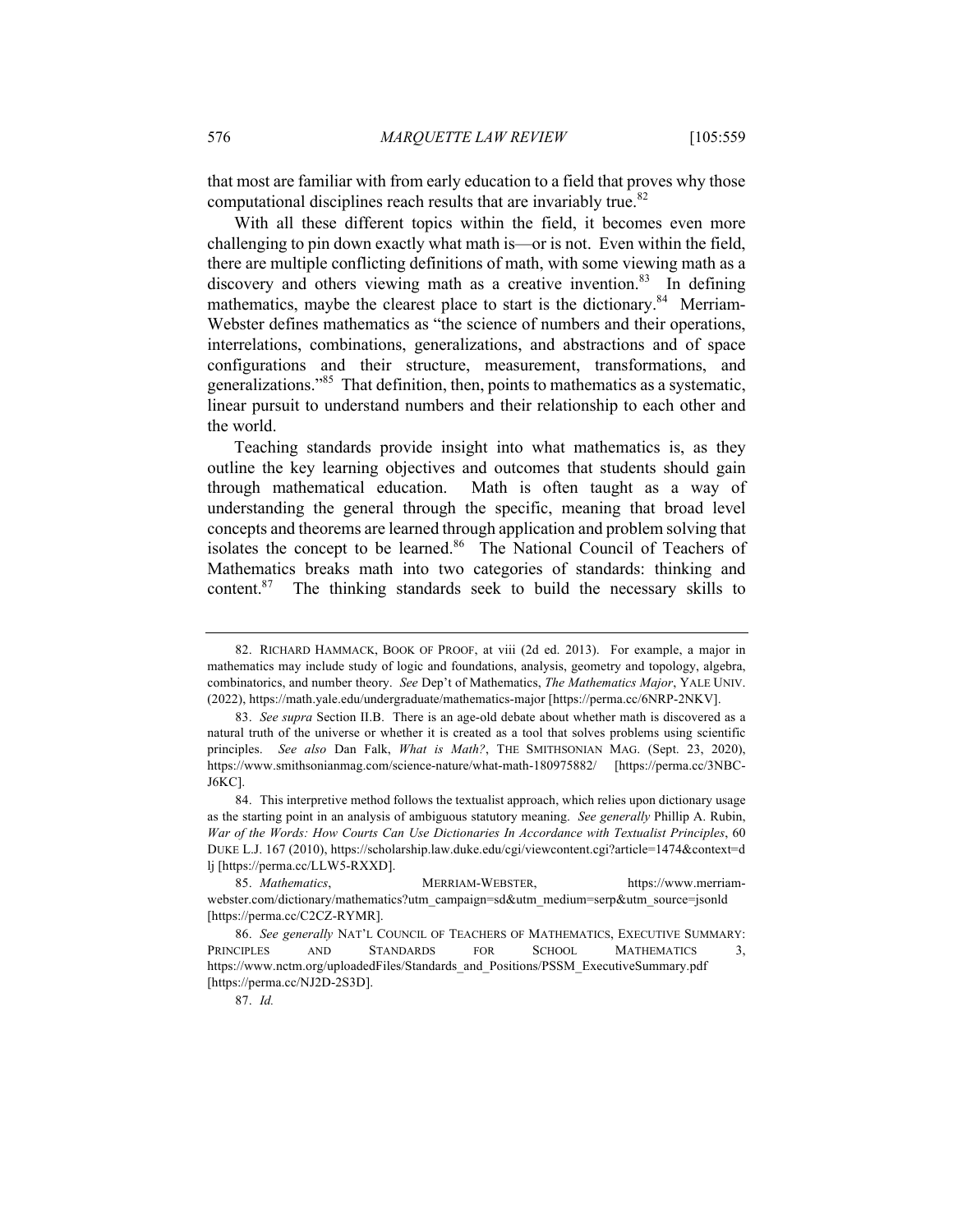mathematically reason, which is comprised of problem solving, communication, reasoning, and connections.<sup>88</sup> Content standards outline specific math topics that students should master to succeed in everyday life.<sup>89</sup> The content standards include estimation, number sense or numeracy, geometry and spatial sense, measurement, statistics and probability, fractions and decimals, and patterns and relationships.<sup>90</sup>

The combination of thinking and content standards provides a basis for students to engage with the material—students who lack an understanding of content may rely too heavily on procedures. $91$  The result is that students are less likely to be able to successfully solve similar problems, justify conclusions, apply the concepts in real world applications, explain the solution to others, or deviate from a known procedure to find a faster solution.<sup>92</sup> So, in teaching mathematics, teachers seek to impart both the ability to problem solve through mathematical reasoning and mastery of everyday mathematical concepts to further a student's critical thinking and reasoning skills.

Despite definitional differences within the field, math, at its core, is a type of problem solving.<sup>93</sup> Mathematics is a system of thought where proof lies at the heart.<sup>94</sup> A proof is the process of demonstrating that a theory or concept is, in fact, true through correct logical argument.<sup>95</sup> Mathematics is a way to think about and analyze problems, not rote memorization of theorems and formulas.<sup>96</sup> On the surface, problem solving may seem contradictory to the mathematical teaching standards of content and thinking. However, the standards seek content mastery to further develop mathematical reasoning and concrete skills like balancing a budget to succeed in everyday life. In fact, math can be

<sup>88.</sup> *Id.* at 4.

<sup>89.</sup> *Id.* at 3–4.

<sup>90.</sup> *Id.*

<sup>91.</sup> *Standards for Mathematical Practice*, COMMON CORE ST. STANDARDS INITIATIVE, http://www.corestandards.org/Math/Practice/ [https://perma.cc/A69V-XCHA].

<sup>92.</sup> *Id.*

<sup>93.</sup> D.G. Moursund, *What is Mathematics?*, https://pages.uoregon.edu/moursund/Math/mathematics.htm [https://perma.cc/AFQ5-C3LQ]. George Johnson, *Useful Invention or Absolute Truth: What is Math?*, N.Y. TIMES (Feb. 10, 1998), https://www.nytimes.com/1998/02/10/science/useful-invention-or-absolute-truth-what-is-math.html [https://perma.cc/76TM-6PKD] (discussing conflicting viewpoints of math as a human creation like literature, religion, or banking and as a discovered truth like the Platonian pi in the sky that seek to explain the world around us).

<sup>94.</sup> Kyle Pratt, Note, What is Math Research?, 3 (expository note), https://faculty.math.illinois.edu/~kpratt4/what\_is\_math\_research.pdf [https://perma.cc/992Y-6ATY]. 95. *Id.*

<sup>96.</sup> EDWARD A. BENDER, MATHEMATICAL METHODS IN ARTIFICIAL INTELLIGENCE, at xviii (Jan. 19, 1999), http://math.ucsd.edu/~ebender/ai\_front.pdf [https://perma.cc/7WXK-6WLN].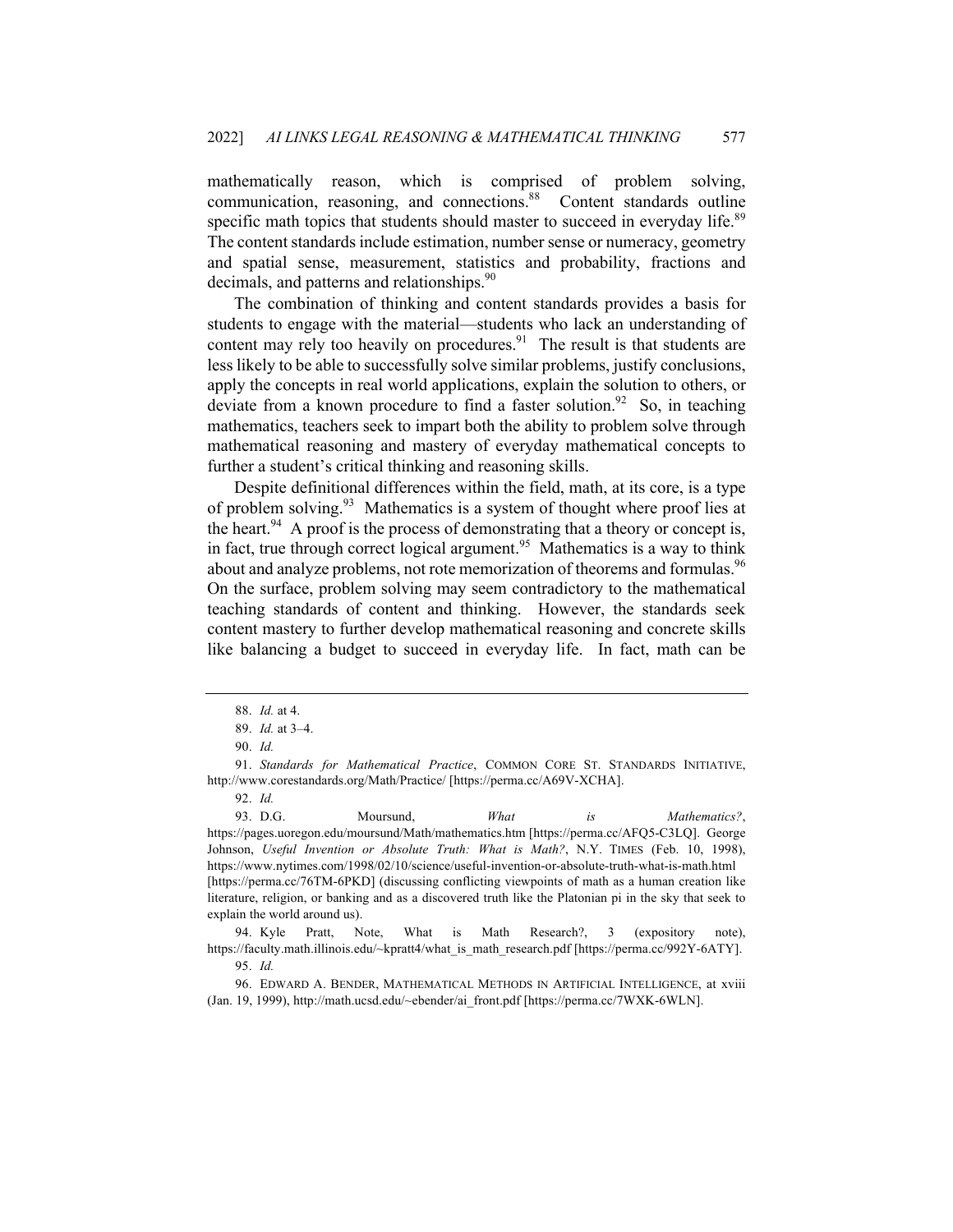considered as "a science of not being wrong about things, its techniques and habits hammered out by centuries of hard work and argument."<sup>97</sup> Math is an extension of common sense—"a means by which we can reason about the uncertain, taming if not altogether domesticating it."<sup>98</sup> In other words, a mathematician can use logical deduction to understand that which is uncertain.

The word "proof" likely evokes an image of high school geometry and two column proofs.<sup>99</sup> While a two-column proof is one stylistic approach to proofs, most mathematical thinkers organize their proofs in paragraphs.<sup>100</sup> Proofs are used in almost every area of math including complex analysis, real analysis, linear algebra, and topology.<sup>101</sup> For every area of math, a proof backs up the technique to ensure the technique is true every time it is applied.<sup>102</sup> There are many structures for completing a proof, but three main types are direct proof (proof by construction), proof by contradiction, and proof by induction.<sup>103</sup>

A direct proof is a sequence of statements that begins with statements known to be true and ends with the conclusion seeking to be proved.<sup>104</sup> A direct proof is not the same as deductive reasoning, but rather it is the application of deductive reasoning to a mathematical problem.<sup>105</sup> In a direct proof, the hypotheses is assumed,<sup>106</sup> and the conclusion is achieved through deduction,

100. Proofs are the mathematical tool to discover new ideas, confirm their accuracy, and to understand these ideas. Proofs stand opposite to the concept of storytelling. In teaching and using proofs, mathematics students learn to intake stories and then challenge those stories, to prove those stories for themselves. Aslanbek Naziev, *Teaching Mathematics: Discovering vs Storytelling*, 9 BRAIN: BROAD RSCH IN A.I. AND NEUROSCIENCE 128, 128 (2018). This method is similar to learning in law school where students are expected to read case law and challenge the resulting holdings that are to be considered as legal truths.

101. *See Math Course Offerings*, ST. NORBERT COLL. (2021), https://www.snc.edu/math/courseofferings.html [https://perma.cc/LP5R-BEPB].

102. *See* HAMMACK, *supra* note 82, at viii.

103. Nissim Lavy, *Types of Mathematical Proofs,* MEDIUM (Jan. 2, 2017), https://medium.com/@nissim.lavy/types-of-proofs-c43ffacc8ada [https://perma.cc/A2L9-JH94].

104. PATRICK KEEF & DAVID GUICHARD, AN INTRODUCTION TO HIGHER MATHEMATICS, 36 (Whitman Coll. Dep't of Mathematics 2021), https://www.whitman.edu/mathematics/higher\_math/hi gher\_math.pdf [https://perma.cc/ZSV5-UVTE].

105. *See* Viktor Grigoryan, Math 320 Proof (Sept. 2, 2018), http://web.simmons.edu/~grigorya/320/notes/note2.pdf [https://perma.cc/U3EG-MSEZ].

106. *See* BEVERLY HENDERSON WEST, ELLEN NORMA GRIESBACH,JERRY DUNCAN TAYLOR & LOUISE TODD TAYLOR, THE PRENTICE-HALL ENCYCLOPEDIA OF MATHEMATICS 447–48 (1982).

<sup>97.</sup> ELLENBERG, *supra* note 1, at 2.

<sup>98.</sup> *Id.* at 425.

<sup>99.</sup> *Introduction to Proofs*, CK-12, https://www.ck12.org/c/geometry/introduction-toproofs/lesson/Two-Column-Proofs-BSC-GEOM/ [https://perma.cc/A9GC-J622].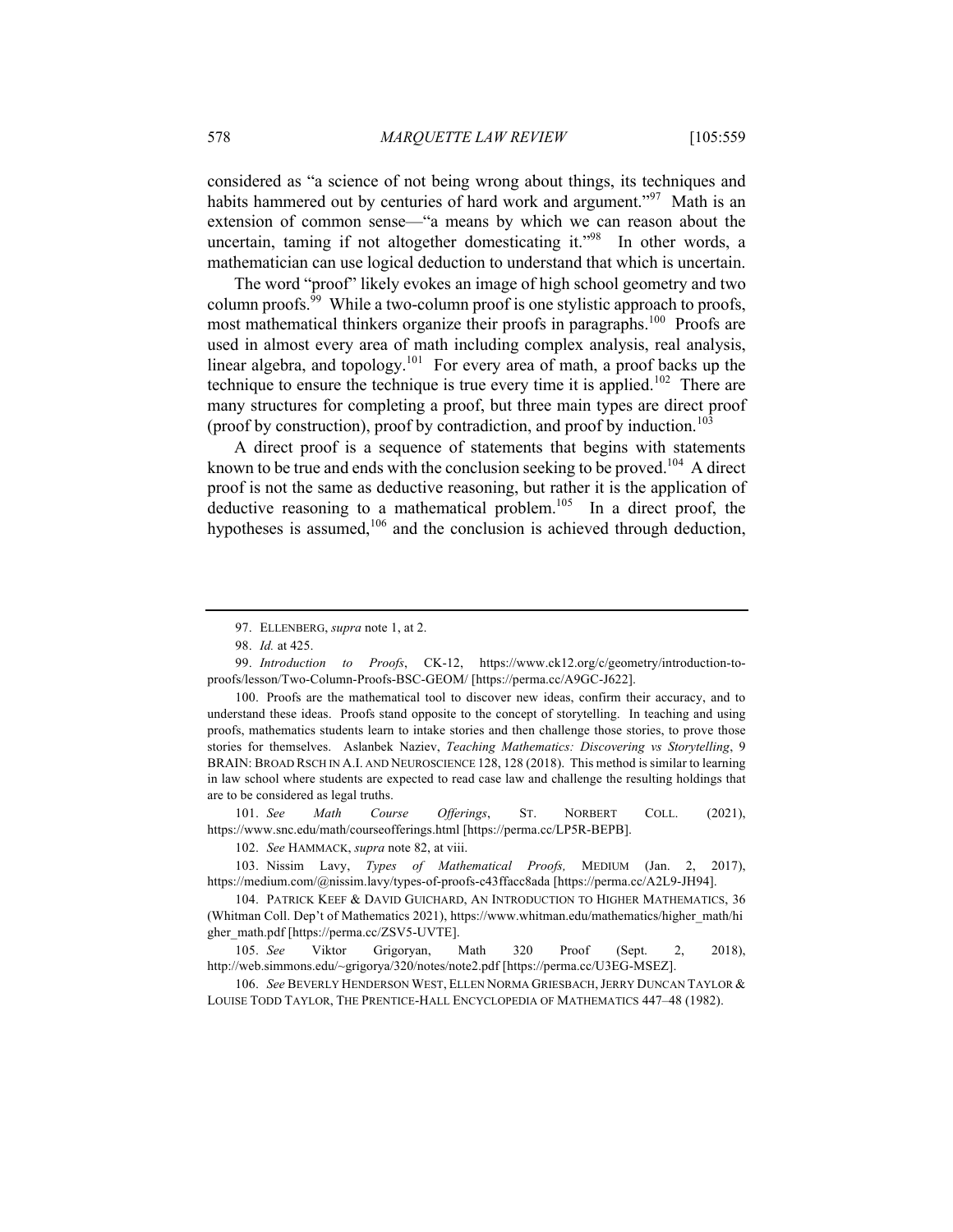reasoning directly from the assumption to the desired conclusion.<sup>107</sup> In saying that we assume the hypotheses, we begin with statements that we already know to be true. In a classic two-column geometric proof, these are the "givens."<sup>108</sup> The hypotheses can be made up of assumptions or previously proven statements.<sup>109</sup> An assumption is a definition, an axiom, or a postulate that is the "essential foundation" of a mathematical system. $110$  If we had not assumed the truth of these statements at the outset of the problem, we would have to individually prove them through deduction.<sup>111</sup> One example of a direct proof is to prove the theorem "if p, then q." The proof would adopt the following structure: $112$ 



In moving from the assumption to the conclusion, the mathematician uses deduction to logically prove every statement. As discussed, the proof would typically be written in paragraph format, where each sentence is a logical link to the next.  $^{113}$ 

On the other hand, a proof by contradiction seeks to prove that a statement is true by demonstrating that the opposite of the statement leads to a false conclusion.<sup>114</sup> Proof by contradiction begins by assuming the statement to be

<sup>107.</sup> John M. Lee, Math 300 Introduction to Mathematical Reasoning: Proof Templates (Fall 2017), https://sites.math.washington.edu/~lee/Courses/300-2017/proof-templates.pdf [https://perma.cc/H9NJ-M9VF].

<sup>108.</sup> *See* WEST, GRIESBACH, TAYLOR & TAYLOR, *supra* note 106, at 447–48.

<sup>109.</sup> *Id.*

<sup>110.</sup> *Id.*

<sup>111.</sup> *Id.*

<sup>112.</sup> HAMMACK, *supra* note 82, at 92. *QED* is an abbreviation for the Latin phrase "quod erat demonstradum," meaning "that which was to be demonstrated." It is a notation that is used to demonstrate the end of a proof. Other common notations include an empty or filled in square. Eric Weisstein, *Q.E.D.,* WOLFRAM MATHWORLD (2021), https://mathworld.wolfram.com/QED.html [https://perma.cc/QJW3-5LEM].

<sup>113.</sup> HAMMACK*, supra* note 82, at 92.

<sup>114.</sup> HAMMACK, *supra* note 82, at 111–12.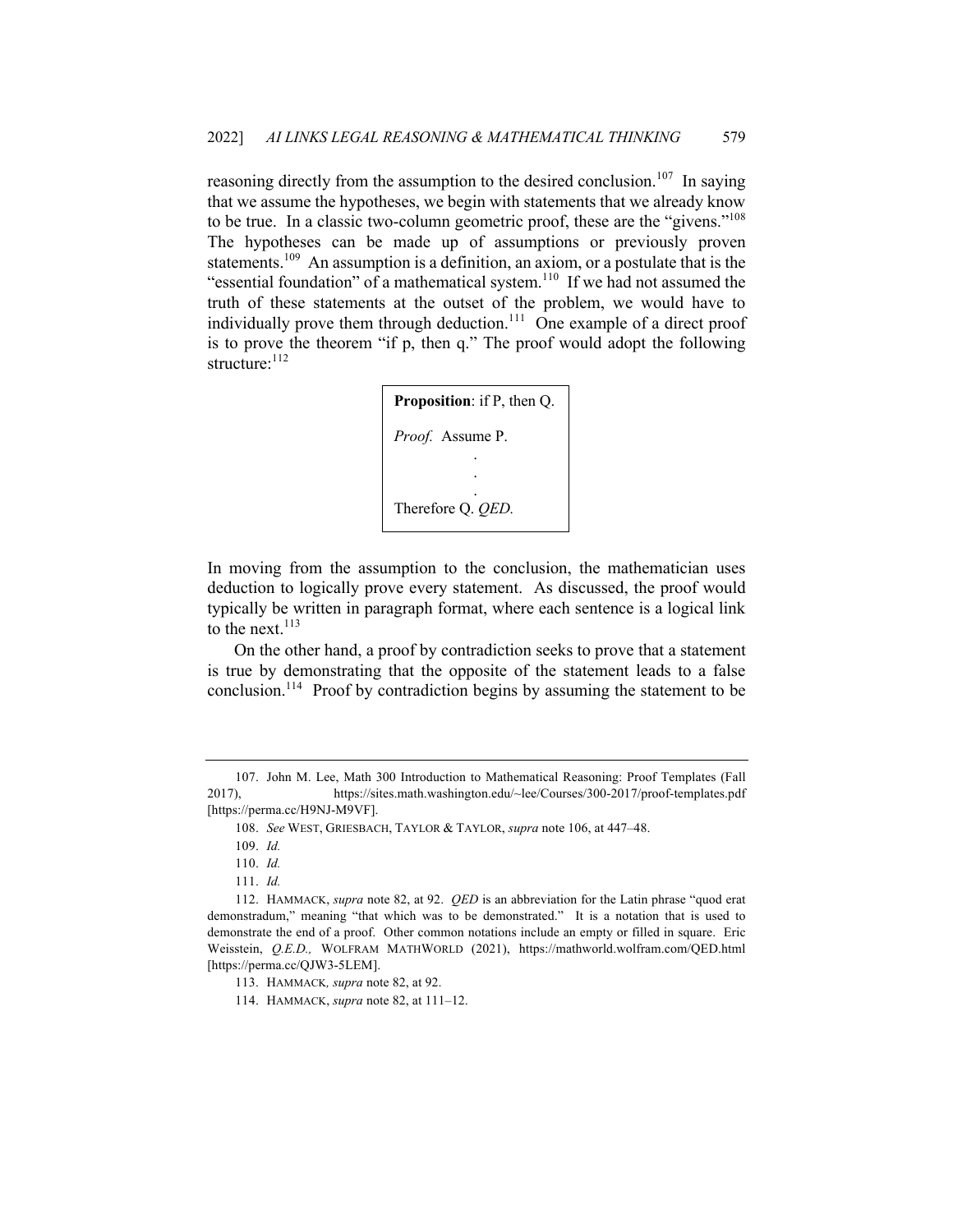proved is false.<sup>115</sup> Then, through deduction, a proof by contradiction reaches a false result that is not possible.<sup>116</sup> That is, the result either contradicts the original assumption of the proof or something already known to be true. <sup>117</sup> For example, try to prove the theorem: "P." A proof by contradiction begins with assuming "not P." Using direct reasoning, we proceed until we reach a contradiction. Thus, "P" must be true. The proof follows the structure below:<sup>118</sup>

Finally, a proof by induction seeks to prove a set of statements are all true.<sup>119</sup> It is a way to prove that a statement is true for *every* number in a set.<sup>120</sup> One way to visualize the concept underlying induction is with ladders and stairs in the following analogy:

[I]f you want to show that someone can climb to the nth floor of a fire escape, you need only show that you can climb the ladder up to the fire escape  $(n=1)$  and then show that you know how to climb the stairs from any level of the fire escape  $(n=k)$  to the next level  $(n=k+1)$ .<sup>121</sup>

Like a direct proof, a proof by induction uses deductive reasoning to prove each step.<sup>122</sup> The difference between a direct proof and a proof by induction lies in the fact that a proof by induction attempts to prove the truth of a whole set of

<sup>115.</sup> Katherine Korner & Vicky Neale, *An Introduction to Proof by Contradiction*, NRICH (2011), https://nrich.maths.org/4717 [https://perma.cc/3WJD-93H5]; HAMMACK, *supra* note 82, at 112.

<sup>116.</sup> Korner & Neale, *supra* note 115.

<sup>117.</sup> *Id.*

<sup>118.</sup> HAMMACK, *supra* note 82, at 112.

<sup>119.</sup> *Id.* at 154.

<sup>120.</sup> Vicky Neale, *An Introduction to Mathematical Induction*, NRICH (2018), https://nrich.maths.org/4718 [https://perma.cc/72BB-53TC].

<sup>121.</sup> Christina Sormani, *Proofs by Induction*, CUNY, http://comet.lehman.cuny.edu/sormani/teaching/induction.html [https://perma.cc/8Z42-8VES].

<sup>122.</sup> HAMMACK, *supra* note 82, at 154–55.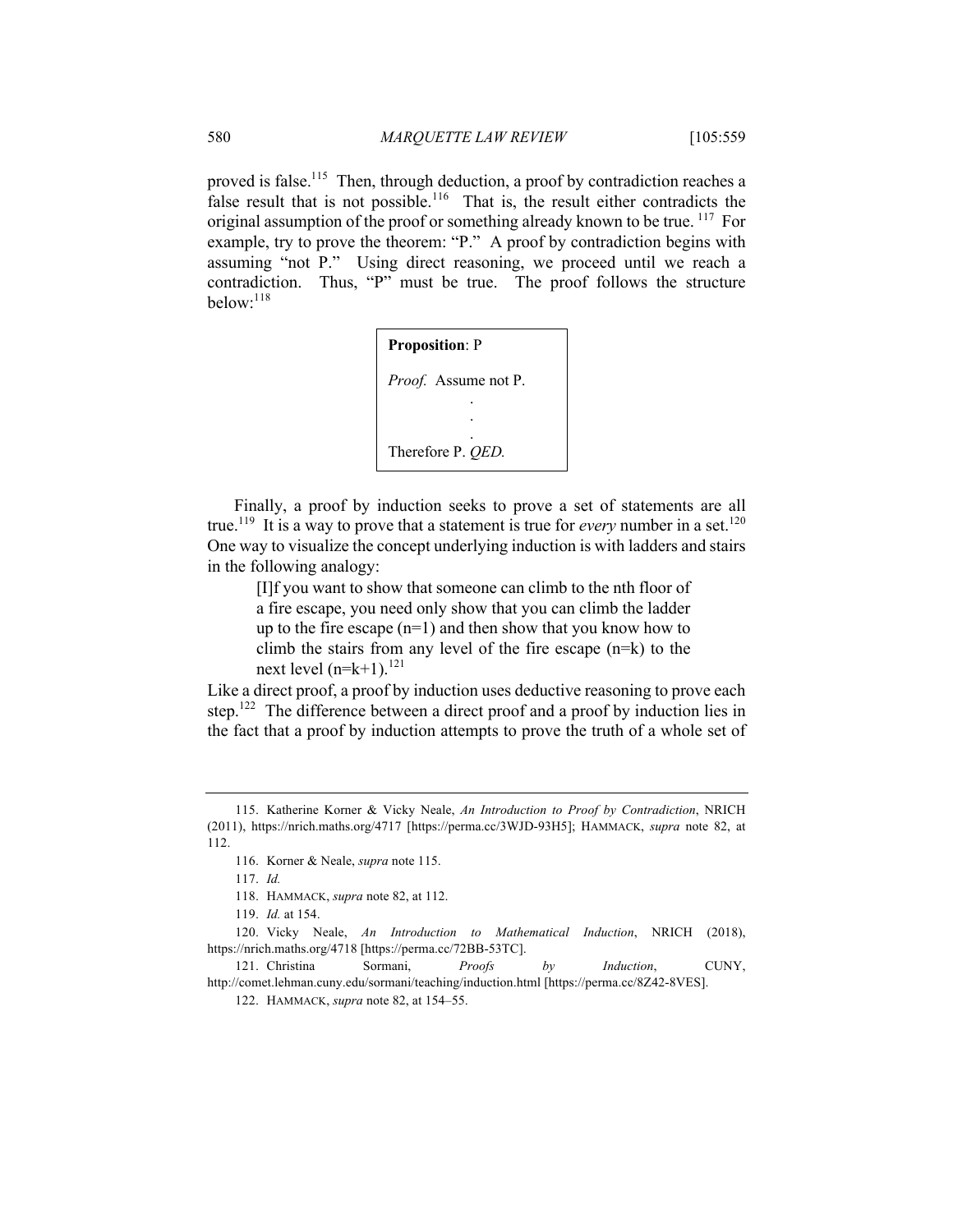statements, as opposed to a singular statement.<sup>123</sup> The proof follows this structure:

124 **Proposition**: The statements  $S_1$ ,  $S_2$ ,  $S_3$ ,  $S_4$ , are all true. *Proof.* (Induction) (1) Prove that the first statement  $S_1$  is true. (2) Given any integer  $k \ge 1$ , prove that the statement  $S_k \Rightarrow S_{k+1}$  is true. It follows by mathematical induction that every  $S_n$  is true. [*QED.*]

The first step is the base step, which is usually a simple statement that is easy to prove.<sup>125</sup> The second step is the inductive step, which uses direct proof to demonstrate that  $S_k$  through  $S_{k+1}$  is true by assuming  $S_k$  is true.<sup>126</sup> In reaching the conclusion, the proof demonstrates that  $S_k$  through  $S_{k+1}$  must be true and, therefore, every  $S_n$  must also be true.<sup>127</sup>

These three proof styles demonstrate the logical thinking a mathematician uses every day. Each proof is a framework for approaching a problem and using logic to solve the problem in a clear and straightforward manner. There is no room for excess prose or unnecessary big words. In using a proof, a mathematician explains the problem's solution through systematic, clear reasoning.

Ultimately, while mathematics is not easily defined, it can be understood as a system of thought that seeks to solve problems through logical reasoning. The applications of mathematical logic extend far beyond the realm of mathematical number problems. An adept mathematician possesses strong logical reasoning, understanding the structure of an idea such that they can develop principles that remain true even if the structural components change.

## V. INTEGRATING MATHEMATICAL THINKING AND LEGAL ANALYSIS

We might think that Abraham Lincoln attributed his rhetorical abilities to the study of orators but, as mathematician Jordan Ellenberg notes, Lincoln gave credit to Euclid:

<sup>123.</sup> HAMMACK, *supra* note 82, at 154–55.

<sup>124.</sup> *Id.* at 156.

<sup>125.</sup> *Id.* at 154.

<sup>126.</sup> *Id.*

<sup>127.</sup> *Id.*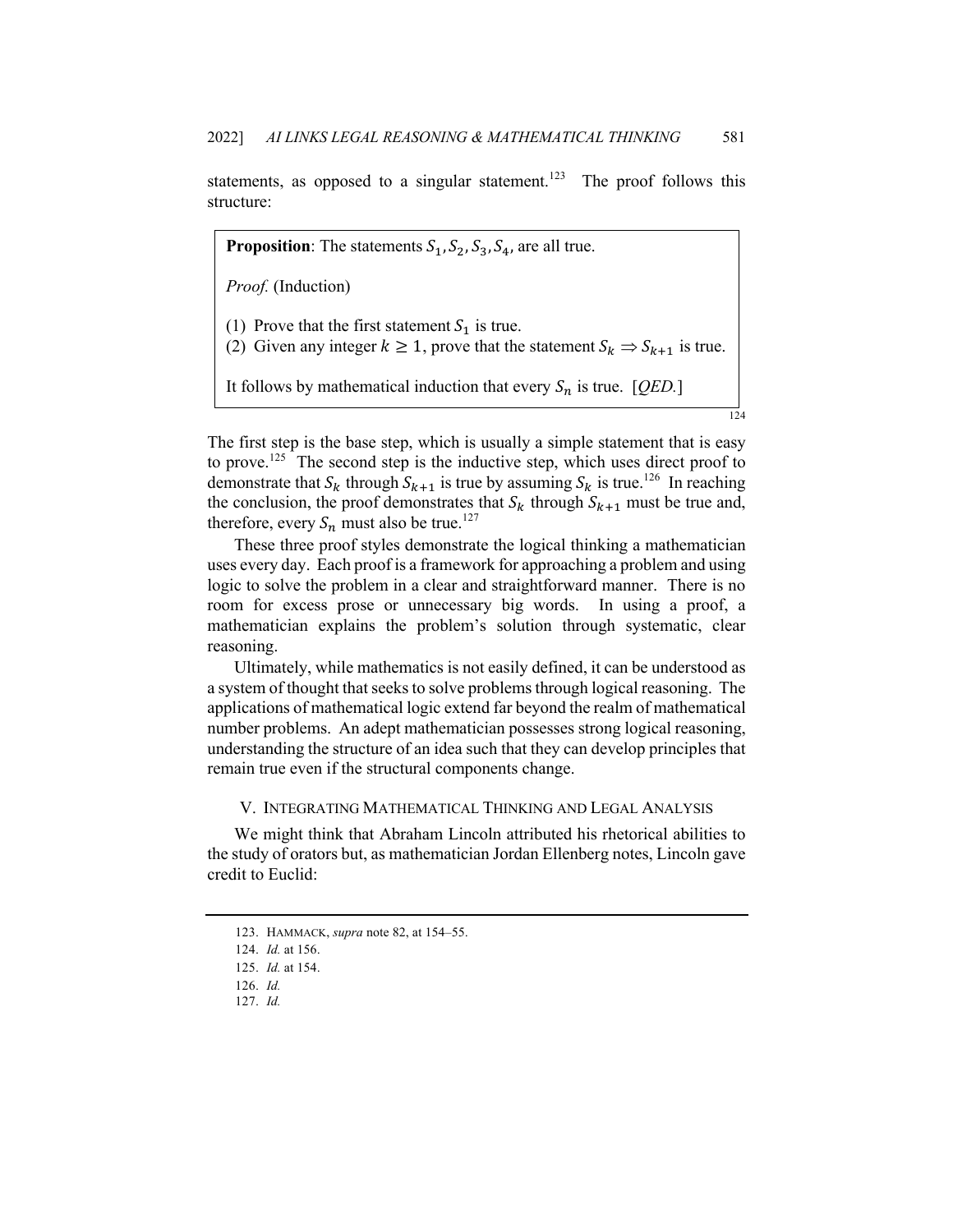In the course of my law-reading I constantly came upon the word 'demonstrate.' I thought, at first, that I understood its meaning, but soon became satisfied that I did not . . . . At last I said, 'Lincoln, you can never make a lawyer if you do not understand what demonstrate means'; and I left my situation in Springfield, went home to my father's house, and stayed there till I could give any propositions in the six books of Euclid at sight. $128$ 

In studying Euclid, Lincoln developed his integrity because, Ellenberg asserts, Lincoln believed that a person should be able to back up what they say—to be able to demonstrate they are right.<sup>129</sup>

As Lincoln knew, while mathematics and law are distinct fields, understanding the similarities and differences between the two fields strengthens a lawyer's ability to soundly reason and advocate effectively. Legal reasoning and mathematical proofs can follow a parallel structure—for example, legal reasoning uses deductive reasoning, counterargument, and analogy, which correspond to direct proof, contradiction, and induction in math. This type of reasoning underlies AI, which lawyers use in day-to-day tasks like research on a platform like Westlaw or LexisNexis.<sup>130</sup> While lawyers use these platforms every day (and often many times a day), not as many understand the underlying algorithms driving the platforms. In understanding mathematical reasoning, lawyers can better use these tools.

In this Part, we describe how common tools of logic—deductive reasoning, analogy, and counterargument—resemble mathematical forms. We then describe the mathematical logic that underlies AI. Our goal is to bridge the gap perceived between mathematical logic and legal reasoning. We recognize that the two forms of logic are not exactly the same. As scholars such as Stephen Toulmin have recognized, practical logic cannot be perfectly equated with formal logic.<sup>131</sup> And yet, mathematical algorithms are being used to build tools that can analyze the law. We argue that this paradox is worth considering

<sup>128.</sup> Jordan Ellenberg, *What Honest Abe Learned From Geometry*, WALL ST. J. (May 22, 2021) (emphasis omitted) (quoting Lincoln's response in 1865 to Reverend J.P. Gulliver, who asked him to artGEOMETRY OF INFORMATION, BIOLOGY, STRATEGY, DEMOCRACY, AND EVERYTHING ELSE (2021)), https://www.wsj.com/articles/what-honest-abe-learned-from-geometry-11621656062 [https://perma.cc/LJ6Q-CQ7S].

<sup>129.</sup> *Id.* (stating that "[i]n Euclid, Lincoln found a language in which it's very hard to dissimulate, cheat or dodge the question. Geometry is a form of honesty."). Ellenberg recounts Lincoln's friend Henry Clay Whitney, who said of Lincoln: "It was morally impossible for Lincoln to argue dishonestly; he could no more do it than he could steal; it was the same thing to him in essence, to despoil a man of his property by larceny, or by illogical or flagitious reasoning." *Id.*

<sup>130.</sup> *See* discussion *infra* Section V.C.

<sup>131.</sup> *See generally* TOULMIN, *supra* note 42.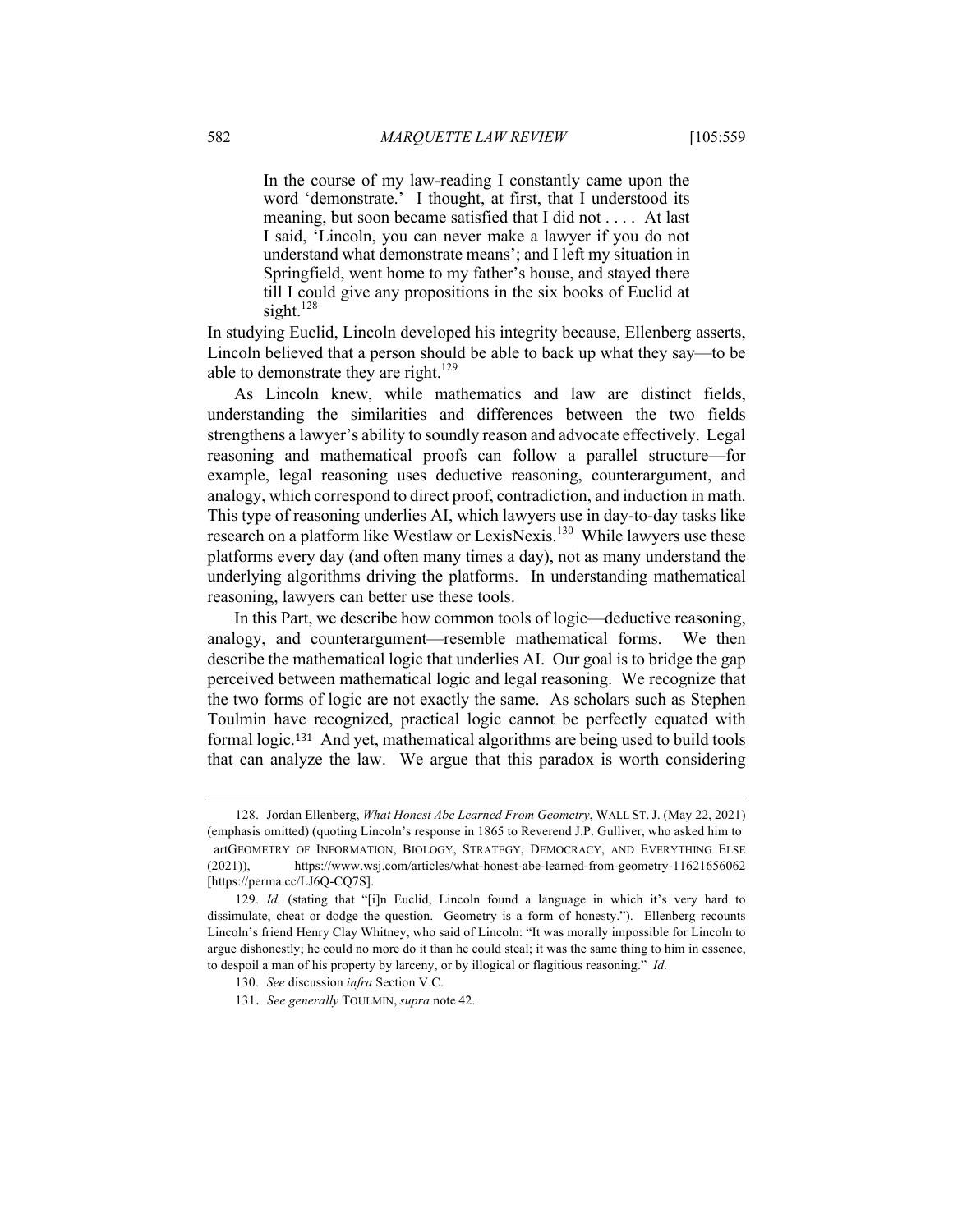further as lawyers increasingly use AI tools in the practice of law and seek to grow the practice of law even in the face of potential competition from these tools.

## *A. Mathematics and Legal Reasoning Run Parallel*

Law is a discipline that can be compared to mathematics, science, philosophy, and rhetoric, but, of course, law is a unique discipline. No discipline perfectly overlaps, certainly, but understanding and appreciating the similarities, and potential differences, between mathematical thinking and legal reasoning can aid a lawyer in becoming a stronger thinker and advocate. Legal reasoning and mathematical proofs are parallel in structure. Legal reasoning uses deductive reasoning, counterargument, and analogy, which correspond to direct proof, contradiction, and induction in math.

Holmes correctly asserted that law and legal argument include more than logical or mathematical assertions<sup>132</sup> and, yet, by understanding the similar structure of mathematical proofs and legal reasoning, a lawyer can articulate arguments in a more cogent way to better communicate a legal position to others.<sup>133</sup> A more clearly articulated position is naturally more persuasive. Such a position accounts for the strengths and weaknesses of the advocate's argument, as well as the other side's best positions, which allows a judge or jury to get to the bottom of each sides' arguments and see a path to a favorable conclusion. These same benefits apply when a lawyer needs to articulate arguments to a client to assess the next strategic steps or in arguing a position to opposing counsel in settlement negotiations.

This section demonstrates how deductive reasoning, analogy, and counterargument in legal reasoning should be structured to effectively communicate legal arguments. These forms parallel the natural structure of mathematical proof. We recognize that the form of legal reasoning cannot be exactly the same as a mathematical proof because the facts of a case are not indisputably true, and laws change from one jurisdiction to another, or over time, as policy rationales or customs shift the laws. Our point is that the communication of those positions can be aided by structuring the argument to mimic mathematical proof, and we offer some examples from the United States Supreme Court's decision in *Carpenter v. United States*, which show how these forms are used in legal reasoning.

<sup>132.</sup> Holmes, *supra* note 35, at 998.

<sup>133.</sup> Richard K. Neumann, Jr.'s textbook on legal analysis and writing convincingly connects legal reasoning to mathematical proof. Neumann masterfully uses the term proof to exemplify how to build legal analysis and reflect that analysis in writing. *See* RICHARD K. NEUMANN, JR., LEGAL REASONING & LEGAL WRITING: STRUCTURE, STRATEGY, & STYLE (Wolters Kluwer 6th ed. 2009).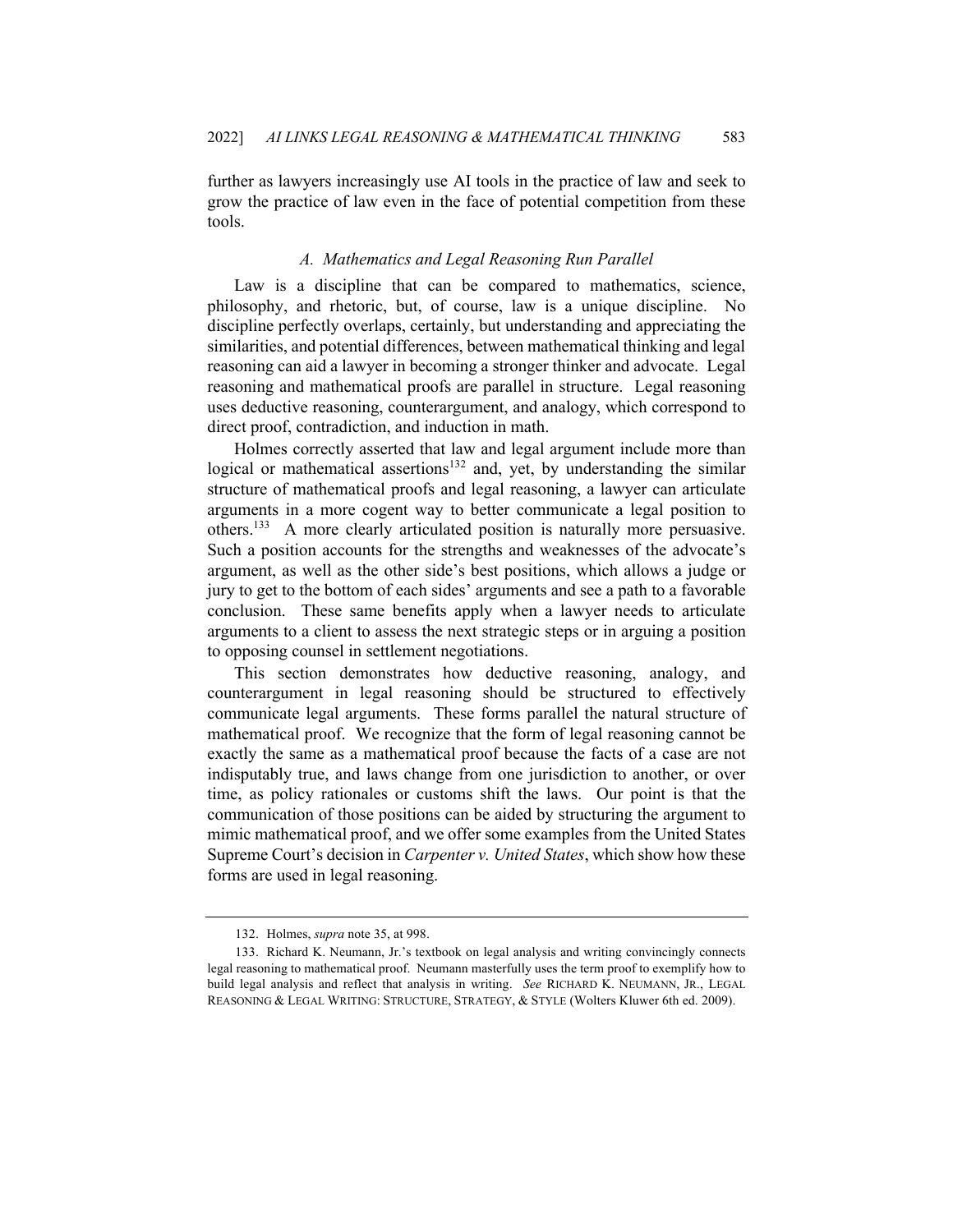## 1. Deductive Reasoning

Parallels exist between the deductive reasoning used in legal analysis and a direct mathematical proof. While the rules of law differ from the assumptions of mathematical proof, these two formats conduct analysis in the same way. A direct proof simply uses deductive reasoning. The key difference is the content to which the deductive reasoning is being applied.

In deductive reasoning, legal analysis starts with a thesis stating a conclusion.134 A legal writer must synthesize the various rules of law that govern the issue.<sup>135</sup> Commonly, this process results in what is often called a rule synthesis paragraph,<sup>136</sup> and that paragraph typically precedes the analysis of how those rules apply to the facts. Rules can be stated expressly in the precedent or legal authorities being cited, or they can be implied from the analysis of a precedent decision.137 The legal standards are similar to the major premise in a syllogism, although the parties might argue about what the rules are, or should be, and the rules can vary from one jurisdiction to another.138 To that extent, rules of law differ from the major premise in mathematical proofs, but they are conveyed in the same way for the purpose of clear communication.

The conclusion thesis states the overall conclusion that results from the application of the various rules stated in the synthesis to the particular facts of the case.139 This conclusion is the probative point the lawyer is making in the argument, or the court's overall decision, and would be like the "q" in the mathematical proof. The lawyer or judge must shore up the facts that support the conclusion, but then address the facts that do not support the conclusion in addressing counterarguments.140 The deduction is more effective the more particularly the facts are stated with concrete details. An advocate does not

<sup>134.</sup> Deductive reasoning is also referred to as rule-based reasoning. JOAN M. ROCKLIN, ROBERT B. ROCKLIN, CHRISTINE COUGHLIN & SANDY PATRICK, AN ADVOCATE PERSUADES 131 (2016) (outlining the structure starting with a conclusion).

<sup>135.</sup> *E.g.*, DEBORAH A. SCHMEDEMANN & CHRISTINA L. KUNZ, SYNTHESIS: LEGAL READING, REASONING, & WRITING 44–45 (3d ed. 2007) (describing the process). Mary Beth Beazley describes the importance of finding the "key terms" in the rule, which she calls the "the phrases-that-pay." MARY BETH BEAZLEY, A PRACTICAL GUIDE TO APPELLATE ADVOCACY, 68–71 (4th ed. 2014).

<sup>136.</sup> NEUMANN, *supra* note 133, at 155–56. *See generally* Michael D. Murray, *Rule Synthesis and Explanatory Synthesis: A Socratic Dialogue Between IREAC And TREAT*, 8 LEGAL COMMC'N & RHETORIC: JAWLD, 217, 223 (2011).

<sup>137.</sup> RICHARD K. NEUMANN, JR. & SHEILA SIMON, LEGAL WRITING 33 (2008).

<sup>138.</sup> BEAZLEY, *supra* note 135, at 93.

<sup>139.</sup> ROCKLIN, ROCKLIN, COUGHLIN & PATRICK, *supra* note 134, at 131–32.

<sup>140.</sup> *Id.* at 132. Wilson Huhn notes that a case may present more than one syllogism, or even many syllogisms. Wilson Huhn, *The Use and Limits of Syllogistic Reasoning in Briefing Cases*, 42 SANTA CLARA L. REV. 813, 835–36 n.99 (discussing Aldisert's polysyllogistic model of legal reasoning).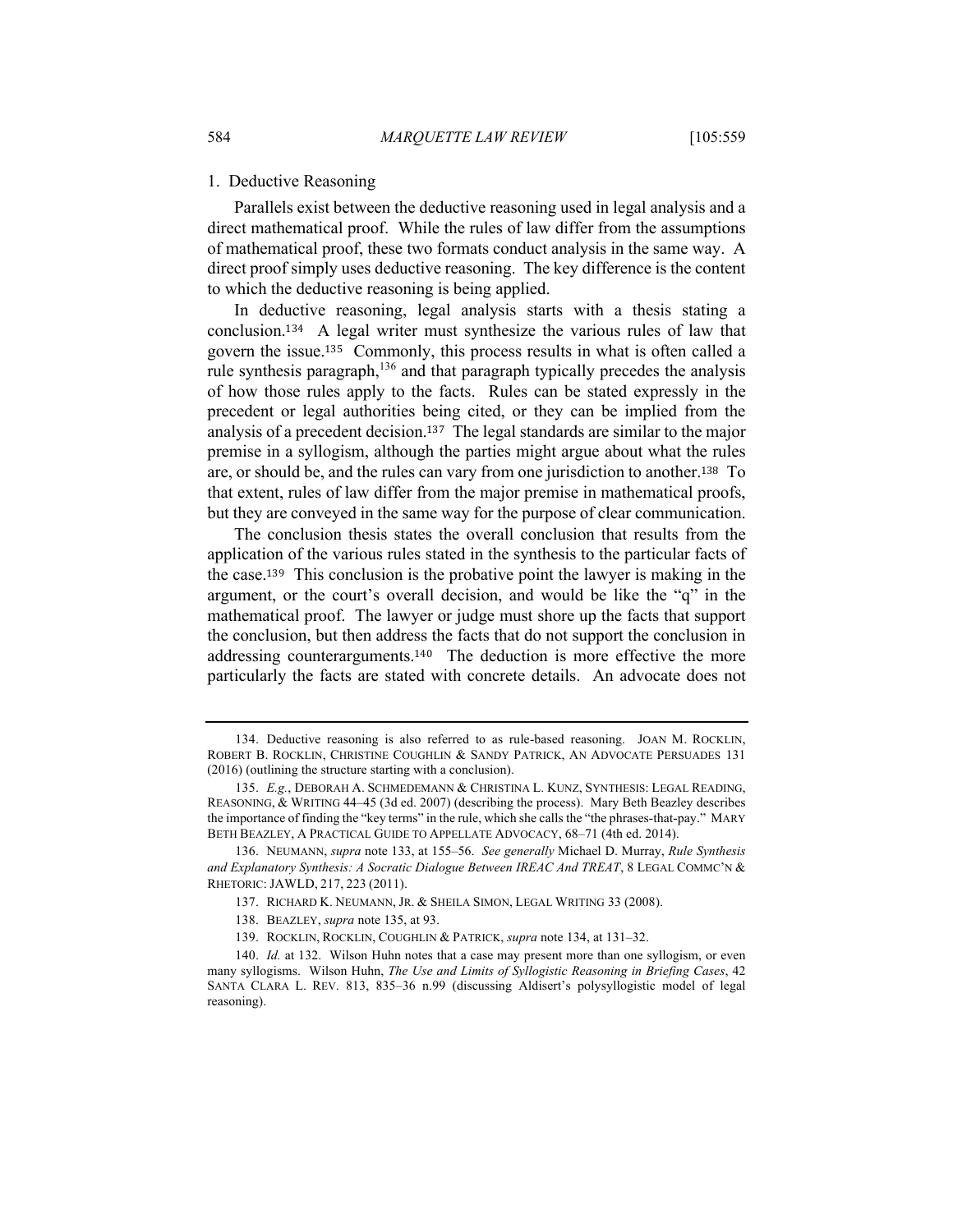need to restate the rules but should apply them directly to the facts of a case. The conclusion is then restated at the end.

Take, for example, *Carpenter v. United States*, where the Court advanced its own argument through a rule statement in support of its conclusion.<sup>141</sup> In Section IIIA of the Court's opinion, the following rule statement advanced the Court's conclusion that a warrant is required for the government to obtain cell phone tower records:

> A person does not surrender all Fourth Amendment protection by venturing into the public sphere. To the contrary, "what [one] seeks to preserve as private, even in an area accessible to the public, may be constitutionally protected." A majority of this Court has already recognized that individuals have a reasonable expectation of privacy in the whole of their physical movements. Prior to the digital age, law enforcement might have pursued a suspect for a brief stretch, but doing so "for any extended period of time was difficult and costly and therefore rarely undertaken." For that reason, "society's expectation has been that law enforcement agents and others would not—and indeed, in the main, simply could not—secretly monitor and catalogue every single movement of an individual's car for a very long period."<sup>142</sup>

These sentences represent fundamental standards of constitutional criminal investigation. The Court set out these standards in the first paragraph of Section A to establish the ground rules for the discussion and application of those standards. In these sentences, we can see a general standard of expectation of privacy, supported by sub-rules, or supporting legal standards, in the remaining sentences that further describe or delineate the main standard in the first sentence.

In the beginning of the next paragraph, the Court applied these standards to the facts in Carpenter's case:

> Allowing government access to cell-site records contravenes that expectation. Although such records are generated for commercial purposes, that distinction does not negate Carpenter's anticipation of privacy in his physical location. Mapping a cell phone's location over the course of 127 days provides an all-encompassing record of the holder's whereabouts. $143$

<sup>141.</sup> 138 S. Ct. 2206, 2217 (2018).

<sup>142.</sup> *Id.* (internal citations omitted).

<sup>143.</sup> *Id.*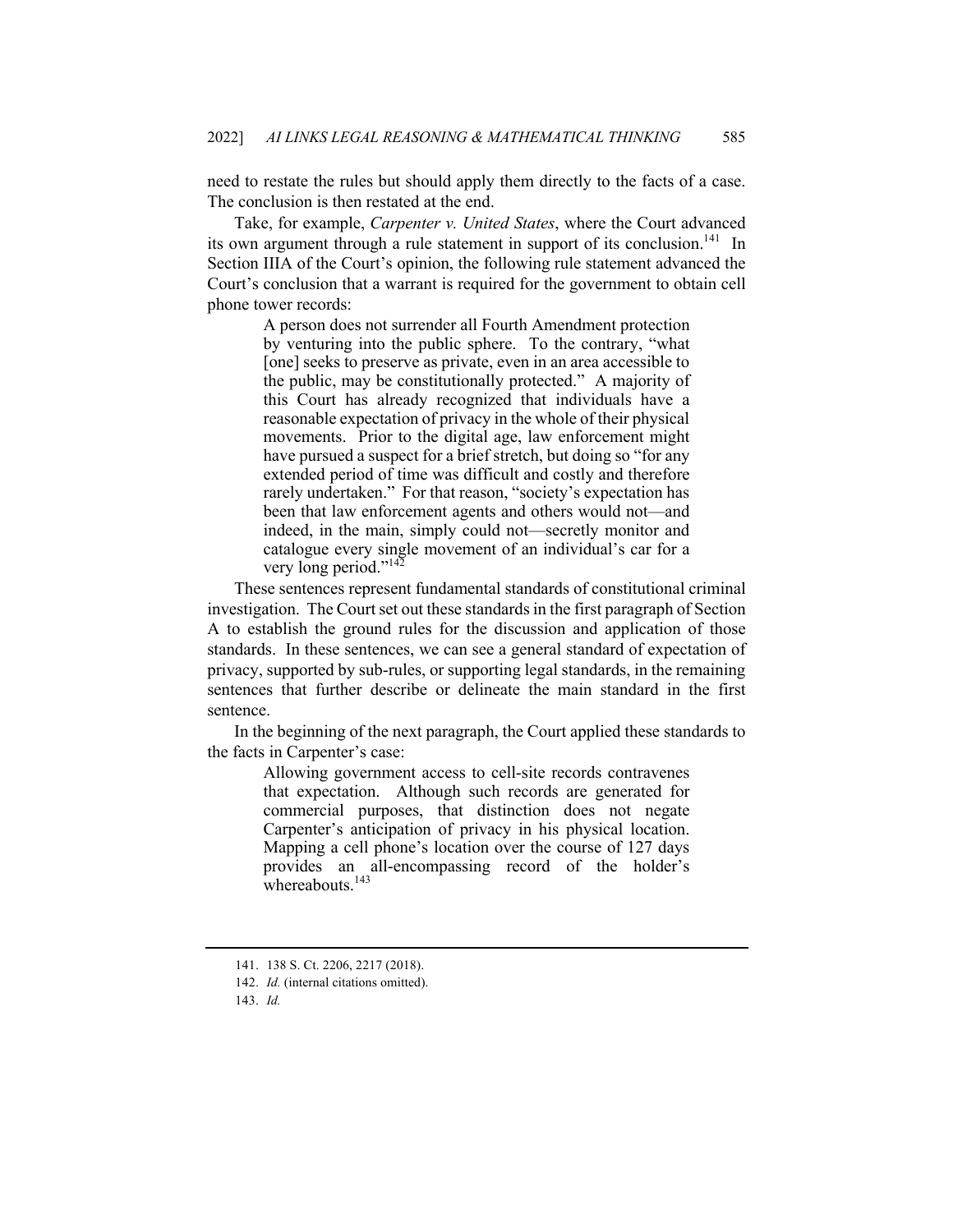In the first sentence, the Court articulated its conclusion that cell phone tower records carry an expectation of privacy that is violated when the government accesses the records without a warrant to determine a person's physical location.144 Notably, the Court articulated a broad conclusion in the first sentence that affirmatively applies to future cases and then stated the specific application to Carpenter's case in the next sentence.<sup>145</sup> The Court's reasoning applied the sub-rules from the previous paragraph where it asserted that mapping a person's location over an extended period of time creates a record that is all-encompassing.<sup>146</sup>

In a direct mathematical proof, the hypothesis and conclusion are known to be true because each part of the proof is true. We can think of a direct proof as an old-school two column geometry proof, where each line is assumed to be true and has been proven in a previous theorem. In legal reasoning, the legal standards articulated are supported by citations, although each standard could potentially be changed over time as the precedent unfolds. The facts in an appellate decision are considered true for the purposes of the appeal because they are limited to those facts provided in the record, which "must be accepted as true."<sup>147</sup> At the trial level, each side is allowed to proffer evidence that supports a version of the factual story.<sup>148</sup> Ultimately, however, a jury must decide the "truth" of the facts and apply the legal standards agreed upon by the parties and the court in the jury instructions.<sup>149</sup> The jury instructions act as a major premise, and the jury must fill in the factual assertions.

As such, the legal standards or rules articulated first are the givens that create the field of analysis when a court (or jury) considers the facts of the case. In a trial or traditional court of appeals case, those givens have been asserted in a prior appellate decision. In a case before the United States Supreme Court or a state supreme court, the court can consider the logical extension or modification of the law based on a new set of facts. Even in those cases, as exemplified in the *Carpenter* case, the court must first consider the "given" set of rules that were laid out in previous cases by the majority of the court.

<sup>144.</sup> *Id.*

<sup>145.</sup> *Id.*

<sup>146.</sup> *Id.*

<sup>147.</sup> *See* Adam N. Steinman, *The Rise and Fall of Plausibility Pleading?*, 69 VAND. L. REV. 333, 358 (2016).

<sup>148.</sup> *See Trial Court,* BALLOTPEDIA, https://ballotpedia.org/Trial\_court [https://perma.cc/MQ98-Y5TW].

<sup>149.</sup> *Courts and Legal Procedure: The Role of Juries*, A.B.A. (Sept. 09, 2019), https://www.americanbar.org/groups/public\_education/resources/law\_related\_education\_network/ho w\_courts\_work/jury\_role/. [https://perma.cc/X46E-A8YE].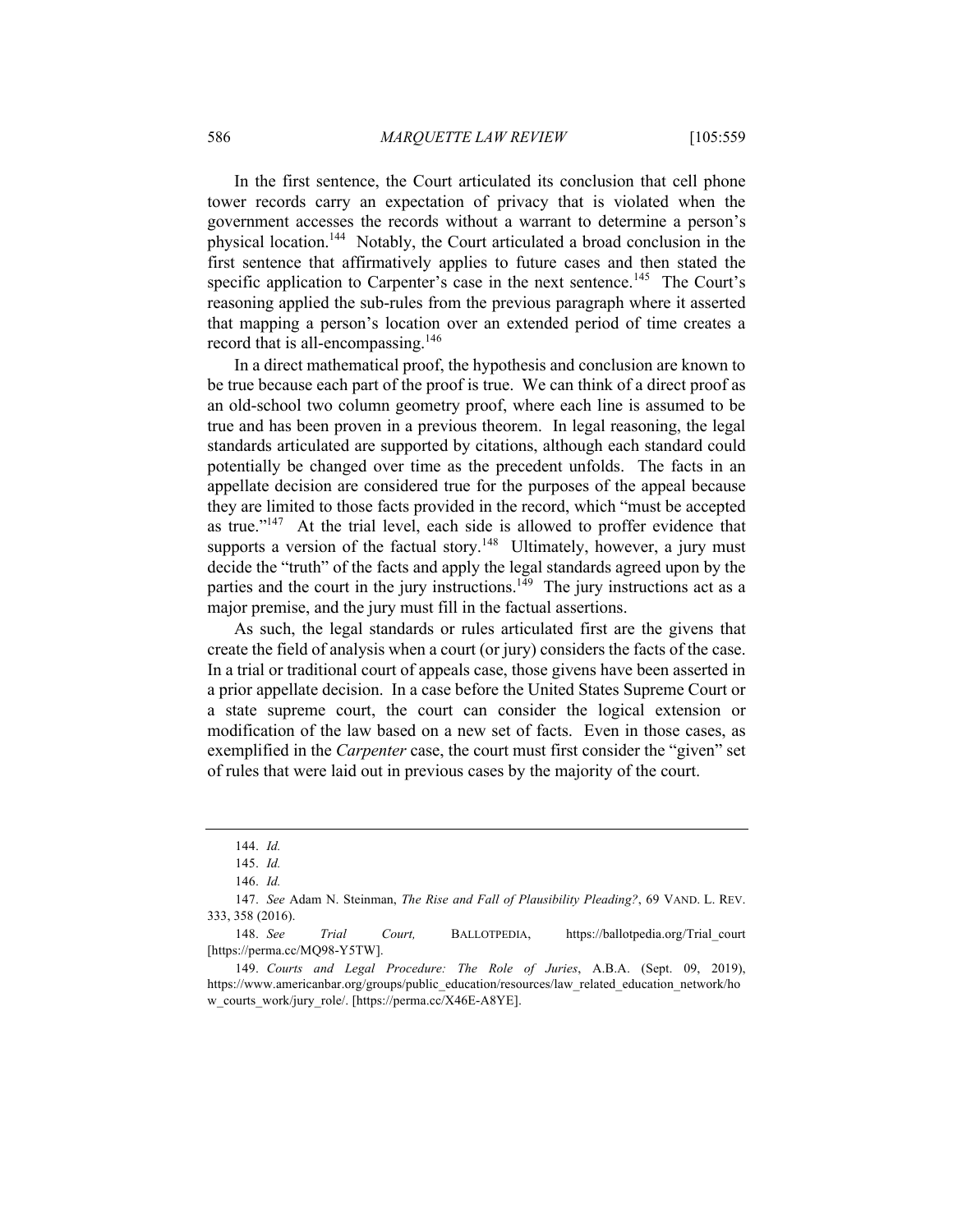As noted in Part IIA of this Article, both ancient and modern philosophers and rhetoricians have expressed concern over the possibility of conflating mathematical reasoning with human argumentation. Philosopher Stephen Toulmin's work on the logic of human argumentation is worth noting as we discuss deductive reasoning because Toulmin raises concerns about the use of syllogisms. Stephen Toulmin argues that syllogisms are insufficient for practical argumentation, including legal argumentation.150 Toulmin viewed syllogisms as overly simple logic forms, and he was also concerned that formal analytics is too rigid for the nature of human argumentation.151 To address these concerns, Toulmin identified additional components of practical arguments.152 He argued that a practical argument uses additional structural components not found in a syllogism as used in formal analytics, and that these additional components correlate more practically with human argumentation.<sup>153</sup> Notably, he identified the warrant, which he defined as a step to explain how to get from the data to the conclusion.<sup>154</sup> The warrant, and Toulmin's other parts of an argument, make sense in the context of human argumentation and, in particular, legal argumentation. We do not disagree with Toulmin. Our purpose here, however, is two-fold: 1) to remind ourselves that parallels exist in the structure of mathematical reasoning and legal deduction, and 2) to consider how those similarities are being used to create algorithms that have real-world applications.

Chaïm Perelman also rightly expressed a distinction between the use of mathematics to demonstrate the truth of a statement, versus the adherence to an argument that an advocate seeks in a human argument.<sup>155</sup> We similarly do not seek to clarify or oppose Perelman's position that mathematics and legal reasoning are fundamentally different—mathematics seeks to demonstrate a truth while legal reasoning seeks to argue a point.<sup>156</sup> Rather, we recognize

<sup>150.</sup> TOULMIN, *supra* note 42, at 100 ("[W]e shall find that the apparently innocent forms used in syllogistic arguments turn out to have a hidden complexity.").

<sup>151.</sup> *Id.* at 117 ("If the purpose of an argument is to establish conclusions about which we are not entirely confident by relating them back to other information about which we have greater assurance, it begins to be a little doubtful whether any genuine, practical argument could *ever* be properly analytic.") (emphasis in original).

<sup>152.</sup> *See id.* at 87–134 (identifying and describing an argument's various components).

<sup>153.</sup> *Id.*

<sup>154.</sup> *Id.* at 90–91.

<sup>155.</sup> CHAÏM PERELMAN, THE REALM OF RHETORIC 48 (1982) (translation of original published as L'EMPIRE RHÉTORIQUE: RHÉTORIQUE ET ARGUMENTATION) ("There is a tendency among formalistic logicians to reduce all deductive reasoning to a demonstration which would be correct if the operations agreed with a pre-established scheme and incorrect if they did not.").

<sup>156.</sup> *Id.*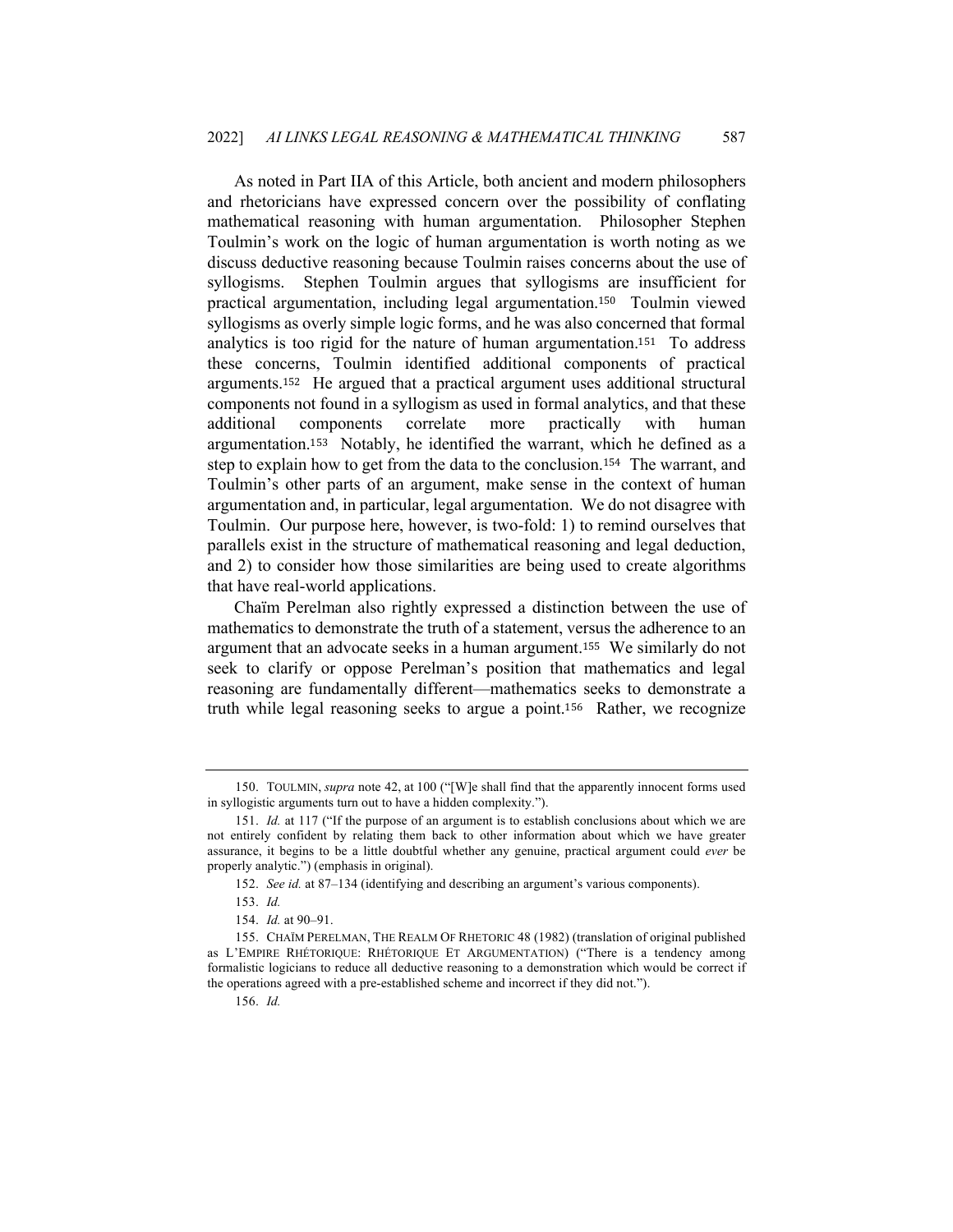deductive reasoning's basic organizational structures have been adopted—and adapted—to suit the needs of advocates.

#### 2. Counterargument

In legal reasoning, a lawyer must account for counterarguments.<sup>157</sup> One of the challenges of good lawyering is to identify the other side's best arguments, to acknowledge those arguments to oneself—considering them and assessing how best to respond to them—and then to craft the response.<sup>158</sup> This process can invoke fear in the heart of an advocate facing the other side's best arguments, but it also provides a lawyer with a uniquely satisfying challenge. An attorney must be able to convey the other side's best arguments to the client, so that together they can most effectively consider the next steps in a case and assess the costs and benefits of strategic decisions. Properly assessing counterarguments helps an attorney and a judge to understand the greatest point of tension in a controversy.<sup>159</sup>

Counterarguments in legal reasoning are akin to mathematical contradiction. A legal counterargument might be premised on a different interpretation of the relevance of certain facts to the argument, or how best to apply the holding or legal standards of a case. A counterargument may be based on deductive reasoning or analogy. Like a proof by contradiction, an advocate must start by identifying the counterargument. An advocate must also fill in the reasoning that could potentially support the counterargument. The argument must be built up, so it can be knocked down, either by showing that the legal standards do not apply in that way to the facts of the case, or that a case precedent can be distinguished. As such, an advocate can demonstrate that an opposite position creates a result that conflicts with the original assumption, the law.

To illustrate, in *Carpenter*, the government asserted that the third-party doctrine applied to the cell phone record information.<sup>160</sup> Under the third-party doctrine, which is an exception to the warrant requirement, a warrant is not needed to access information that is used commercially and, therefore, is already in the public sphere.<sup>161</sup> The government pointed to the Court's prior

<sup>157.</sup> KRISTIN KONRAD ROBBINS-TISCIONE, RHETORIC FOR LEGAL WRITERS: THE THEORY AND PRACTICE OF ANALYSIS AND PERSUASION 196 (2009) (identifying two forms of counterargument: denial of the allegation and a superseding argument that negates liability even if the assertion is proved).

<sup>158.</sup> *Id.* at 197–201 (describing how to factor in a counterargument persuasively). Robbins-Tiscione discusses the importance of "diminish[ing] the impact" of a counterargument. *Id.* at 200.

<sup>159.</sup> *Id.* at 201 (an advocate needs to present a counterargument and response to highlight which argument is "most fair").

<sup>160.</sup> *Carpenter*, 138 S. Ct. at 2219.

<sup>161.</sup> *Id.*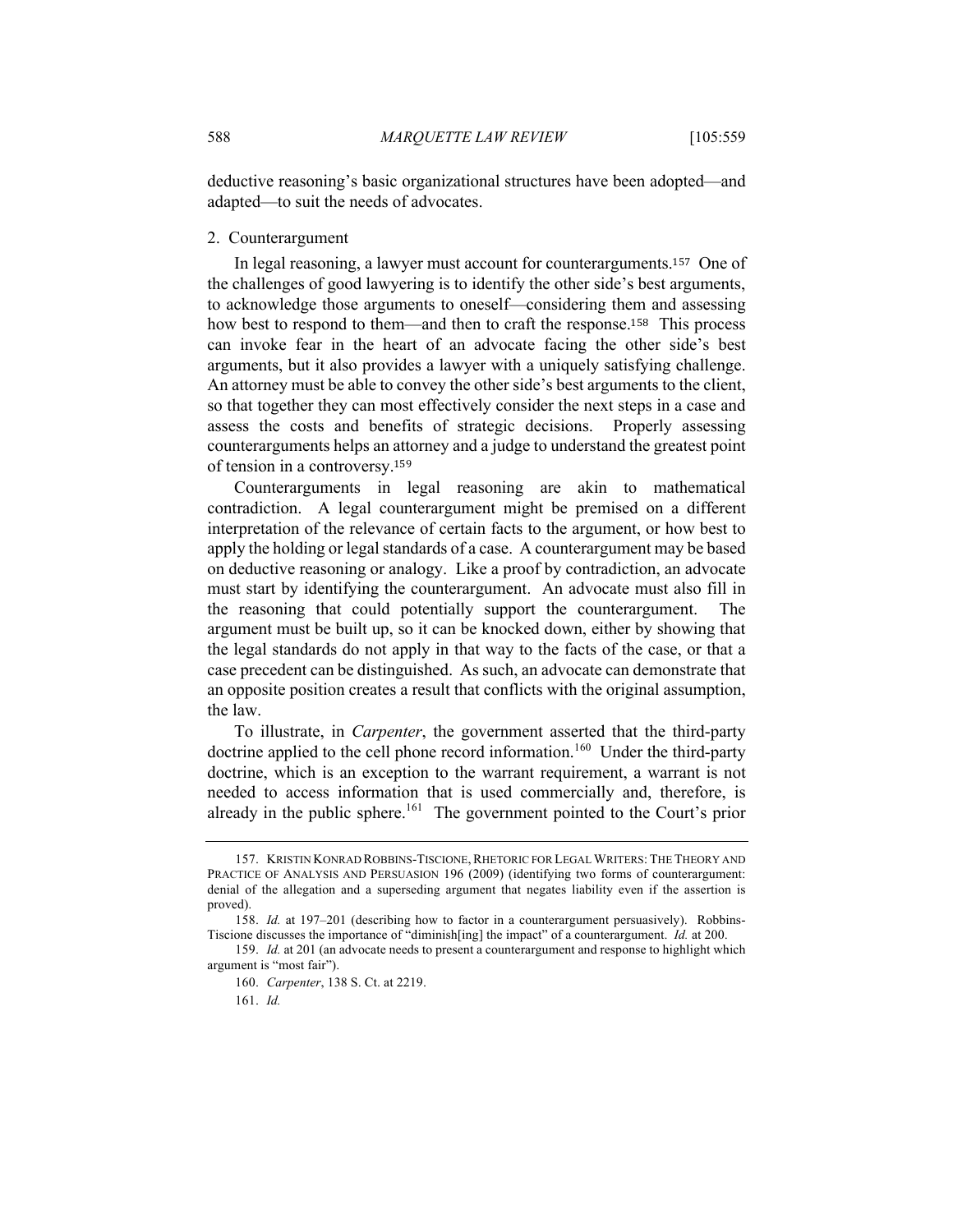decisions in *Smith v. Maryland* and *United States v. Miller* to support its argument, as noted by the Court:

> The Government's primary contention to the contrary is that the third-party doctrine governs this case. In its view, cell-site records are fair game because they are "business records" created and maintained by the wireless carriers. The Government (along with Justice Kennedy) recognizes that this case features new technology, but asserts that the legal question nonetheless turns on a garden-variety request for information from a third-party witness.<sup>162</sup>

Here, the Court identified the counterargument, as well as the government's reasoning in support of the counterargument. But the Court found that line of reasoning unpersuasive:

> The Government's position fails to contend with the seismic shifts in digital technology that made possible the tracking of not only Carpenter's location but also everyone else's, not for a short period but for years and years. Sprint Corporation and its competitors are not your typical witnesses. Unlike the nosy neighbor who keeps an eye on comings and goings, they are ever alert, and their memory is nearly infallible. There is a world of difference between the limited types of personal information addressed in *Smith* and *Miller* and the exhaustive chronicle of location information casually collected by wireless carriers today. The Government thus is not asking for a straightforward application of the third-party doctrine, but instead a significant extension of it to a distinct category of information.<sup>163</sup>

Counterarguments allow the parties and the court to fully develop the strengths and weaknesses of the arguments to find the locus or central point of controversy.

#### 3. Analogy

An important form of argument in legal reasoning is the analogy.<sup>164</sup> An analogy allows an advocate or judge to compare the current case to previous

<sup>162.</sup> *Id.* (internal citations omitted).

<sup>163.</sup> *Id.*

<sup>164.</sup> Jacob Carpenter, *Persuading with Precedent: Understanding and Improving Analogies in Legal Argument*, 44 CAP. UNIV. L. REV. 461, 465 (2016). Ruggero Aldisert asserts that he finds it convenient to classify analogy as a form of inductive reasoning but notes that not all scholars of logic would agree. Ruggero Aldisert, *Logic in Forensic Science, in* FORENSIC SCIENCE AND LAW: INVESTIGATIVE APPLICATIONS IN CRIMINAL, CIVIL AND FAMILY JUSTICE 11, 23 (Cyril H. Wecht & John T. Rago eds., 2006).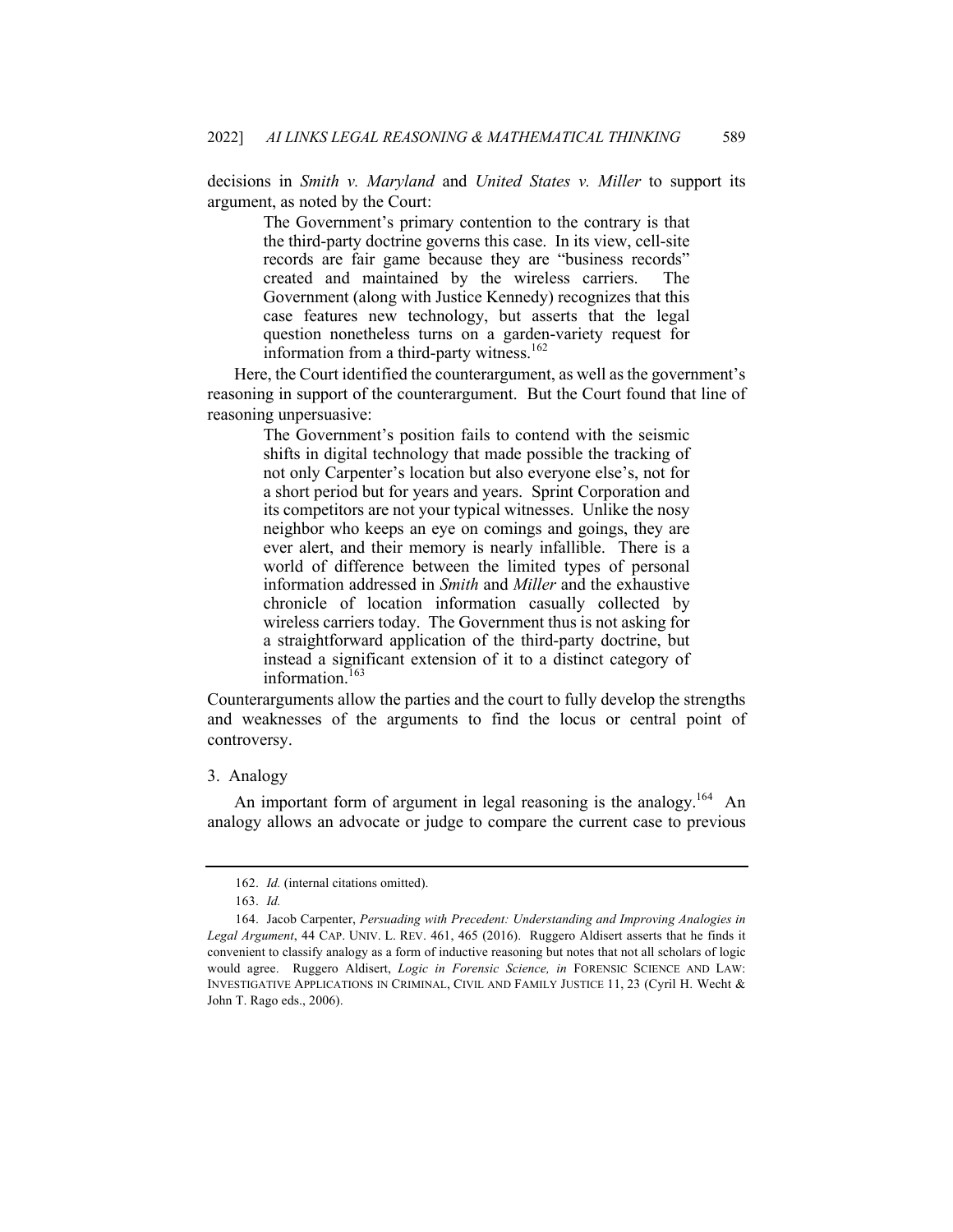case law.<sup>165</sup> The best way to do that is to consider the facts, holding, and reasoning of the precedent and how those components line up with the present case.<sup>166</sup> An analogy considers the similarities and differences between the precedent and the current case and how that comparison furthers the conclusion being driven.<sup>167</sup> Analogies can be used to further the argument being presented in a case or to help a court understand three-dimensionally how the rules have worked in prior precedent.<sup>168</sup>

For example, in the *Carpenter* decision, the Court had to address a significant counterargument based on existing case precedent, and it handled the counterargument by responding with an analogy.<sup>169</sup> An exception to the warrant requirement exists for commercial records.<sup>170</sup> The Court acknowledged that exception where it used the phrase "[a]lthough such records are generated for commercial purposes."<sup>171</sup> The Court prefaced that sentence with the word "although," which is a signpost for the introduction of a counterargument.<sup>172</sup> The Court went on to respond to the counterargument, noting that such a "distinction does not negate Carpenter's anticipation of privacy in his physical location."<sup>173</sup> The Court found more persuasive that the long-term mapping of Carpenter's physical location provides an "allencompassing record" of his physical location.<sup>174</sup> The Court supported its position with an analogy to GPS monitoring and information, a fact pattern it had already addressed in *United States v. Jones*:

> As with GPS information, the time-stamped data provides an intimate window into a person's life, revealing not only his particular movements, but through them his "familial, political, professional, religious, and sexual associations." These location records "hold for many Americans the 'privacies of life.'" And like GPS monitoring, cell phone tracking is remarkably easy, cheap, and efficient compared to traditional

<sup>165.</sup> Carpenter, *supra* note 164, at 486–87.

<sup>166.</sup> ROCKLIN, ROCKLIN, COUGHLIN & PATRICK, *supra* note 134, at 127.

<sup>167.</sup> *Id. See also* RUGGERO J. ALDISERT, LOGIC FOR LAWYERS: A GUIDE TO CLEAR LEGAL THINKING 51–52 (3d ed. 1997) (emphasizing the importance of the relevancy of the analogy to the overall argument).

<sup>168.</sup> MICHAEL D. MURRAY & CHRISTY DESANCTIS, OBJECTIVE LEGAL WRITING & ANALYSIS 10 (2006). *See also* Brian Larson, *Law's Enterprise: Argumentation Schemes & Legal Analogy*, 87 UNIV. CIN. L. REV. 663, 672 (2019) (quoting the work of Neil MacCormick) (describing analogy as most often used for classification and evaluation).

<sup>169.</sup> *Carpenter*, 138 S. Ct. at 2217.

<sup>170.</sup> *Id.*

<sup>171.</sup> *Id. See supra* Section V.A.1.

<sup>172.</sup> *Carpenter*, 138 S. Ct. at 2217*.*

<sup>173.</sup> *Id.*

<sup>174.</sup> *Id.*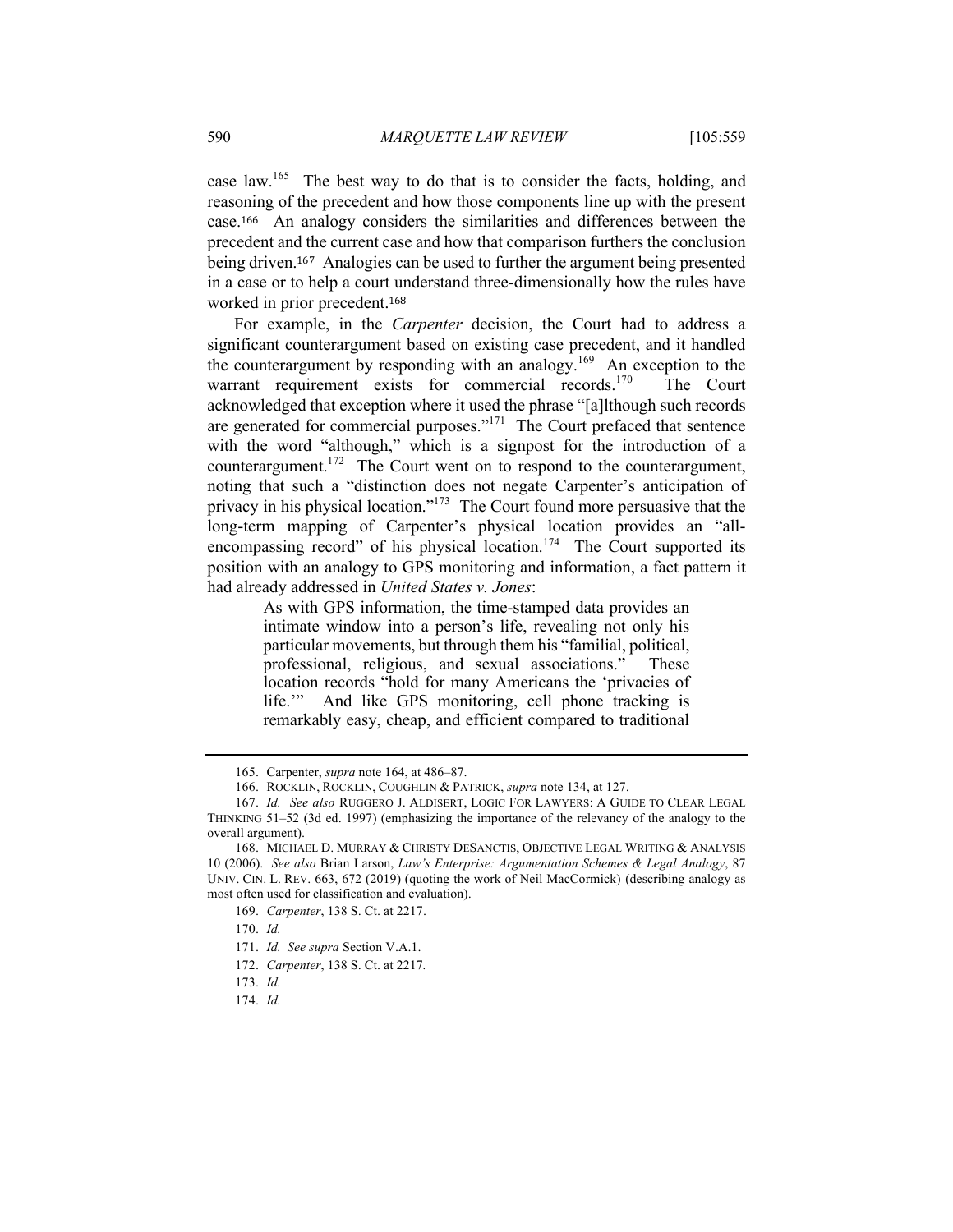investigative tools. With just the click of a button, the Government can access each carrier's deep repository of historical location information at practically no expense.<sup>175</sup>

Here, the Court was able to demonstrate that factually the information gleaned from cell phone tower records would provide the same kind of intimate details about a person's life and personal associations as can be determined from GPS data.<sup>176</sup> Because the Court had already ruled that GPS data was protected by meeting the standard for protecting the privacies of life, the Court extended that rationale to cell phone tower data.<sup>177</sup>

The Court then moved on to explain that the facts in the *Carpenter* case are an even better example than *Jones* of the application of the principle of protecting a person's expectation of privacy:

> In fact, historical cell-site records present even greater privacy concerns than the GPS monitoring of a vehicle we considered in *Jones*. Unlike the bugged container in *Knotts* or the car in *Jones*, a cell phone—almost a "feature of human anatomy," tracks nearly exactly the movements of its owner. While individuals regularly leave their vehicles, they compulsively carry cell phones with them all the time. A cell phone faithfully follows its owner beyond public thoroughfares and into private residences, doctor's offices, political headquarters, and other potentially revealing locales. Accordingly, when the Government tracks the location of a cell phone it achieves near perfect surveillance, as if it had attached an ankle monitor to the phone's user.<sup>178</sup>

Just as in induction, the Court here was showing that both cases are true; indeed, Carpenter's case perhaps even better illustrates the principle than *Jones*. As such, the Court in *Carpenter* could demonstrate that the cell phone, in addition to (and even more so) than a car, leaves traces of our private lives through location information.<sup>179</sup> These examples in *Carpenter* and *Jones* serve to validate and define by example the generic "black letter law" of a person's expectation of privacy.

Crafting a perceptive and persuasive analogy is an especially challenging endeavor. For one, an advocate must choose what is legally relevant to

<sup>175.</sup> *Id.* at 2217–18 (internal citations omitted).

<sup>176.</sup> *Id.*

<sup>177.</sup> *Id.*

<sup>178.</sup> *Id.* at 2218 (internal citations omitted).

<sup>179.</sup> *Id.*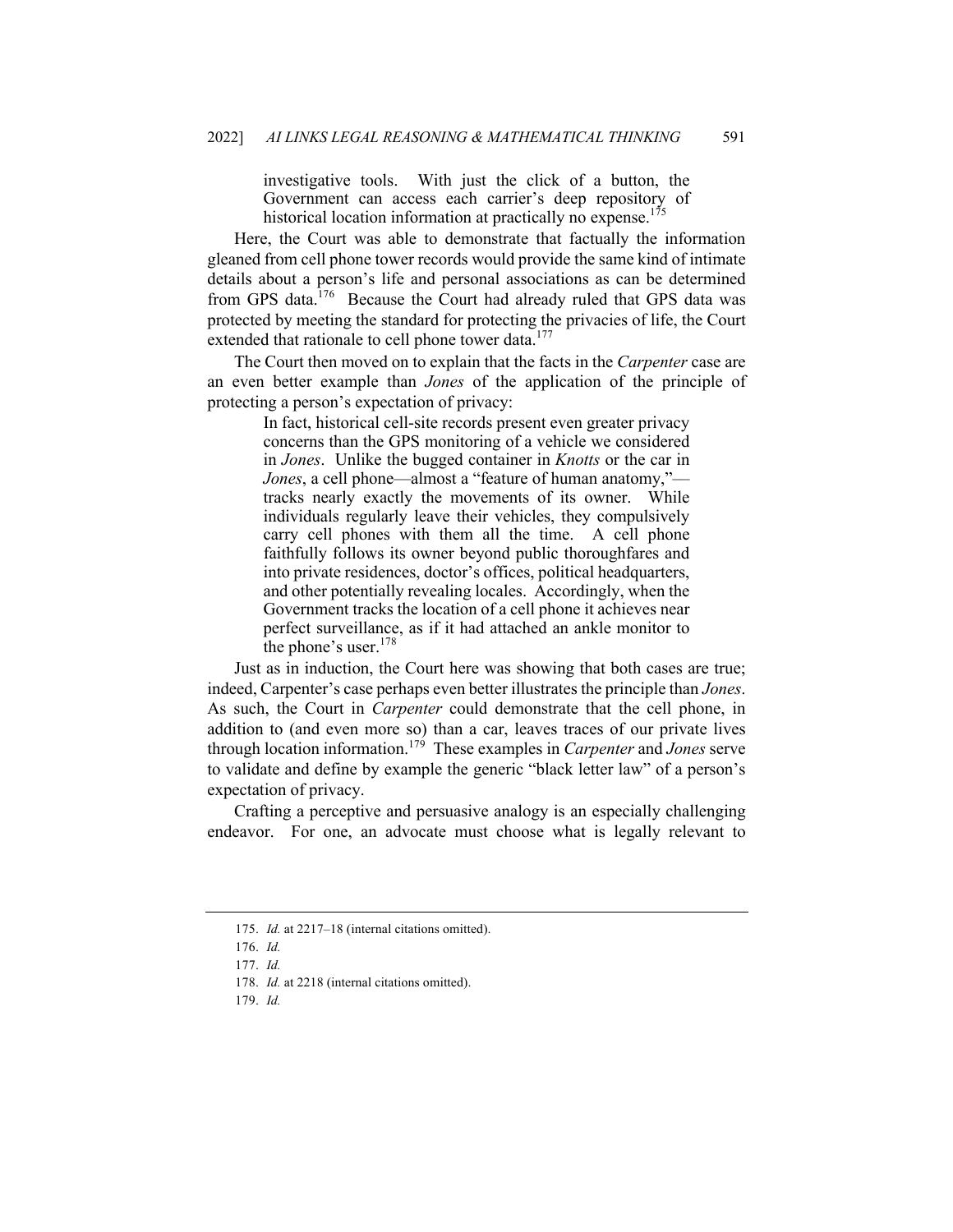compare.<sup>180</sup> Perelman and Olbrechts-Tyteca argue that analogies do not share the same characteristics with mathematical proportion.<sup>181</sup> In this, they disagree with other scholars, who have found analogies to show a "resemblance of relationship" with "the purest type of analogy" being in "mathematical proportion."182 Perelman and Olbrechts-Tyteca have a more nuanced view of analogies. They focus on the "difference between the relations involved" in the analogy.<sup>183</sup> They call the terms that buttress the argument the *phoros*. <sup>184</sup> They call the terms that relate to the conclusion the *theme*. <sup>185</sup> The phoros and the theme should have an asymmetrical relation and they should also belong to different spheres.<sup>186</sup> For that reason, they seem to conclude, an analogy cannot be mathematical.187 This example from *The New Rhetoric* is provided here to emphasize the importance of considering the terms being compared. While a lawyer cannot compare two cases with exact mathematical precision, because no facts line up just right, we can aim to set up an argument to emphasize the right similarities and differences.

While analogies are common place in legal thinking and writing, Robbins-Tiscione identifies three main problems with analogies.<sup>188</sup> One problem occurs when critical information is left out of the cases being compared.<sup>189</sup> Another problem can be the reliance on a case with an adverse outcome.<sup>190</sup> Finally, analogies that address multiple factors must address "relevant or unfavorable

<sup>180.</sup> ROBBINS-TISCIONE, *supra* note 157, at 173 ("The success of an analogy depends on how strong the reader perceives the factual similarities between the two cases and whether any differences strike the reader as even more significant.").

<sup>181.</sup> PERELMAN & OLBRECHTS-TYTECA, *supra* note 24, at 372–73.

<sup>182.</sup> *Id.* at 372 (emphasis omitted) (translating PAUL GRENET, LES ORIGINS DE L'ANALOGIE PHILOSPHIQUE DANS LES DIALOGUES DE PLATON 10 (1948)).

<sup>183.</sup> *Id.* at 373. The New Rhetoric gives an example of an analogy used by Aristotle: "For as the eyes of bats are to the blaze of day, so is the reason in our soul to the things which are by nature most evident of all." *Id.*(quoting ARISTOTLE, METAPHYSICS bk. II, at Part I (W.D. Ross trans., Oxford Press) (c. 350 B.C.E.))

<sup>184.</sup> *Id.* In the preceding analogy given by Aristotle, the eyes and bats and the blaze of day together provide the terms for the phoros. *Id.*

<sup>185.</sup> *Id.* In Aristotle's analogy, the theme is comprised of the terms reason in the soul and obviousness. *Id.*

<sup>186.</sup> *Id.*

<sup>187.</sup> *See id.*

<sup>188.</sup> ROBBINS-TISCIONE, *supra* note 157, at 174–78.

<sup>189.</sup> *Id.* at 174–75 (stating that the court's reasoning, facts, and holding need to be compared for a complete analogy).

<sup>190.</sup> *Id.* at 174 (an advocate needs to acknowledge an adverse outcome so the reader can evaluate the importance of the case).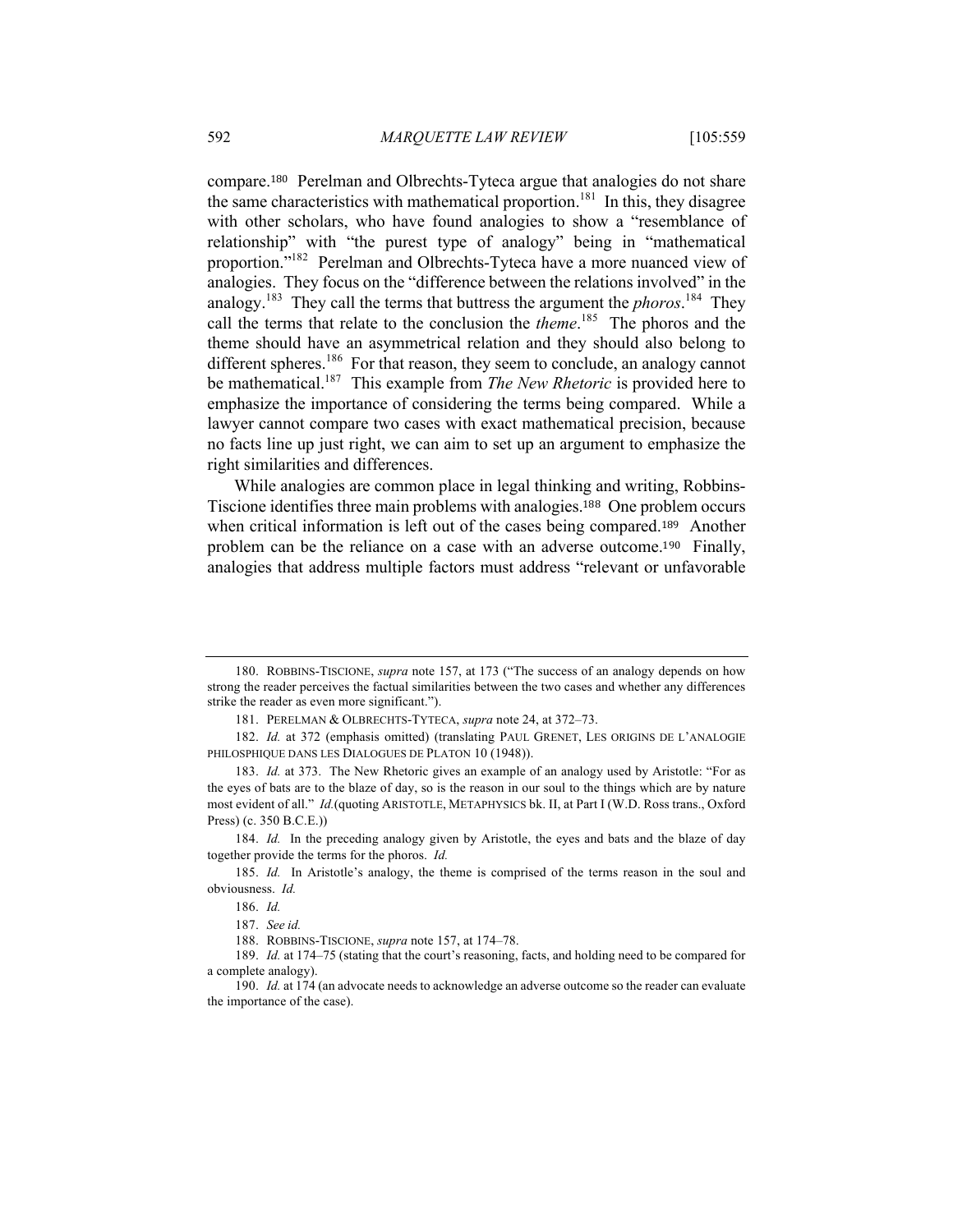factors" so the reader can see the interplay of the factors.<sup>191</sup> In short, a successful analogy relies on the strength of the details being compared.<sup>192</sup>

As we have demonstrated here, lawyers use deductive reasoning, analogy, and counterargument routinely in their arguments. We can see the parallels to mathematical reasoning. While scholars have argued they are not the same forms of reasoning, and that legal argumentation is more complicated that mathematical forms, they do share similarities. It is time to leave the notion that mathematics cannot inform law. We can recognize that they are distinct disciplines, each bringing value to the scholarly table. But we should recognize the basic similarities. Recognizing those similarities, and actively embracing knowledge of mathematics, can sharpen our reasoning and allow us to see patterns of thought. Moreover, as we discuss in the next section, mathematics underlies the very tools of AI that lawyers are already using. That seems like a paradox, and we encourage both lawyers and mathematicians to engage in discussion to tease out an answer to that paradox. Doing so will not only further our understanding of practical legal logic, but it will help lawyers and developers of technological products to see the possibilities in collaboration.

## *B. The Mathematics in AI*

When we think of AI, in 2022, the time of this Article's publication, we are most likely to think of services like Alexa or Siri, which can use voice commands to retrieve information or do simple tasks in the home or on a person's computer. But what is AI? What mathematics underlies AI? And how is it currently used in the law? Members of the legal profession might know that platforms like Westlaw and LexisNexis use AI. In using the platforms, we are not conscious of the underlying algorithms that drive the functionality, but we know that we can do more complex tasks more easily.

Simply put, mathematics and AI are two branches of the same tree. In fact, mathematics fuels AI through disciplines such as linear algebra, calculus, and statistics.<sup>193</sup> At times, the fields collapse into one another as if they are the same field, and at other times the fields feel wholly distinct with their own language, goals, and methodologies. This section provides a brief overview of the relationship between mathematics and AI to demonstrate the connections the two fields share.

<sup>191.</sup> *Id*. at 176–78. Robbins-Tiscione notes that an attorney cannot "cherry-pick" relevant factors. *Id.* at 178.

<sup>192.</sup> RUGGERO ALDISERT, WINNING ON APPEAL: BETTER BRIEFS AND ORAL ARGUMENT 262 (2d ed. 2003) (An analogy depends on the "*quality of resemblances* between things.").

<sup>193.</sup> Shafi, *supra* note 12.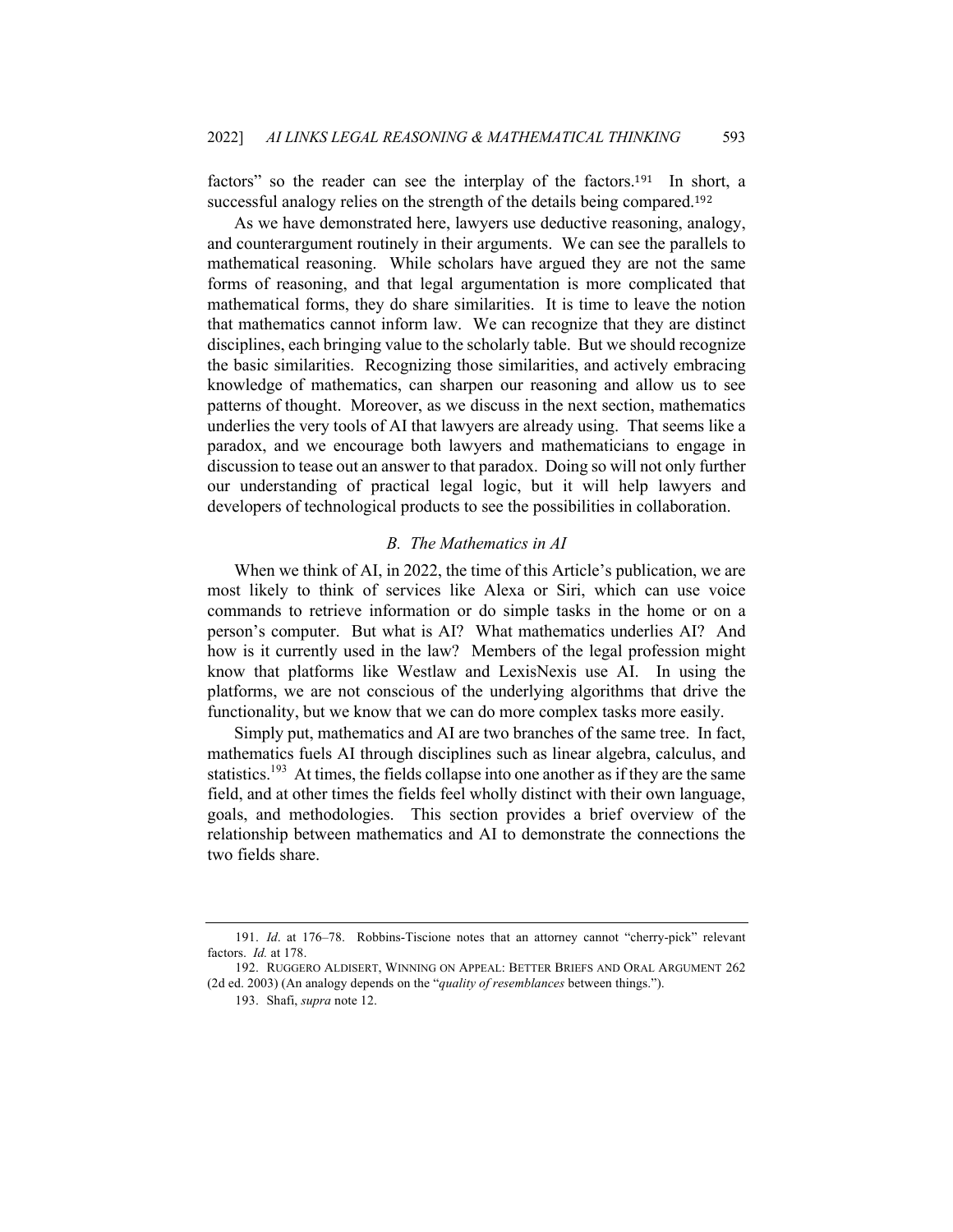AI is the convergence of computers, math, and data.<sup>194</sup> AI, like other scientific fields, requires mathematical thinking and, in fact, mathematics serves as the major designing tool that shapes the field.<sup>195</sup> More explicitly, AI is "a subcategory of computer science that relies on mathematics, including calculus, probability and statistics, linear programming, and other numerical techniques."<sup>196</sup> But to boil it down to its most simple form, AI is really just mathematics conducted on an enormous scale.<sup>197</sup>

Mathematical logic underlies AI software and expert systems.<sup>198</sup> AI relies upon logic programming to develop expert systems.<sup>199</sup> For example, logical AI programs will use sentences of mathematical logical language to represent a problem through given facts about the world and a scenario and the desired goal for the program to reach.<sup>200</sup> "In order to make decisions, a logical AI program infers that certain actions will allow it to achieve a goal."<sup>201</sup> Through this process, logic programs rely upon mathematical logic including proofs in group theory and other parts of mathematics.<sup>202</sup> From this standpoint then, AI can be viewed as "mechanized mathematical logic."203

Three key mathematical concepts that underly machine learning, and thus AI, are data, models, and learning.<sup>204</sup> Data is the numerical input for the program to consider or the numerical output for the program to generate, often described in the form of a vector.<sup>205</sup> A model generates data by predicting what

205. *Id*.

<sup>194.</sup> Joe Sasson, *Demystifying Artificial Intelligence,* MEDIUM (June 18, 2021), https://medium.com/geekculture/demystifying-artificial-intelligence-bdd9a117d4a6 [https://perma.cc/95QC-MVQX].

<sup>195.</sup> BENDER *supra* note 96, at xv.

<sup>196.</sup> Rachel L. Schwein, *Patentability and Inventorship of AI Generated Inventions,* 60 WASH L.J. 561, 566 (2020), https://www.washburnlaw.edu/publications/wlj/issues/60-3.html [https://perma.cc/9EAF-Q2ZA].

<sup>197.</sup> Shafi, *supra* note 12; Oren Etzioni, *Deep Learning Isn't a Dangerous Magic Genie: It's Just Math*, WIRED (June 15, 2016, 7:00 AM), https://www.wired.com/2016/06/deep-learning-isntdangerous-magic-genie-just-math/ [https://perma.cc/A7EL-NAUL].

<sup>198.</sup> Frederick Hoffman *Introduction and History, in* 55 PROCEEDINGS OF SYMPOSIA IN APPLIED MATHEMATICS: MATHEMATICAL ASPECTS OF ARTIFICIAL INTELLIGENCE 1, 3 (Frederick Hoffman ed., 1996).

<sup>199.</sup> *Id.*

<sup>200.</sup> Schwein, *supra* note 196, at 568 n.60.

<sup>201.</sup> *Id.*

<sup>202.</sup> Hoffman, *supra* note 198, at 3–4.

<sup>203.</sup> *Id.* at 3.

<sup>204.</sup> MARC PETER DEISENROTH, A. ALDO FAISAL & CHENG SOON ONG, MATHEMATICS FOR MACHINE LEARNING 12 (Cambridge Univ. Press 2020), https://mml-book.github.io/book/mmlbook.pdf. [https://perma.cc/75EG-JEDP].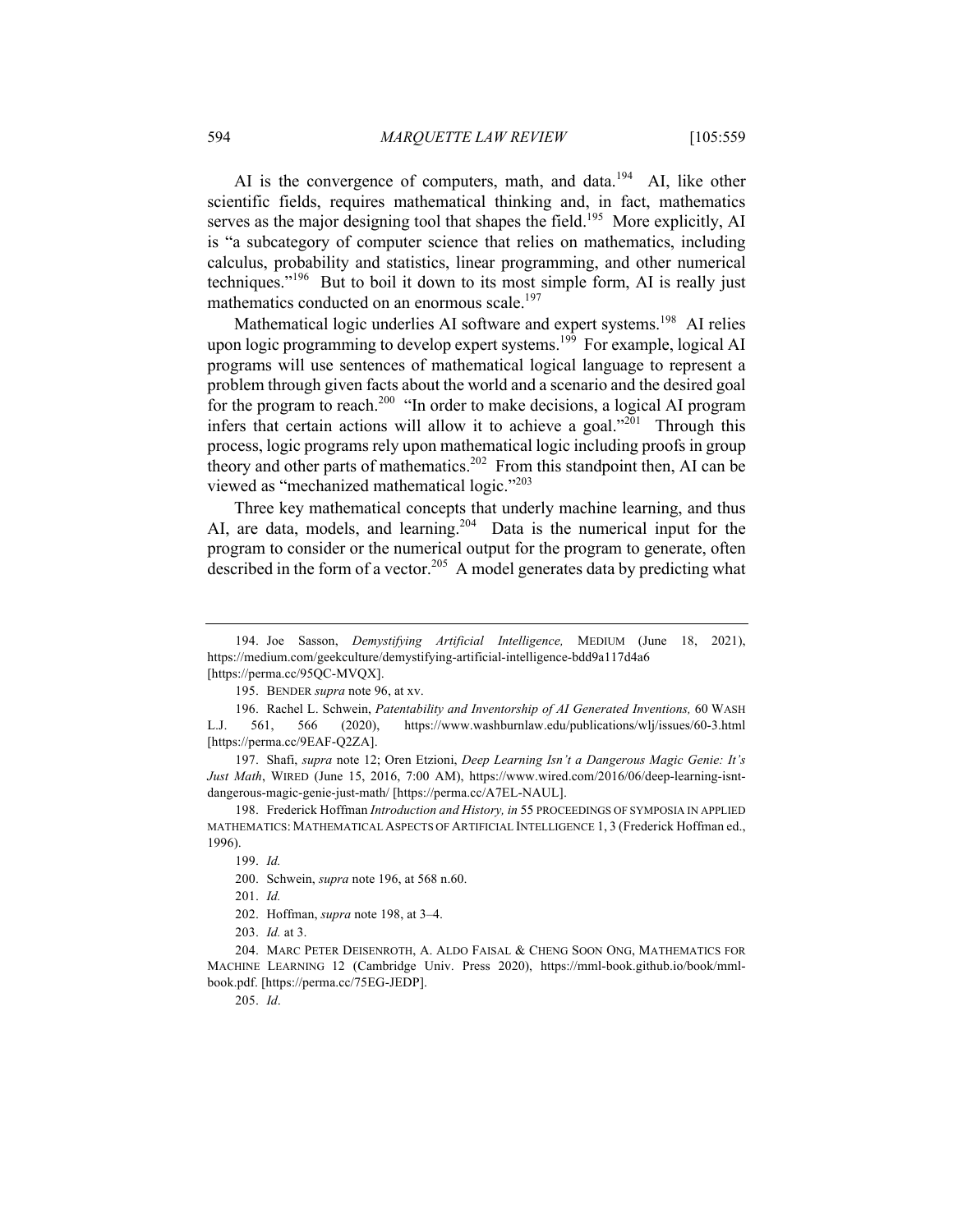would happen in the real world without performing real world experiments.<sup>206</sup> Finally, learning is the process in which the model is trained to use the available data to optimize model parameters so that the model can successfully perform on unseen data.<sup>207</sup> These concepts follow the generalized goals of applied mathematics: to apply mathematics to real-world problems to explain observed phenomena and predict new phenomena.<sup>208</sup>

While mathematics and AI are distinct fields, the two fields share the same logical basis to approach real world problems. Each field uses logical reasoning in different ways to achieve entirely distinct results, but the core logical structure remains the same.

## *C. Embracing Mathematics and AI in Law*

Lawyers are already harnessing the power of AI in their day-to-day work.<sup>209</sup> In using databases such as Westlaw and Lexis, for instance, lawyers are now trained in how to effectively use a search engine. What a lot of lawyers don't know is the workings of AI, which are happening in the background through search optimization. Further, lawyers have started to use newer technology such as draft assistant. AI is being used in six areas of legal practice: (1) electronic discovery, (2) "expertise automation," (3) research, (4) document management, (5) document creation and analytics for contracts and litigation, and  $(6)$  predictive analytics.<sup>210</sup>

<sup>206.</sup> *Id*.

<sup>207.</sup> *Id*. at 12–13. *See also* PEDRO DOMINGOS, THE MASTER ALGORITHM: HOW THE QUESTION FOR THE ULTIMATE LEARNING MACHINE WILL REMAKE OUR WORLD 8 (2015) (describing machine learning as a subset of AI).

<sup>208.</sup> *What is Applied Mathematics?,* NW. UNIV. SCH. OF ENG'G, https://www.mccormick.northwestern.edu/applied-math/about/what-is-applied-mathematics.html [https://perma.cc/H4JG-TKZQ].

<sup>209.</sup> Westlaw promises faster research with the use of AI-powered tools. In using "state-of theart" AI, Westlaw "provides attorneys with the fastest answers and most valuable insights via the next generation of legal search, intelligent document analysis, integrated ligation analytics, and the most powerful citator." *Westlaw Edge*, THOMSON REUTERS, https://legal.thomsonreuters.com/en/c/legalresearch-westlaw-edge?searchid=TRPPCSOL/Google/LegalUS\_RS\_Westlaw\_Main\_Search\_Brand-Phrase\_US/Westlaw-Phrase&chl=ppc&cid=9029030&sfdccampaignid=7014O000001BRReQAO& ef\_id=Cj0KCQiAkZKNBhDiARIsAPsk0WjW1Z8pjATDB7Uju9dN3P8QREvrJ1OvZo9mn-ZsHz5Nc496RJY0-soaAsekEALw\_wcB:G:s&s\_kwcid=AL!7944!3!417749241023!p!!g!!westlaw& gclid=Cj0KCQiAkZKNBhDiARIsAPsk0WjW1Z8pjATDB7Uju9dN3P8QREvrJ1OvZo9mn-ZsHz5Nc496RJY0-soaAsekEALw\_wcB [https://perma.cc/PH3J-JW8T].

<sup>210.</sup> Anthony E. Davis, *The Future of Law Firms (And Lawyers) in the Age of Artificial Intelligence*, 27 THE PRO. LAW. 1 (2020), https://www.americanbar.org/groups/professional\_responsibility/publications/professional\_lawyer/27 /1/the-future-law-firms-and-lawyers-the-age-artificial-intelligence/ [https://perma.cc/9K8N-NEHT].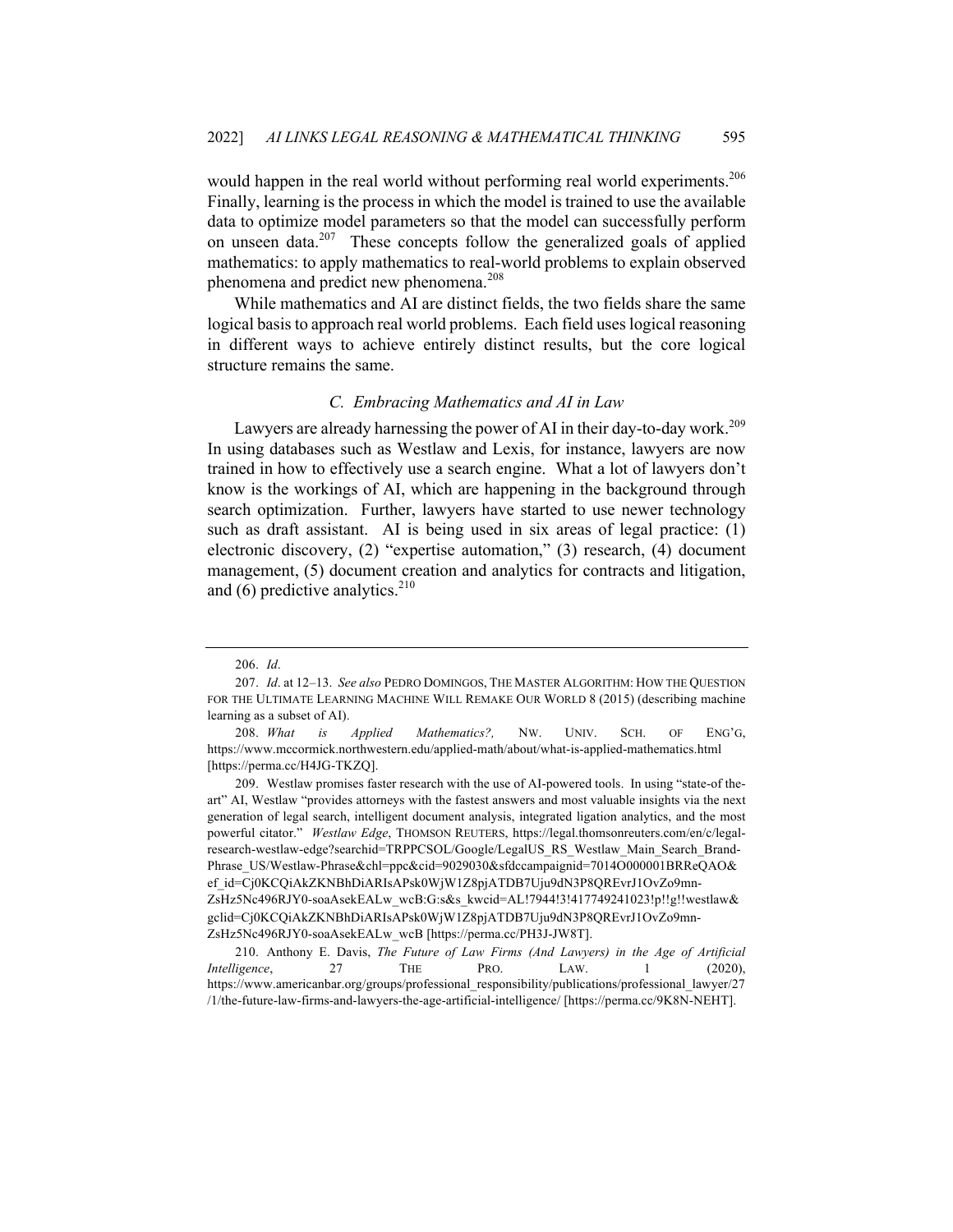Electronic discovery tools are widely used. These tools greatly reduce the amount of time and cost required to review discovery documents and produce results with greater accuracy.<sup>211</sup> AI first appeared in legal practice in electronic discovery.<sup>212</sup> These products use a concept called "conceptual searching" or "conceptual clustering" to search for relevant words as the tool reads the documents and then cluster the resulting information and documents.<sup>213</sup> The resulting data is provided visually in, for instance, a pie chart.<sup>214</sup> A person conducting the discovery needs to work with the algorithm and review the documents.<sup>215</sup> In other words, a human must synthesize and review the data, although the AI can narrow the field significantly.<sup>216</sup>

The concept of expertise automation refers to the ability of a lawyer or nonlawyer to use AI tools to engage with the law or mimic the role of a lawyer.<sup>217</sup> Examples of these products include Blue J, where a person using the product can assess issues of tax or employment law in a particular jurisdiction and input key facts of the matter at hand.<sup>218</sup> DoNotPay is a program that assists a person in contesting parking tickets anywhere in the U.S.<sup>219</sup> AI can assist a person in drafting wills or addressing housing issues. $220$ 

Today, lawyers conduct the majority of their research online.<sup>221</sup> Legal research has developed dramatically since the 1990s from the traditional library models to almost entirely digital platforms.<sup>222</sup> Search engines that lawyers use to conduct research rely upon AI. Westlaw and LexisNexis have both large databases and AI functions, which again allow a person conducting a search to efficiently comb sources, thereby again saving time and money for a client.<sup>223</sup>

220. Davis, *supra* note 210.

<sup>211.</sup> *Id.*; *Artificial Intelligence and Machine Learning in E-Discovery and Beyond,* DELOITTE, https://www2.deloitte.com/ch/en/pages/forensics/articles/AI-and-machine-learning-in-Ediscovery.html [https://perma.cc/24B8-N4WY] (noting that legal professionals save 40% of hours

typically needed to complete task). 212. Davis, *supra* note 210.

<sup>213.</sup> DELOITTE, *supra* note 211.

<sup>214.</sup> *Id.*

<sup>215.</sup> *Id.*

<sup>216.</sup> *Id.*

<sup>217.</sup> Davis, *supra* note 210.

<sup>218.</sup> *Id.*; BLUE J, *supra* note 9.

<sup>219.</sup> Davis, *supra* note 210; DONOTPAY, https://donotpay.com/learn/parking-tickets [https://perma.cc/SE53-EDKQ].

<sup>221.</sup> Nicole Black, *ABA Report: Lawyers and Technology Trends in 2021*, ABOVE THE LAW (Aug. 26, 2021, 11:43 AM), https://abovethelaw.com/2021/08/aba-report-lawyers-and-technologytrends-in-2021/ [https://perma.cc/J2CM-QS8P].

<sup>222.</sup> Alarie, Niblet & Yoon, *supra* note 8, at 112.

<sup>223.</sup> Davis, *supra* note 210.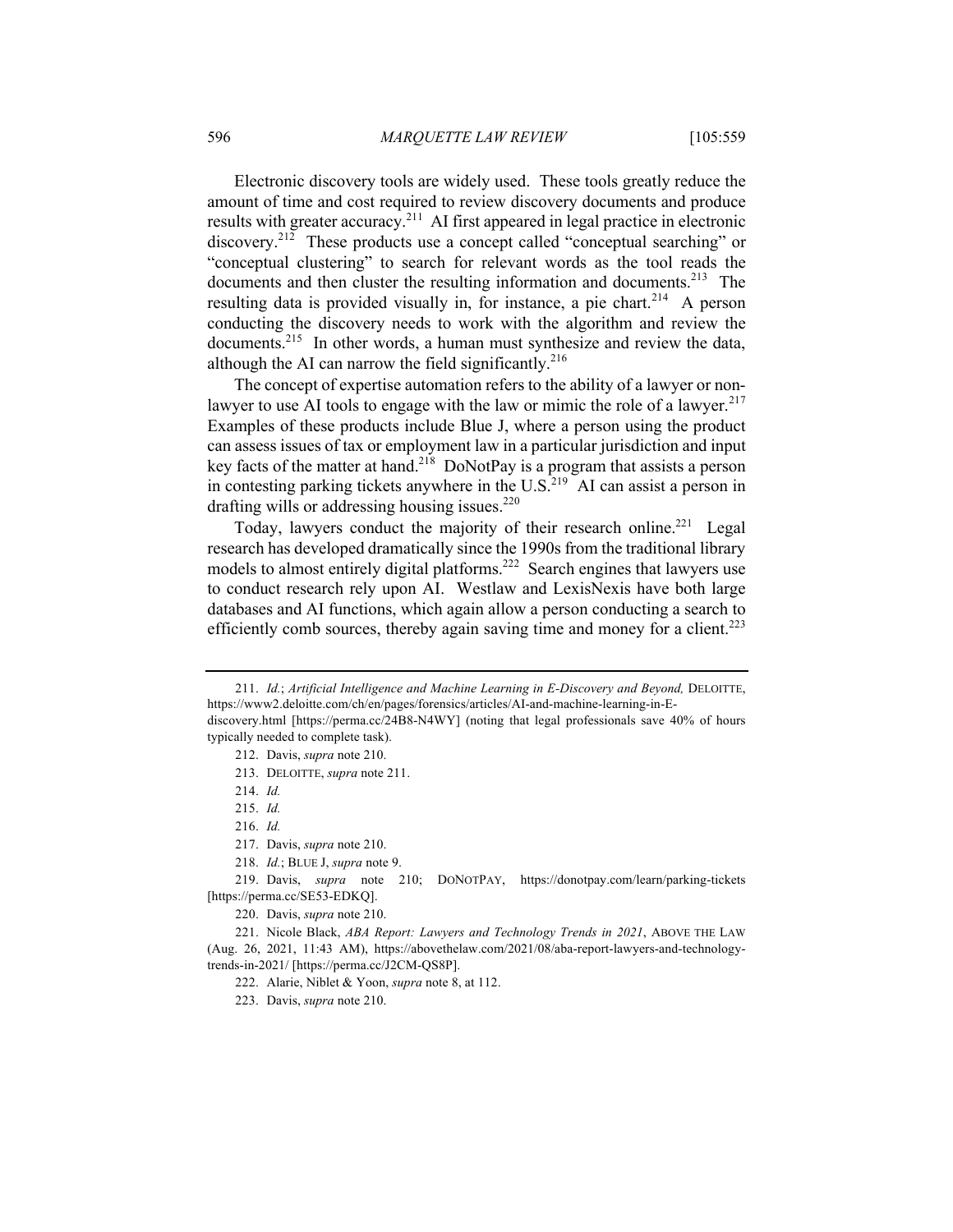Westlaw Edge and LexisNexis use AI to enable users to search using natural language processing.<sup>224</sup> Even in conducting a simple Google search, a lawyer is inputting different variables and conditions and relying on the search engine to "rank" the results according to relevance.<sup>225</sup> In doing so, the lawyer is relying on AI and deep learning algorithms that continually optimize a lawyer's searching ability.<sup>226</sup>

Corporations use document management tools to create consistency and to enforce the contracts across all the contracts in the organization.<sup>227</sup> These tools can reduce time by thousands of hours.<sup>228</sup> AI is also being used to create contracts and litigation documents consistent with precedent.<sup>229</sup>

One form of predictive analytics allows a person to assess the likelihood of a judge rendering a particular decision on an issue based on the judge's past ruling on the same type of issue.<sup>230</sup> Lex Machina and Lex Predict are such examples.<sup>231</sup> Premonition can predict whether a particular lawyer will have success in front of a certain judge.<sup>232</sup> Another form of predictive analytics assists a lawyer in determining whether any key precedents have been excluded from a brief. $^{233}$ 

This brief survey highlights the current functionality of AI in the legal profession.<sup>234</sup> We emphasize that these products are sophisticated tools, but they are just tools, nonetheless. In some instances, the tool can replace an attorney for a task for which, perhaps, a non-lawyer would have already declined representation, such as to contest a parking ticket or deal with a housing matter. As the complexity increases, however, lawyers must actively understand how to use and interpret the tools guided by AI. To do otherwise is

<sup>224.</sup> Michael Mills, *Artificial Intelligence in Law: The State of Play 2016*, THOMPSON REUTERS LEGAL EXEC. INST. (2016), https://britishlegalitforum.com/wp-content/uploads/2016/12/Keynote-Mills-AI-in-Law-State-of-Play-2016.pdf [https://perma.cc/M8W7-BBQ4].

<sup>225.</sup> Davide Negrini, Andrea Padoan & Mario Plebani, *Between Web Search Engines and Artificial Intelligence: What Side is Shown in Laboratory Tests?*, 8 DIAGNOSIS 227, 228 (2020).

<sup>226.</sup> *Id.*

<sup>227.</sup> Davis, *supra* note 210.

<sup>228.</sup> *Id.* (citing Hugh Son, *JPMorgan Software Does in Seconds What Took Lawyers 360,000 Hours*, BLOOMBERG (Feb. 27, 2017)), https://www.bloomberg.com/news/articles/2017-02- 28/jpmorgan-marshals-an-army-of-developers-to-automate-high-finance [https://perma.cc/EY9X-4RAE]).

<sup>229.</sup> *Id.*

<sup>230.</sup> *Id.*

<sup>231.</sup> Mills, *supra* note 224.

<sup>232.</sup> *Id.*

<sup>233.</sup> Davis, *supra* note 210.

<sup>234.</sup> For further detailed reading, see KEVIN D. ASHLEY, ARTIFICIAL INTELLIGENCE AND LEGAL ANALYTICS: NEW TOOLS FOR LAW PRACTICE IN THE DIGITAL AGE (2017).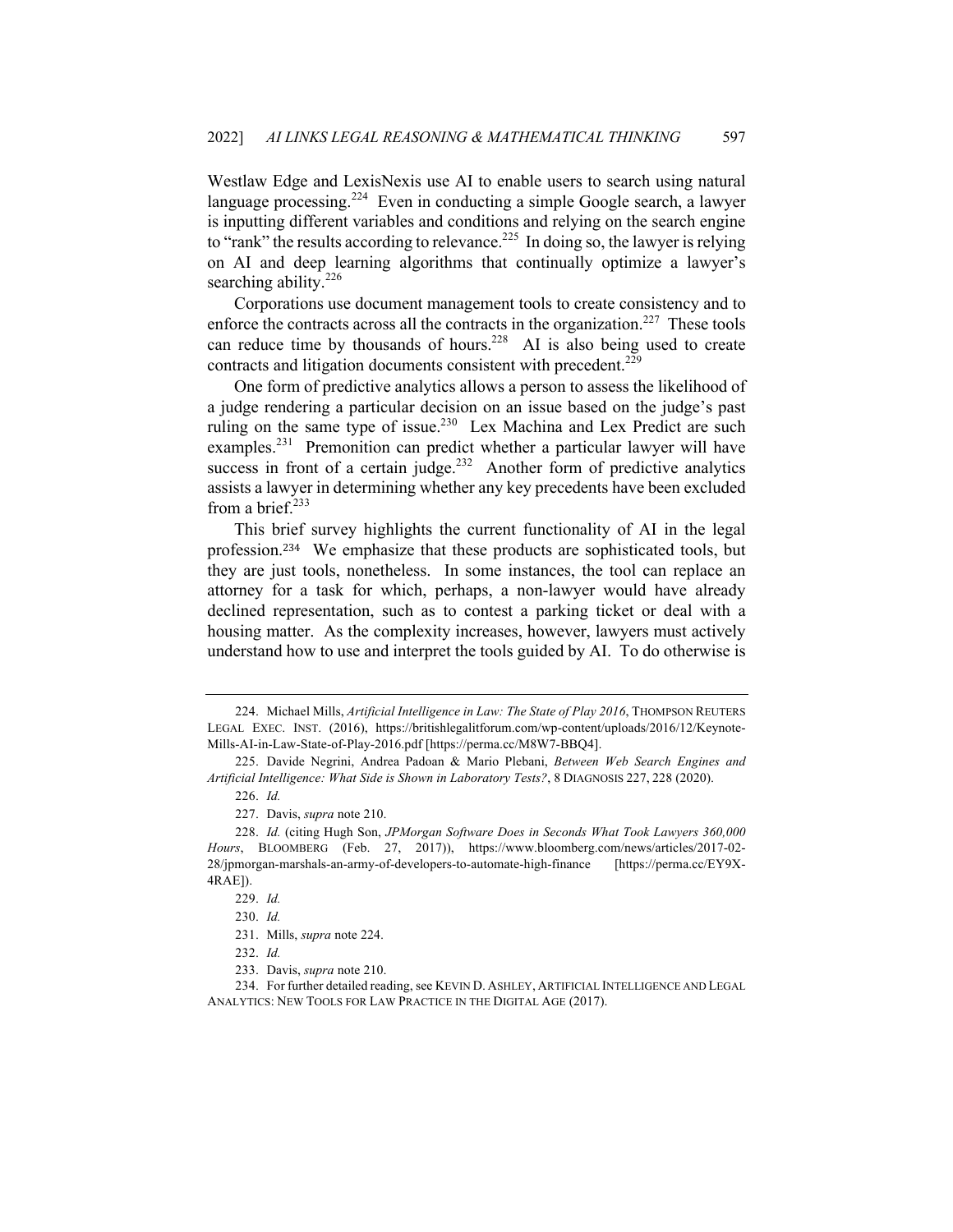professional incompetence and might result in malpractice or professional responsibility issues.<sup>235</sup> The tool does not replace the lawyer.

Cass Sunstein has argued that AI cannot replace legal reasoning.<sup>236</sup> We agree. But lawyers need to understand the interplay, the point of connection, between their reasoning and the algorithms. Where do the results of the algorithmic programs end and their own strategy and understanding of the complexity of the law as applied to their client's situation begin? How can they use their human reasoning and skill to oversee the tools they are using? Lawyers can use the metaphor of mathematics as an analog to legal reasoning to help themselves, and their clients, understand what they as attorneys offer. Lawyers need the metaphor to grasp their professional responsibilities in a world where pen and paper are supplemented, and sometimes supplanted, by code and computer.

#### VI. RECOMMENDATIONS AND CONCLUSION

We need to move past our discomfort with mathematics. For one thing, lawyers' discomfort with mathematics is leading to meritless lawsuits and unwarranted litigation.<sup>237</sup> In dismissing a case over a three-week lapse in blood pressure medication, the Seventh Circuit Court of Appeals chastised the judges and lawyers involved in the case for failing to support adequate medical evidence to support the inmate's claimed symptoms.<sup>238</sup> In his opinion, Judge Posner observed that "[t]he discomfort of the legal profession, including the judiciary, with science and technology is not a new phenomenon . . . [b]ut it's increasingly concerning, because of the extraordinary rate of scientific and other technological advances that figure increasingly in litigation."<sup>239</sup>

<sup>235.</sup> Victoria Hudgins, *Lawyers Run into Legal, Ethical Risks Using—and Not Using—AI Technology*, LEGALTECH NEWS (Oct. 14, 2021, 11:30 AM), https://www.law.com/legaltechnews/2021/10/14/lawyers-run-into-legal-ethical-risks-using-and-notusing-ai-technology/ [https://perma.cc/33VB-4E64].

<sup>236.</sup> Cass R. Sunstein, *Of Artificial Intelligence and Legal Reasoning*, 8 UNIV. OF CHI. ROUNDTABLE 29, 31 (2001), https://chicagounbound.uchicago.edu/cgi/viewcontent.cgi?article=1237 6&context=journal\_articles [https://perma.cc/8DVR-7SFN].

<sup>237.</sup> Debra Cassens Weiss, *Posner: Lawyers Bad at Math are an Increasing Concern; Inmate's Blood-Pressure Suit Shows Why*, A.B.A. JOURNAL (Oct. 29, 2013, 12:51 PM), https://www.abajournal.com/news/article/posner\_math\_block\_lawyers\_an\_increasing\_concern\_inma tes blood-pressure suit [https://perma.cc/9THP-MCR9]; *Should Lawyers Learn to Code?*, THE TEMPLE 10-Q, https://www2.law.temple.edu/10q/should-lawyers-learn-to-code/ [https://perma.cc/S8FS-BDSH] (arguing for the need of lawyers competent in STEM fields as "[t]here is a long list of examples of questionable policies, legislation, and rulemaking in law and technology that can also be traced to these fundamental misunderstandings").

<sup>238.</sup> *Jackson v. Pollion*, 733 F.3d 786, 787–88 (7th Cir. 2013).

<sup>239.</sup> *Id.* at 788.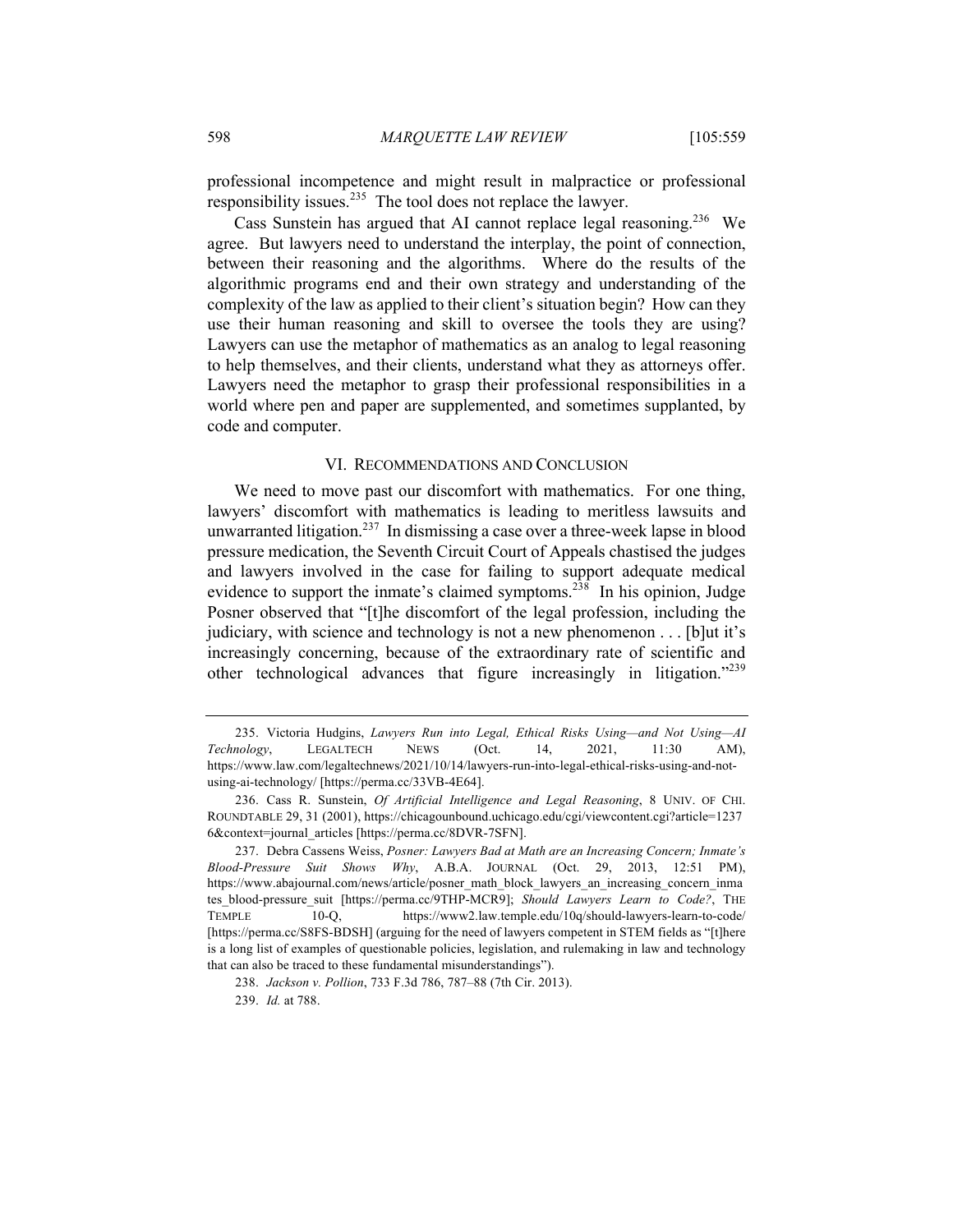Specifically, Judge Posner focused on the fact that innumerable lawyers pursued the law instead of STEM due to a "math block" and generally law students display a peculiarly adverse reaction to math and science.<sup>240</sup>

For another thing, and more importantly, AI is demonstrating that mathematics and law do co-exist in harmony. While mathematics and law are distinct disciplines, mathematical algorithms are being used to create faster research tools and even predictive analysis. Lawyers should not ignore that connection. While human lawyering requires more than research and analysis of legal standards, lawyers should not shy away from understanding the mathematics underlying the tools we will increasingly use.<sup>241</sup> Lawyers should also see an analog between mathematical thinking and legal reasoning, including that mathematics is syntactic.<sup>242</sup> We must therefore continue to sharpen our abilities to think logically and formulate logical arguments. Using good logic is fundamental to lawyering, but it is not the only criteria for good lawyering.

We recommend that law schools promote legal education to mathematics students. In doing so, law schools should discuss how mathematical reasoning parallels legal reasoning. The legal profession would gain diversity of thought by bringing in more students who have studied mathematics. Those students do not need to consider solely intellectual property areas of law: their skills would benefit all practice areas. Additionally, undergraduate institutions should actively promote that idea to prelaw students that they should be taking classes in logic and mathematics.

<sup>240.</sup> *Id.* (citing DAVID L. FAIGMAN, MICHAEL SAKS, JOSEPH SANDERS & EDWARD CHENG, MODERN SCIENTIFIC EVIDENCE: STANDARDS, STATISTICS, AND RESEARCH METHODS, at v (Student ed. 2008)).

<sup>241.</sup> There is an ongoing debate in the mathematical community surrounding Gödel's incompleteness theorems as they relate to the essential question of what makes us human. GOLDSTEIN, *supra* note 65, at 201–03. In understanding this debate, lawyers can improve upon the human aspect of legal practice.

Gödel's incompleteness theorems provide that "[i]n any formal system adequate for number theory there exists an undecidable formula—that is, a formula that is not provable and whose negation is not provable," and that "the consistency of a formal system adequate for number theory cannot be proved within the system." *Id.* at 23. These theorems have raised the debate of whether humans are machines or whether "there must be more to human thinking than can ever be achieved by a computer, in the sense that we understand the term 'computer' today." *Id.* at 201–03 (quoting ROGER PENROSE, SHADOWS OF THE MIND: A SEARCH FOR THE MISSING SCIENCE OF CONSCIOUSNESS 65 (1994)).

This debate is mirky and complicated. As a practical takeaway, this debate highlights the importance of lawyers' ability to reason logically, to "think like a machine," and to draw upon rhetoric, to get at the heart of what makes us human. While we may never know exactly what makes us human, rhetoric requires us to draw upon customs, policy, and sound judgment.

<sup>242.</sup> *Id.* at 100 (noting that "[m]athematics, like logic, is syntactic").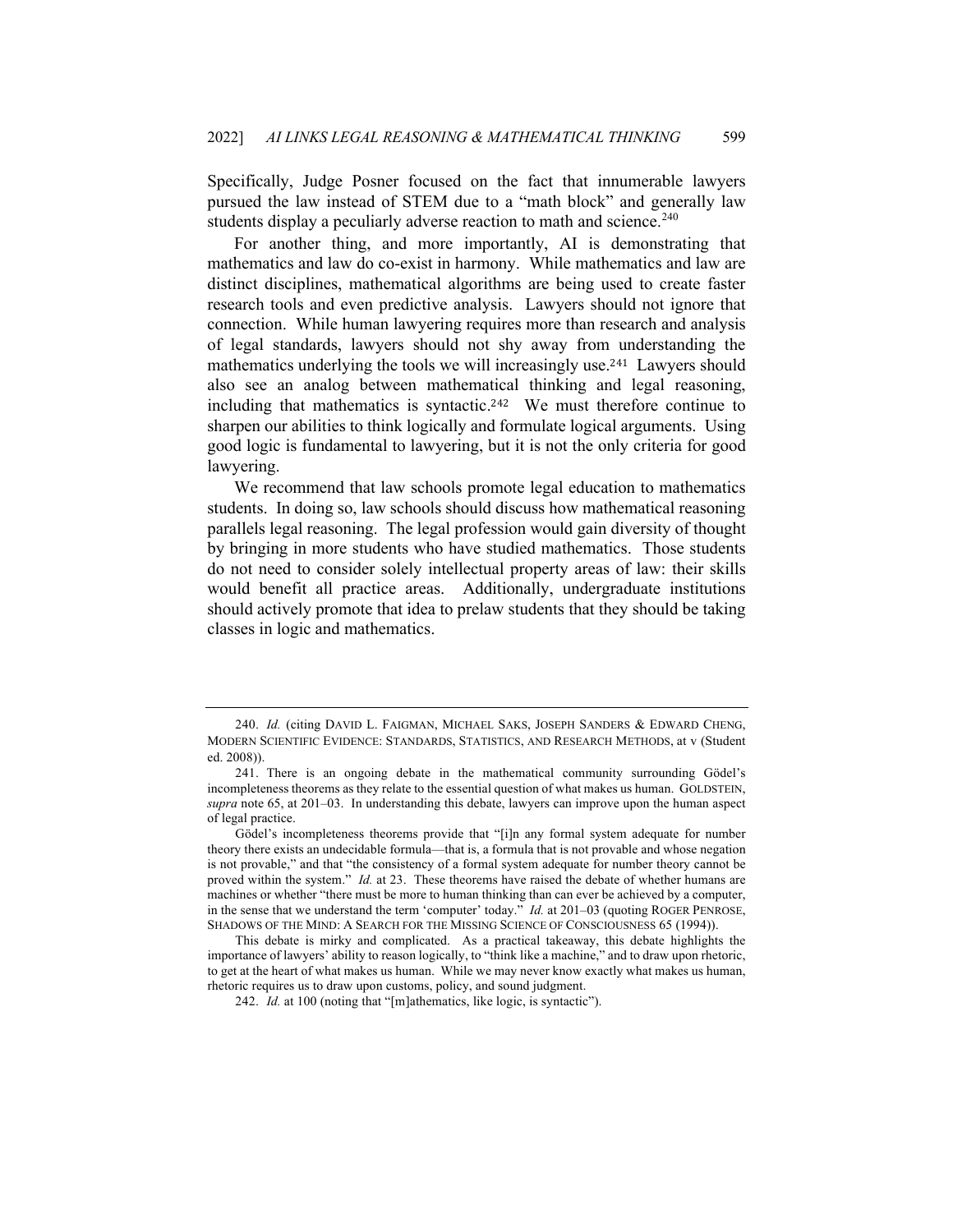Specifically, law students and lawyers should seek to increase their understanding of numeracy, their "ability to understand and use numbers." $243$ Numeracy both demonstrates the connection between legal thinking and mathematical reasoning and reveals lawyers' ability to think mathematically, despite the pervasive view that lawyers are bad at math. An empirical study on numeracy and legal decision making suggests that mathematical thinking impacts a lawyer's ability to conduct substantive legal analysis.<sup>244</sup> Its findings demonstrate the need to think of mathematical reasoning beyond mere arithmetic, and instead to encompass decisions that include the ability to evaluate probabilities, risks, or calculations.<sup>245</sup>

We further recommend that law school classes discuss logic in classroom dialogue and exercises to sharpen students' legal reasoning. The logic games portion of the LSAT should not be the last or only time students are exposed to logic. Students should understand and be able to identify logical fallacies and know how to argue against them.<sup>246</sup> They should know how to appropriately set up arguments based on deductive reasoning, analogy, and counterargument. To foster this learning, students should be exposed to the works of philosophers and rhetoricians who have considered the relationship between logic, rhetoric, and legal argument.

Moreover, students should understand the tools of legal research, analysis, and drafting available on the market. Not only should they be aware that they exist and how to use them, but they should have some understanding of how AI drives the tools. That understanding will be increasingly important as a matter of professional competency. Attorneys will need to understand how the tools work so they can see gaps in the research and analysis. The AI tools should be a starting point, not necessarily an ending point.

While this philosophical and mathematical debate is important, the practical matter for lawyers is that AI has emerged in the practice of law. AI is the future of the legal field, ready or not. While the legal field is usually slow to adapt to changes, we, as lawyers, have a unique opportunity to embrace the rapid changes that are coming and harness the power of AI. To do so, we need to

<sup>243.</sup> Rowell & Bregant, *supra* note 2, at 197. *See also* James Ming Chen, *Legal Quanta: A Mathematical Romance of Many Dimensions*, 2016 MICH. ST. L. REV. 313, 314 (2016) ("Innumeracy is flatly unacceptable.").

<sup>244.</sup> Rowell & Bregant, *supra* note 2, at 226.

<sup>245.</sup> *Id.*

<sup>246.</sup> In 2007, Ruggero Aldisert and two of his clerks wrote that they find it tragic that law schools fail to teach logic. Ruggero J. Aldisert, Stephen Clowney & Jeremy D. Peterson, *Logic for Law Students: How to Think Like a Lawyer*, 69 U. PITT. L. REV. 1, 2 (2007) ("The failure to ground legal education in principles of logic does violence to the essence of the law. Leaving students to distill the principles of logic on their own is like asking them to design a rocket without teaching them the rules of physics.").